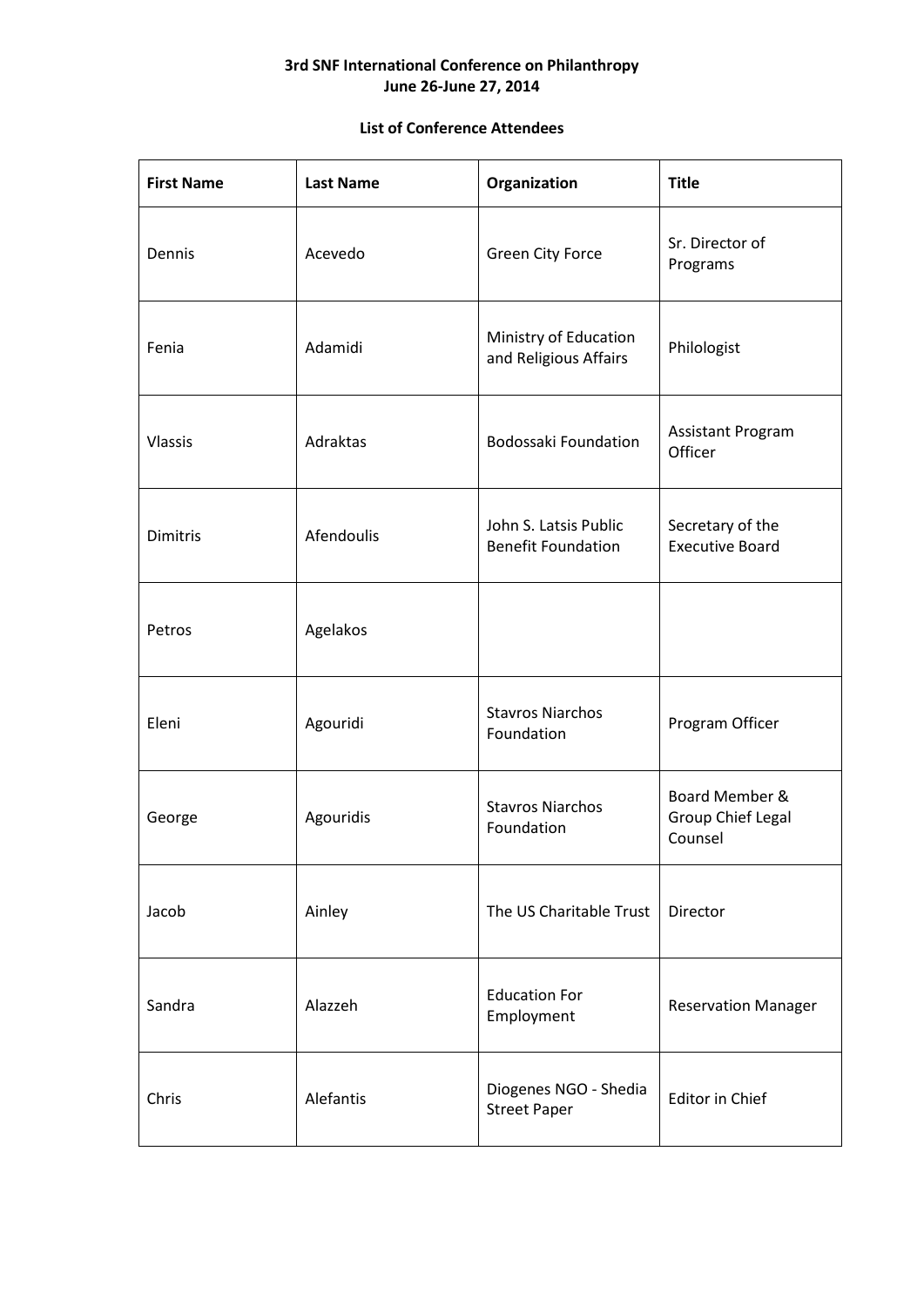| Sofoklis  | Alepis          | Christodoulio Child<br><b>Protection Foundation</b> | <b>Vice President</b>                 |
|-----------|-----------------|-----------------------------------------------------|---------------------------------------|
| Eleni     | Alexaki         | Embassy of the United<br><b>States</b>              | <b>Cultural Affairs</b><br>Specialist |
| Nicholas  | Alexiou         | Queens College, CUNY                                | Professor                             |
| Vasileia  | Alexopoulou     | HPC-Paseco                                          |                                       |
| Yiannis   | Alvertis        | Good Samaritan                                      |                                       |
| Virginia  | Anagnos         | Goodman Media<br>International                      | <b>Executive Vice</b><br>President    |
| Zacharias | Anastasakis     | <b>Municipal Social</b><br>Welfare Service, Crete   | Deputy Vice President                 |
| Simos     | Anastasopoulos  | American Hellenic<br><b>Chamber of Commerce</b>     | President                             |
| Myrto     | Anastassopoulos | Desmos                                              | Treasurer                             |
| Orestis   | Andreadakis     | Athens International<br>Film Festival               | <b>Artistic Director</b>              |
| Ioli      | Andreadi        |                                                     | Theatre Director                      |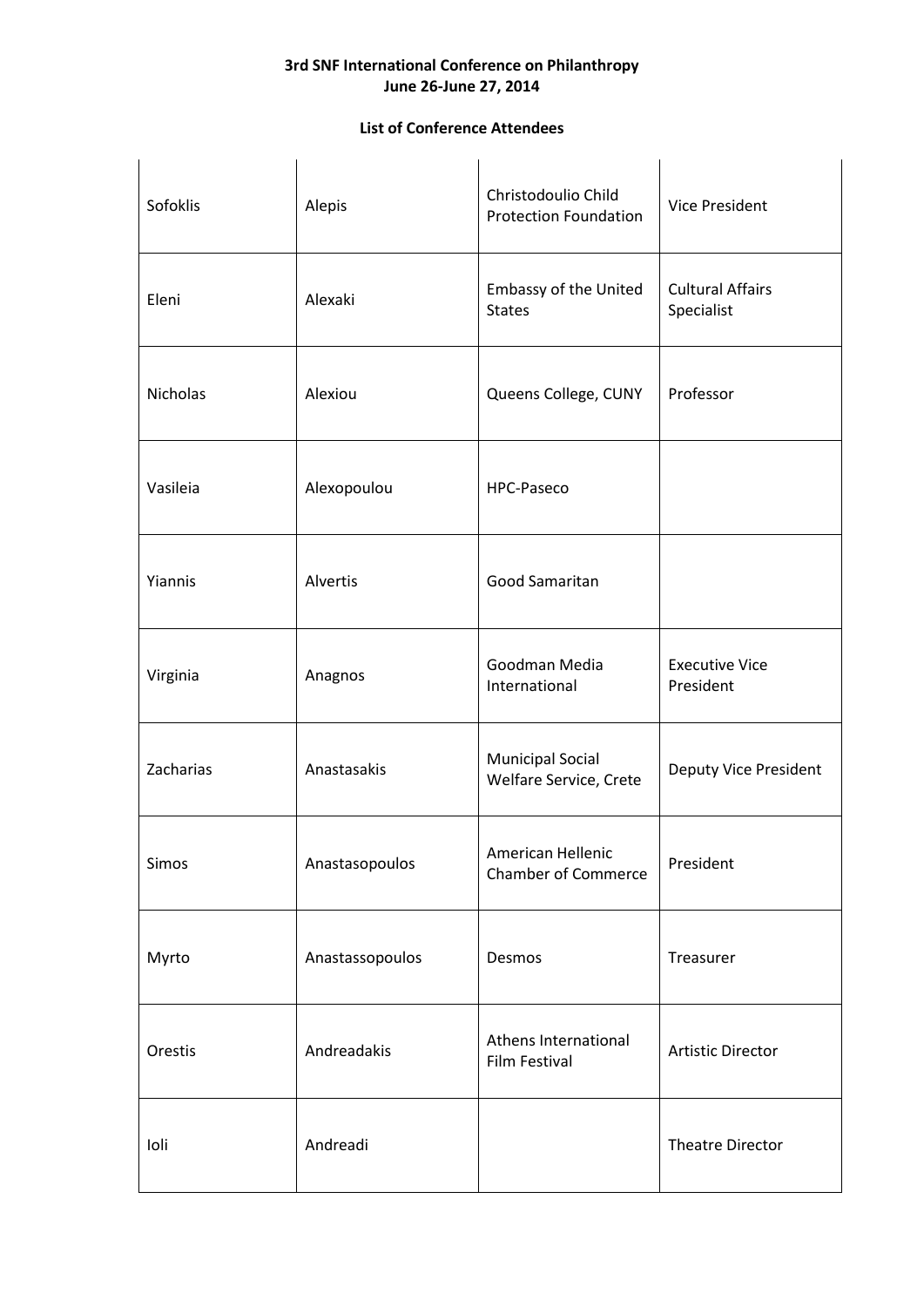| Elly            | Andriopoulou | <b>Stavros Niarchos</b><br><b>Foundation Cultural</b><br>Center | <b>Chief Operating Officer</b>      |
|-----------------|--------------|-----------------------------------------------------------------|-------------------------------------|
| Anastasia       | Andritsou    | <b>British Council</b>                                          | Head Partnerships and<br>Programmes |
| Stella          | Angeletou    | Michael Cacoyannis<br>Foundation                                | <b>Production Manager</b>           |
| Charles         | Anthony      | Ormylia Foundation                                              | Director                            |
| Sevasti - Sofia | Anthopoulou  | Lambrakis Foundation                                            | Director                            |
| Elli            | Antoniades   |                                                                 |                                     |
| Ioannis         | Antoniadis   | Association of<br>Thessaloniki Chess<br>Players                 | President                           |
| Eleni           | Antoniou     | Floga, Parents<br><b>Association of Children</b><br>with Cancer | <b>Board Member</b>                 |
| Efstathios      | Antoniou     |                                                                 |                                     |
| Christina       | Antonopoulou | <b>Municipal Social</b><br>Enterprise                           | President                           |
| Tzanetos        | Antypas      | <b>PRAKSIS</b>                                                  | President                           |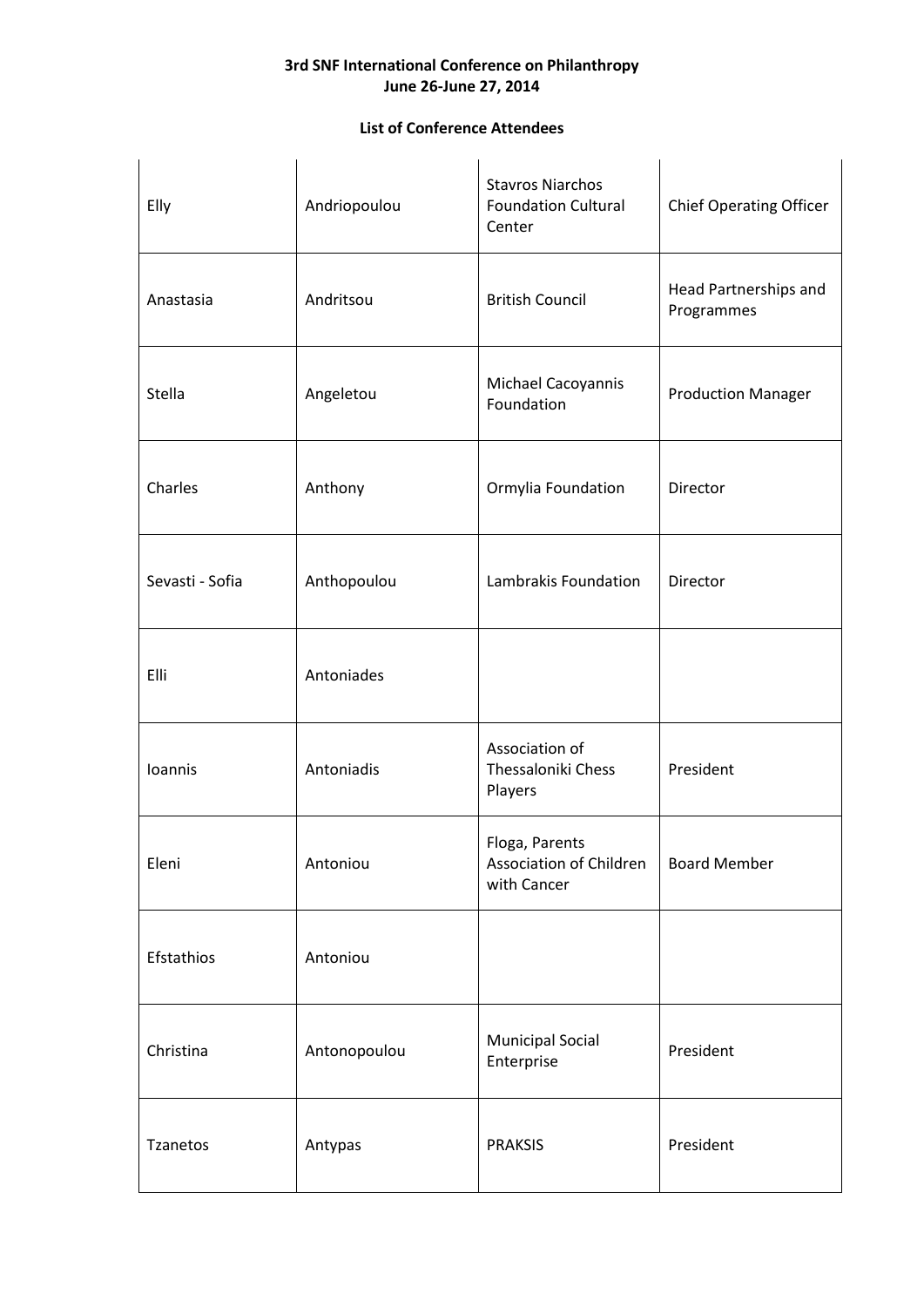| <b>Nicolas</b> | Anyfantis      | Orizontes                             | President of the Board                                                       |
|----------------|----------------|---------------------------------------|------------------------------------------------------------------------------|
| Nicole         | Apostolou      | <b>Stavros Niarchos</b><br>Foundation | Intern                                                                       |
| Dimitrios      | Apostolou      |                                       |                                                                              |
| Tessa          | Aravani        | Together for Children                 | Treasurer                                                                    |
| Kallia         | Armanagidou    | <b>MERIMNA</b>                        |                                                                              |
| Kurt           | Arnold         | <b>Stavros Niarchos</b><br>Foundation |                                                                              |
| Elsbeth        | Arnold-Labhart |                                       |                                                                              |
| Chris          | Ashworth       | Oxfam GB                              | <b>International Market</b><br>Development Manager<br>/ Director Oxfam Korea |
| Kostas         | Askounis       | Municipality of<br>Kallithea          | Mayor of Kallithea                                                           |
| Nikos          | Avrasoglou     |                                       |                                                                              |
| Dimitris       | Axiotis        | Metavallon                            | Marketing &<br>Communications<br>Associate                                   |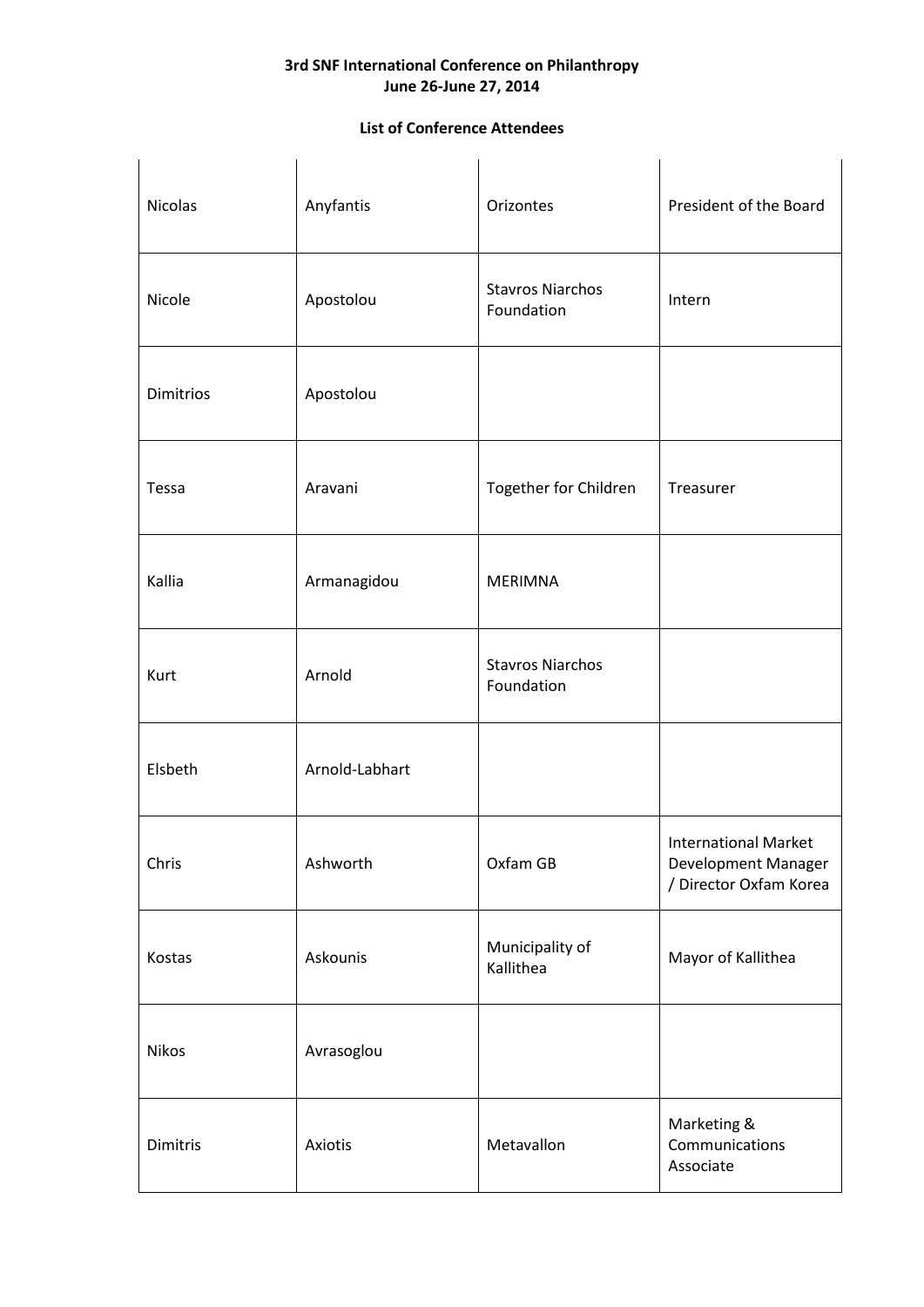| Evangelia | Bafouni         | <b>Municipality of Pireaus</b>         |                                                 |
|-----------|-----------------|----------------------------------------|-------------------------------------------------|
| Oliver    | Bailey          | New York College                       | Director of Student Life                        |
| Vesna     | Bajsanski-Agic  | <b>Mozaik Foundation</b>               | <b>Executive Director</b>                       |
| Elisavet  | Bakagianni      | <b>CIF Hellas</b>                      | President                                       |
| Kalliopi  | Balatsouka      | Queens College, CUNY                   | Archivist                                       |
| Serena    | Balfour         | The US Charitable Trust                | Chairman                                        |
| Meliti    | Bampili Thymara | <b>Reload Greece</b>                   | Project Manager                                 |
| Evelyn    | <b>Banaka</b>   | Hellenic Children's<br>Museum          | <b>Head of Development</b><br>& Communications  |
| Fotini    | <b>Barka</b>    | National Museum of<br>Contemporary Art | Press Officer                                   |
| Daniel    | <b>Barrios</b>  |                                        |                                                 |
| Patricia  | Bartoli         | Manchester City<br>Council             | Head of City Centre<br>Growth &<br>Regeneration |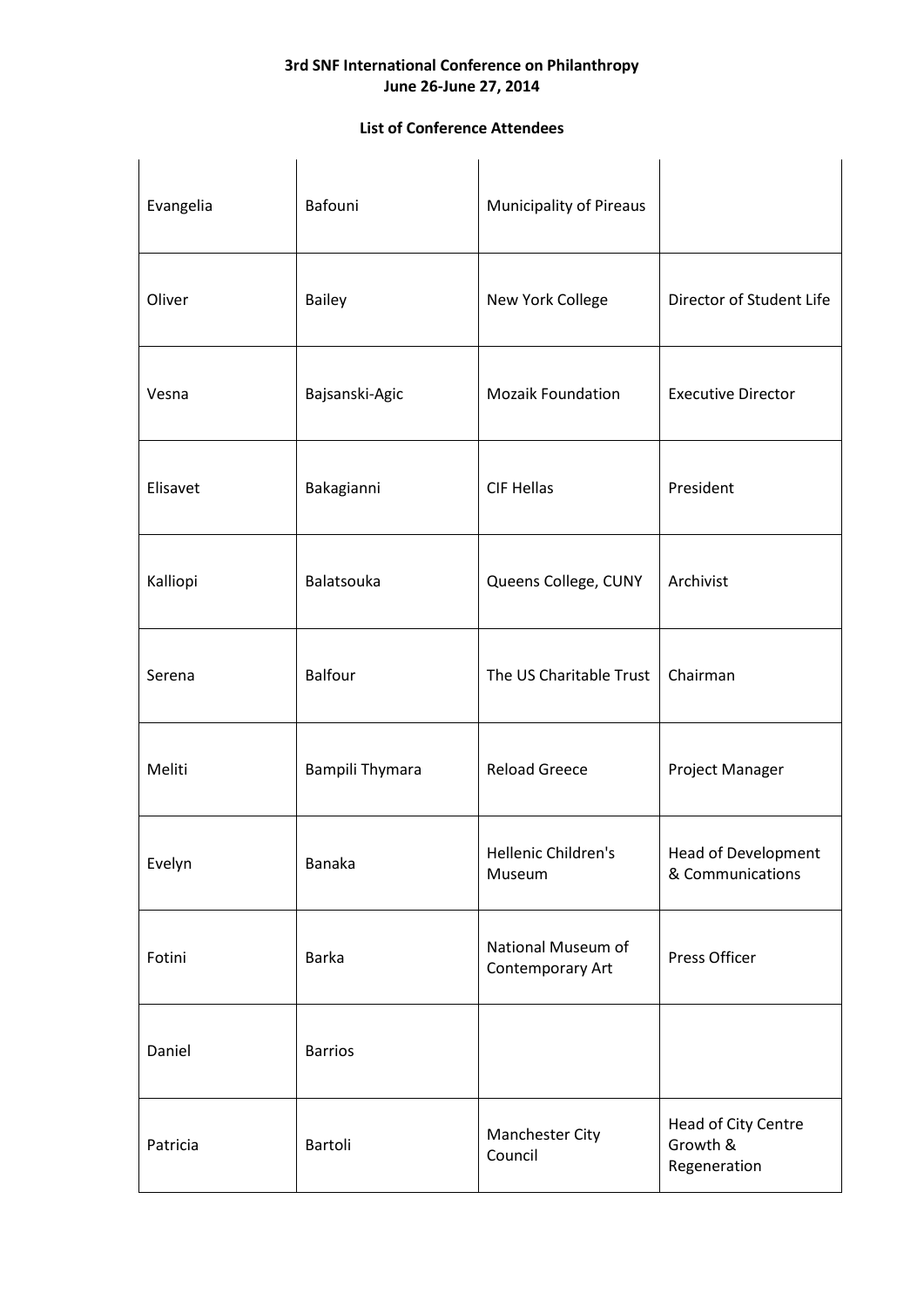| Jose Antonio   | <b>Bastos</b>    | <b>Medecins Sans</b><br><b>Frontieres Greece</b> | President MSF Spain                                                        |
|----------------|------------------|--------------------------------------------------|----------------------------------------------------------------------------|
| Sotiris        | <b>Batzias</b>   | Deloitte                                         | Manager                                                                    |
| Franco         | <b>Becchis</b>   | Fondazione Per<br>L'Ambiente                     | <b>Scientific Director</b>                                                 |
| Thanos         | <b>Belalidis</b> | Children Support<br><b>Center of Elefsis</b>     | Corporate Partnerships<br>Consultant                                       |
| Paraskevi      | Bellou           | Amymoni                                          | President                                                                  |
| Rosalyn        | Benjamin         | <b>Stavros Niarchos</b><br>Foundation            | Program Officer                                                            |
| <b>Stavros</b> | Benos            | Diazoma Association                              | President                                                                  |
| Kassiani       | Benou            | National Museum of<br>Contemporary Art           | <b>Communication Office</b>                                                |
| Dajana         | Berisha          | Forum for Civic<br>Initiatives FIQ               | <b>Executive Director</b>                                                  |
| Andrea         | Berman           | <b>Stavros Niarchos</b><br>Foundation            | Chief Program<br>Coordinator & Program<br>Coordinator, Arts and<br>Culture |
| Markus         | Bernath          | Der Standard                                     | Foreign Correspondent                                                      |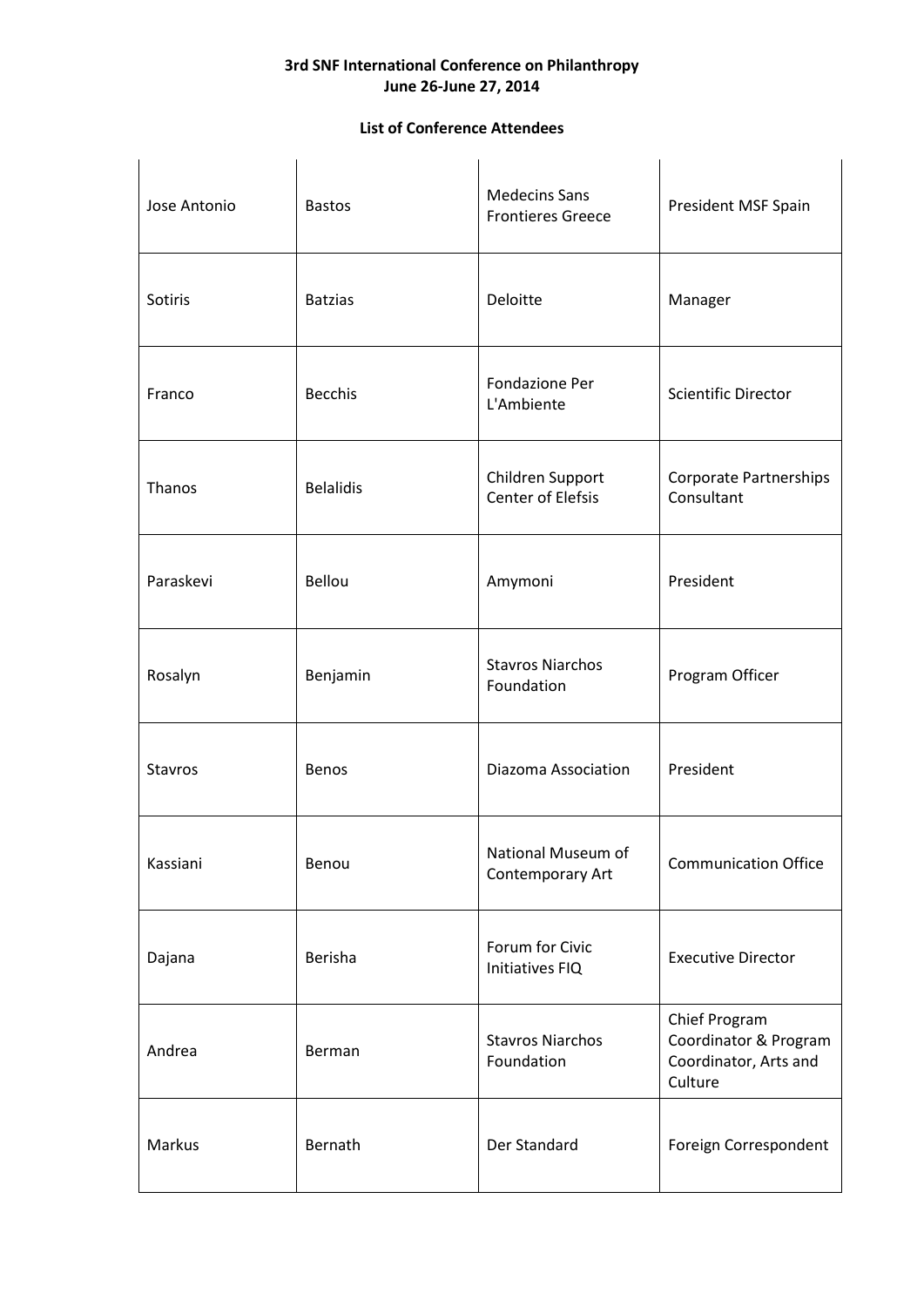| Sir Howard | Bernstein         | Manchester City<br>Council                            | <b>Chief Executive</b>                                                                |
|------------|-------------------|-------------------------------------------------------|---------------------------------------------------------------------------------------|
| Dimitris   | <b>Bertsimas</b>  | MIT                                                   | Professor                                                                             |
| Giorgio    | Bianchi           | Renzo Piano Building<br>Workshop                      | Partner                                                                               |
| John       | <b>Bilimatsis</b> |                                                       |                                                                                       |
| Todd       | Bishop            | The Museum of<br>Modern Art                           | Senior Deputy Director,<br><b>External Affairs</b>                                    |
| Patra      | <b>Bista</b>      |                                                       |                                                                                       |
| Shawn      | Bohen             | Year Up                                               | National Director of<br>Strategic Growth and<br>Impact                                |
| Aphrodite  | <b>Bouikidis</b>  | Ashoka Greece                                         | Launch Director                                                                       |
| Kostas     | <b>Bourdakos</b>  | Faithful+Gould                                        | Deputy Project Director<br>- Stavros Niarchos<br><b>Foundation Cultural</b><br>Center |
| Nikolas    | <b>Bourdakos</b>  |                                                       |                                                                                       |
| Jonathan   | <b>Braniff</b>    | Perimeter Institute for<br><b>Theoretical Physics</b> | <b>Chief Advancement</b><br>Officer                                                   |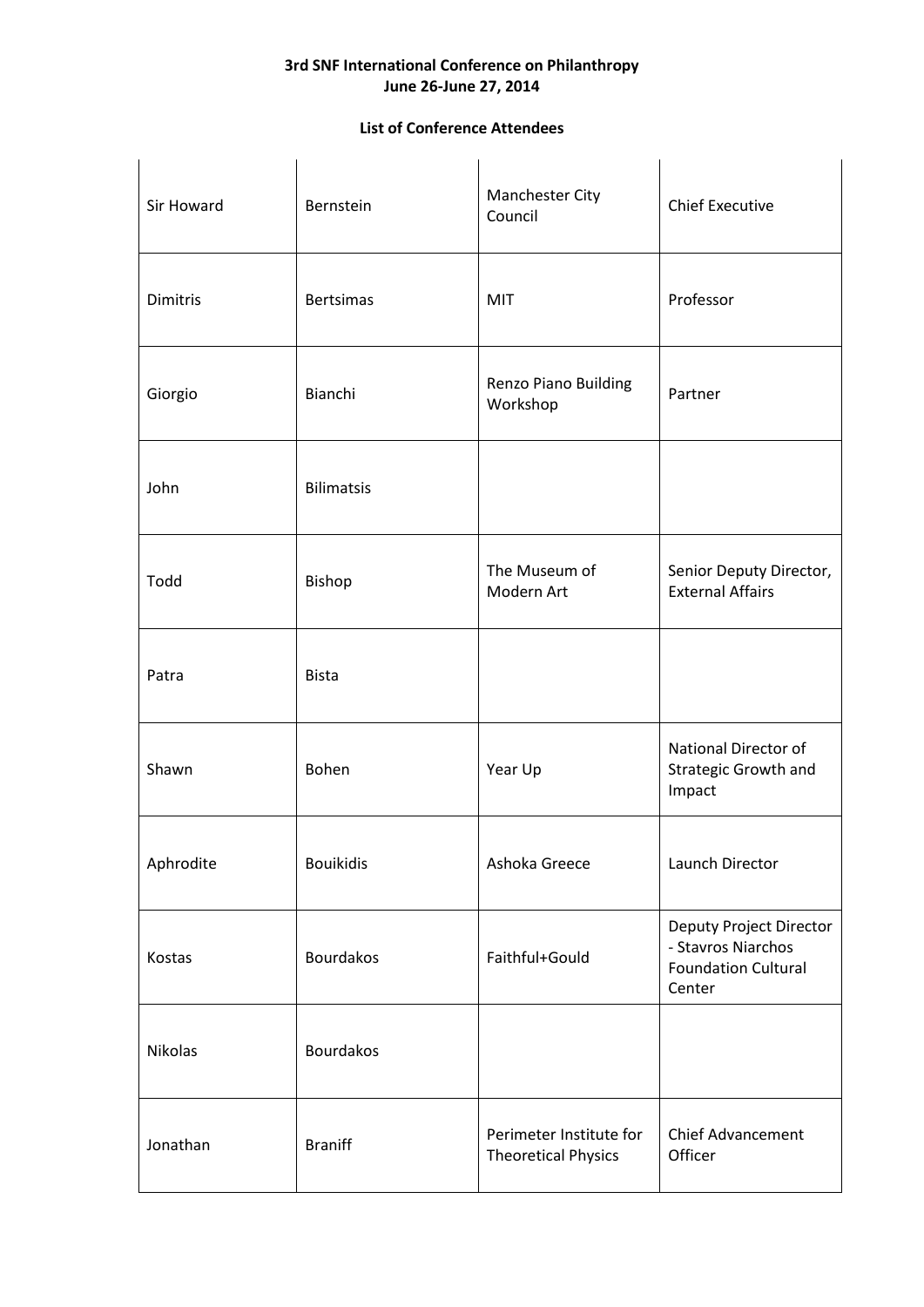| Simeon        | <b>Brodsky</b>      | Johns Hopkins<br>University Center for<br><b>Talented Youth</b>                     | Director, CTY<br>International    |
|---------------|---------------------|-------------------------------------------------------------------------------------|-----------------------------------|
| Maria         | <b>Bruno Blanco</b> | Fundación Esplai                                                                    | International<br>Coordinator      |
| Georgios      | Cambanis            |                                                                                     |                                   |
| Paul          | Canellopoulos       | AIG                                                                                 | Vice Chairman                     |
| Maria Carlota | Carlonje            | <b>Asociacion Cultural</b><br>Norte Joven                                           |                                   |
| Christos      | Carras              | <b>Onassis Cultural Centre</b><br>- Athens                                          | <b>Executive Director</b>         |
| Costis        | Catsakioris         | <b>Global Sustain</b>                                                               | Director                          |
| Agoritsa      | Chantzopoulou       | Center of<br>Rehabilitation &<br>Recovery of Disabled<br>Children of Karditsa       | President                         |
| Pantelis      | Charalampidis       | Greenpeace                                                                          | <b>Fundraising Director</b>       |
| Sofia         | Charokopou          | Foundation of the<br>Hellenic World,<br><b>Cultural Centre</b><br>"Hellenic Cosmos" | Director of<br>Development Sector |
| Mhlitsa       | Chasapi             | Thessaloniki Concert<br>Hall                                                        | <b>General Manager</b>            |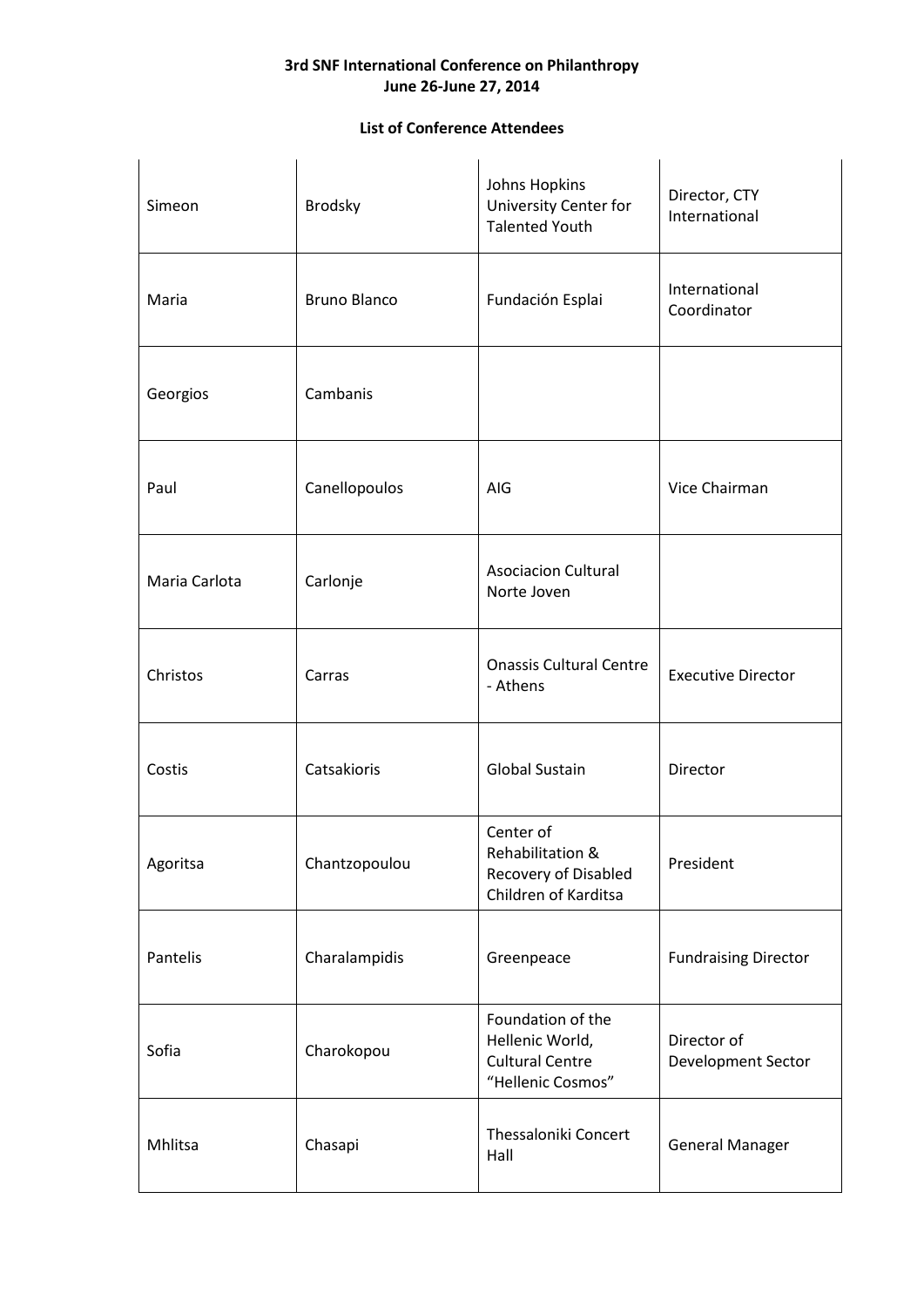| Maria          | Chatzinikolaki      | Together for Children                               | Communications &<br>Development Manager               |
|----------------|---------------------|-----------------------------------------------------|-------------------------------------------------------|
| Dimitra        | Chatzivasiliou      | <b>Stavros Niarchos</b><br>Foundation               | <b>Group Deputy Chief</b><br><b>Financial Officer</b> |
| Alexandra      | Choli               | Metavallon                                          | <b>Founder and Executive</b><br>Director              |
| Alexandros     | Chondros            | Faithful+Gould                                      | <b>Mechanical Engineer</b>                            |
| Anagnosti John | Choukalas           | Apivita                                             | <b>Head of Sustainability</b>                         |
| Peter          | Chresanthakes       | Anatolia College                                    | <b>Vice President</b><br>Institutional<br>Advancement |
| George         | Christoforakis      | Christodoulio Child<br><b>Protection Foundation</b> | President                                             |
| Rouli          | Christopoulou       | Vodafone                                            | Youth, Public Affairs<br>and Media Manager            |
| H.Grace        | Christovasilis      | The FAWCO<br>Foundation                             | Corporate Donor<br>Coordinator                        |
| Christos       | Chrysanthopoulos    | John S. Latsis Public<br><b>Benefit Foundation</b>  | Education, Science,<br>Culture - Assistant<br>Officer |
| Vassilis       | Chryssanthakopoulos | Filekpedeutiki Etaireia                             | <b>Managing Director</b>                              |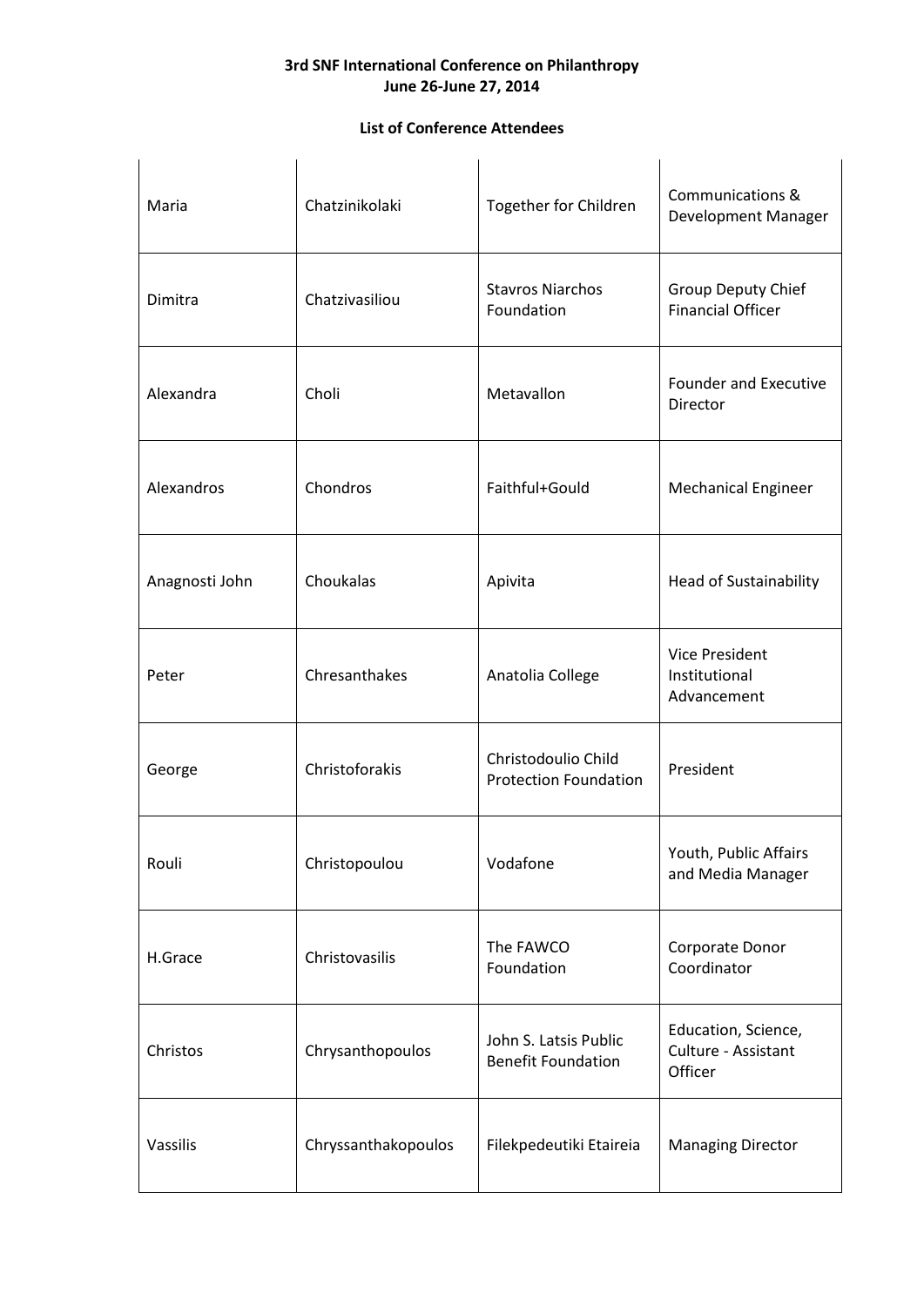| Poly      | Chryssanthakopoulou | Filekpedeutiki Etaireia               | Director of<br>Development                      |
|-----------|---------------------|---------------------------------------|-------------------------------------------------|
| Jennifer  | Clarke              | Bodossaki Foundation                  | <b>Capacity Building</b><br>Program Coordinator |
| Christine | Cort                | <b>Manchester City</b><br>Council     | <b>Managing Director</b>                        |
| John      | Czvekus             | <b>Stavros Niarchos</b><br>Foundation | <b>Investment Officer</b>                       |
| Isabella  | D'Agosto            | <b>Stavros Niarchos</b><br>Foundation | Intern                                          |
| Evangelia | Dagla               | Ministry of Culture                   | Archeologist                                    |
| Zied      | Dahmani             | CCC/EFE                               | Jr.Civil Engineer                               |
| Ioanna    | Damanaki            |                                       |                                                 |
| Julia     | Damianova           | Kurier                                | Foreign Correspondent                           |
| Filippos  | Daragiannis         | Caritas Athens Refugee<br>Programme   |                                                 |
| Dimitris  | Daskalopoulos       | <b>NEON Foundation</b>                | Founder                                         |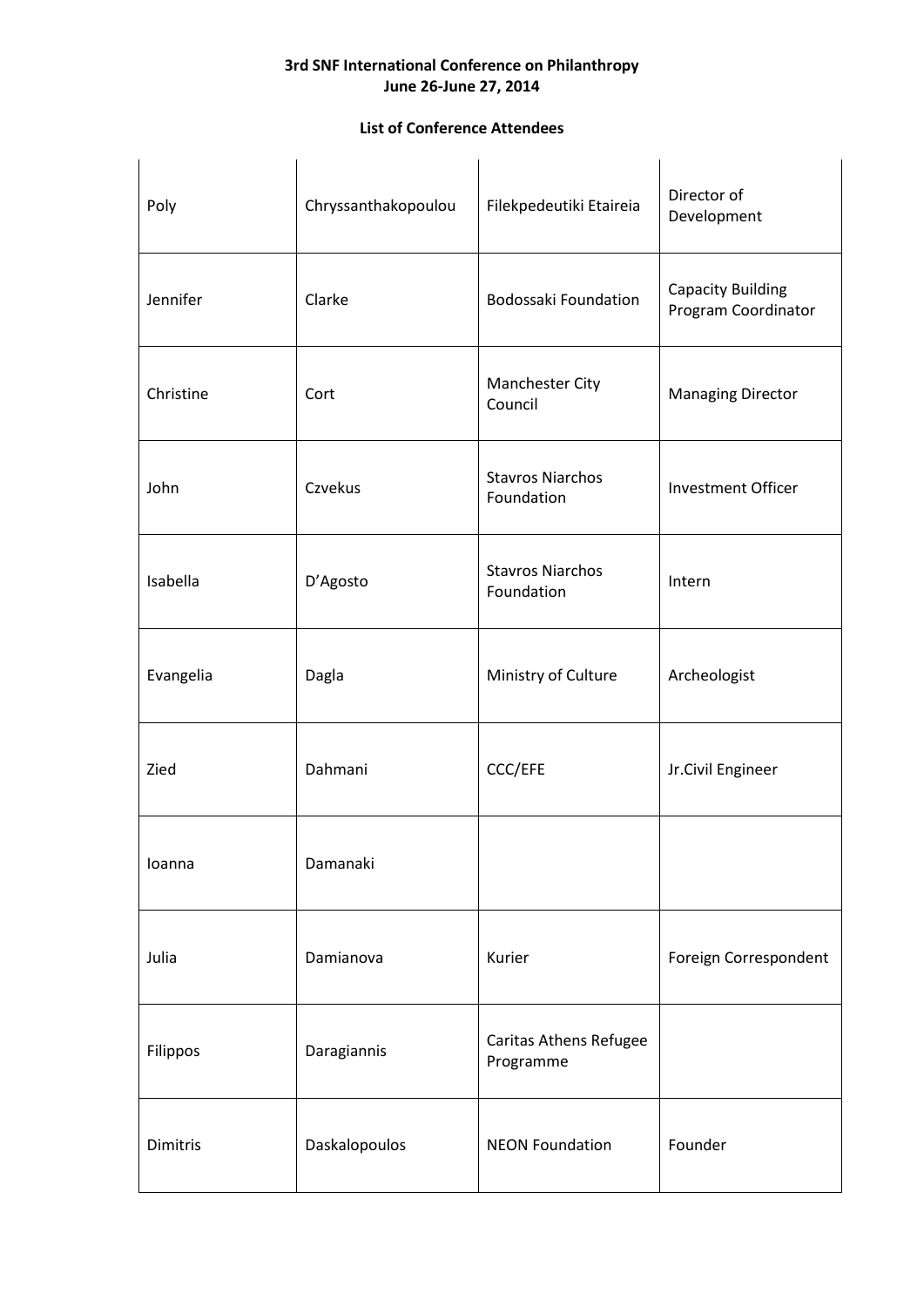| Eleni     | Dede             | Municipality of<br>Amaroussion                           | Senior Manager                                             |
|-----------|------------------|----------------------------------------------------------|------------------------------------------------------------|
| Ivonne    | Del Pozo Pacheco | Fundación Esplai                                         |                                                            |
| Amalia    | Delicari         | <b>Stavros Niarchos</b><br>Foundation                    | Program Officer &<br><b>Public Affairs Officer</b>         |
| Cleopatra | Deliou           | Athens University of<br>Economics and<br><b>Business</b> |                                                            |
| Kavita    | Desai            | <b>IESC</b>                                              | <b>Senior New Business</b><br>Associate                    |
| Charis    | Desinioti        | <b>Stavros Niarchos</b><br>Foundation                    | Program Officer                                            |
| Christos  | Diamantopoulos   | <b>Endeavor Greece</b>                                   | Head of Advisory Board                                     |
| Chrysoula | Diamantopoulou   | Friends of the Child                                     | Social Worker - Head of<br>the Philanthropic<br>Department |
| Evgenia   | Diatsigkou       | <b>Embassy of the United</b><br><b>States</b>            | <b>Cultural Affairs</b><br>Specialist                      |
| Greg      | <b>Dick</b>      | Perimeter Institute for<br><b>Theoretical Physics</b>    | Director of Educational<br>Outreach                        |
| Giulia    | Dimakopoulou     | <b>Contemporary Greek</b><br>Art Institute               | Director                                                   |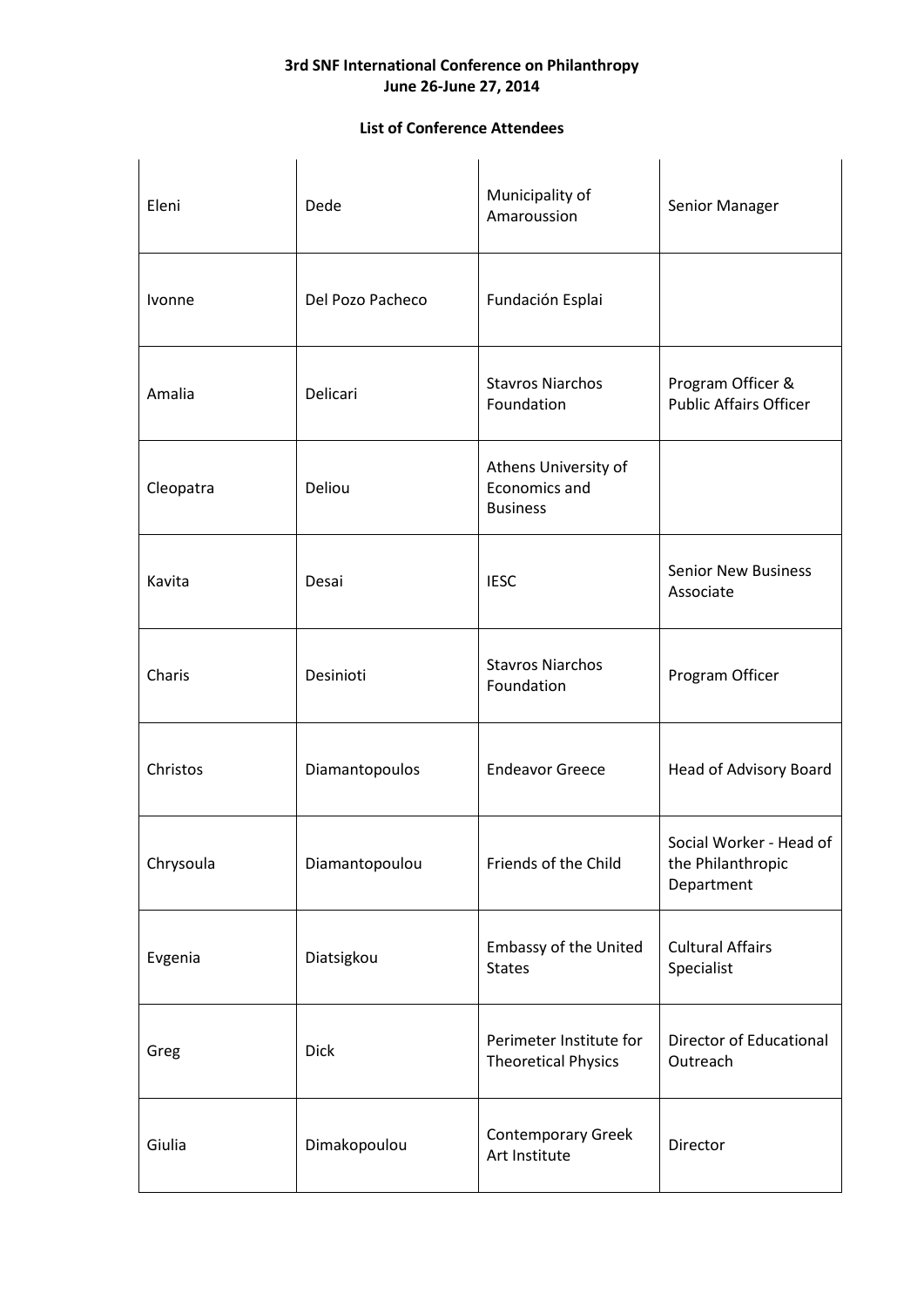| Kanella    | Dimakou         | Municipality of<br>Kallithea                  | Media Manager                                                    |
|------------|-----------------|-----------------------------------------------|------------------------------------------------------------------|
| Christos   | Dimitrakopoulos | Kikpe Foundation                              | Vice President                                                   |
| Lida       | Dimitriou       | <b>Embassy of the United</b><br><b>States</b> | <b>Educational and</b><br><b>Exchange Programs</b><br>Specialist |
| Lena       | Dioskouridou    | Friends of the Child                          | 2nd Treasurer                                                    |
| Spiros     | <b>Divanis</b>  | <b>Divani Collection Hotels</b>               | <b>Mananging Director</b>                                        |
| Katie      | Dixon           | Brooklyn Academy of<br>Music                  | Director of Special<br>Projects                                  |
| Gabriella  | Dixon           | Katharina Turnauer<br>Privatstiftung          | Master                                                           |
| Emilia     | Douka           | Diogenes NGO - Shedia<br><b>Street Paper</b>  | Communications &<br><b>Social Programs</b><br>Consultant         |
| Anna       | Dounavi         | Our Lady of Hope<br>Home of the Elderly       |                                                                  |
| Katerina   | Douzina         | <b>Farmers Republic</b>                       | Marketing                                                        |
| Alexandros | Dovas           |                                               | Architect                                                        |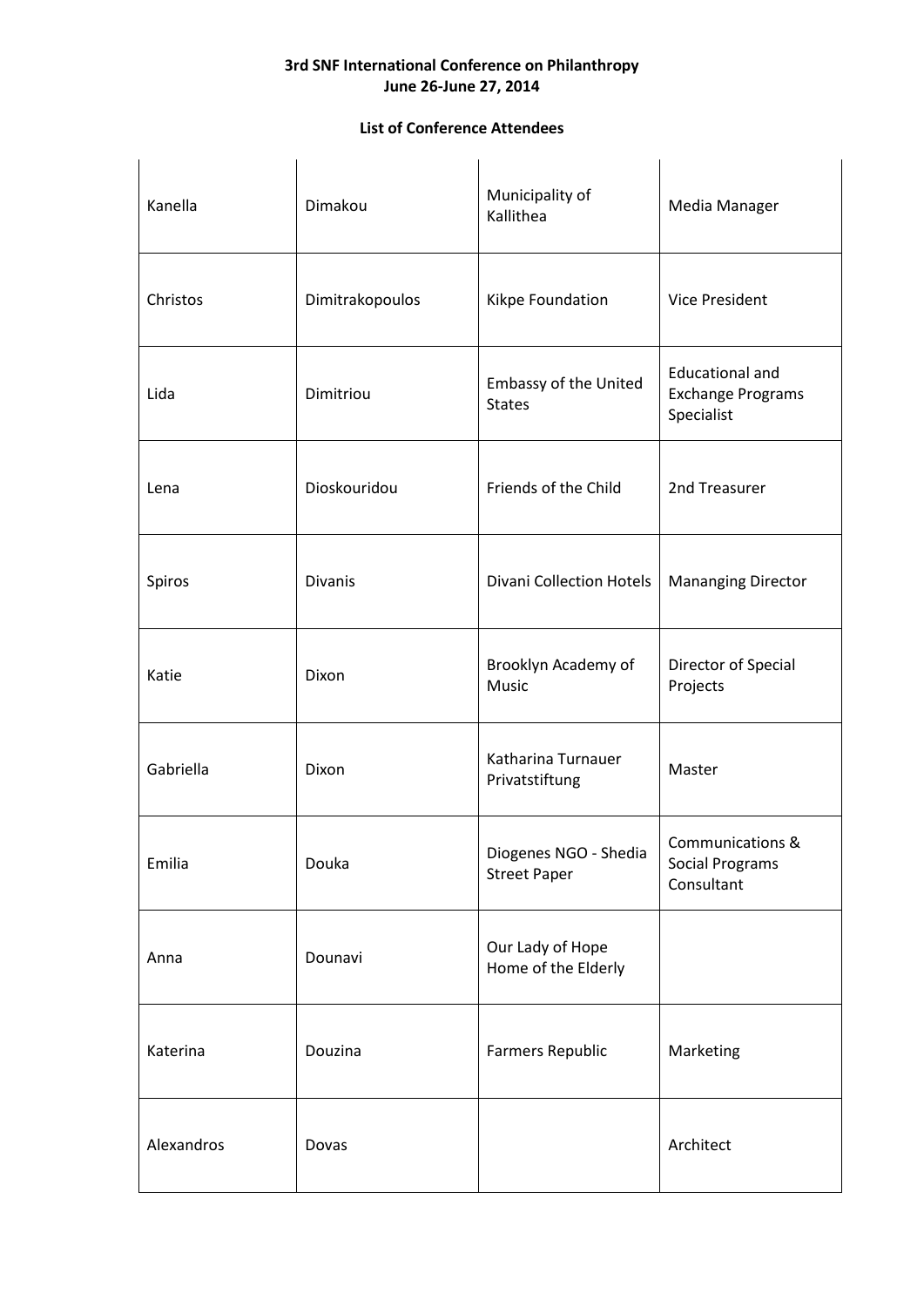| Aristos    | Doxiadis    | Openfund                                                          | Partner                                 |
|------------|-------------|-------------------------------------------------------------------|-----------------------------------------|
| Anthi      | Doxiadis    | To Perivolaki                                                     |                                         |
| Andreas    | Dracopoulos | <b>Stavros Niarchos</b><br>Foundation                             | Co-President and<br>Member of the Board |
| Adelina    | Dragouni    | Nestor                                                            |                                         |
| Lila       | Drakari     |                                                                   |                                         |
| Roubiniana | Drakopoulou | Themelia                                                          | Founder                                 |
| Daphne     | Economou    | Cerebral Palsy Greece                                             | Chairman                                |
| Marina     | Efraimoglou | Tria Alfa SA                                                      | <b>Vice President</b>                   |
| Maria      | Efstratiou  | Pancretan Association<br>of Children with Cancer<br>"I Iliahtida" | President                               |
| Antonia    | Eliascou    | 180 Moires                                                        |                                         |
| Adrian     | Ellis       | <b>AEA Consulting</b>                                             | Director                                |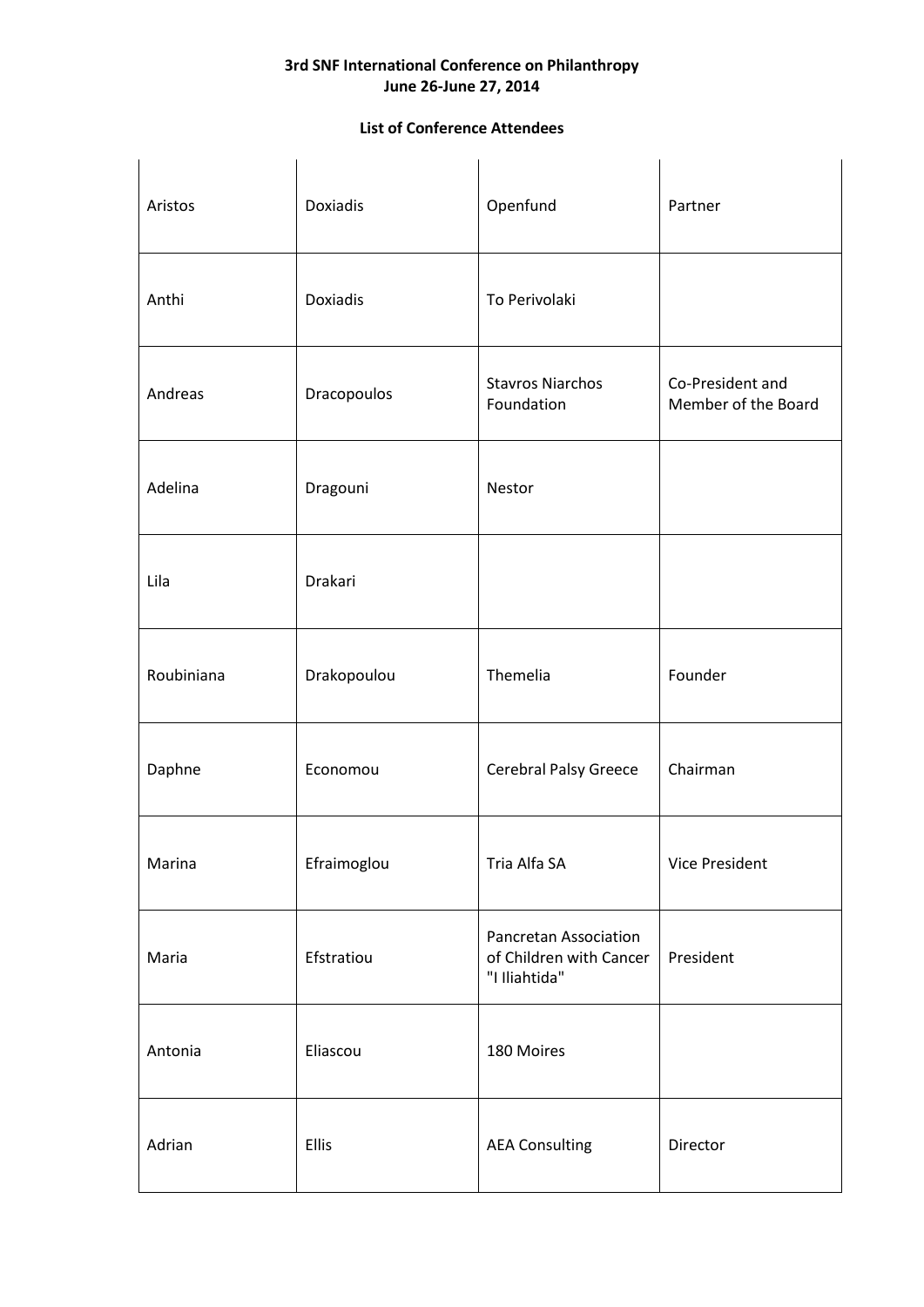| <b>Titica</b> | Emmanouil   | <b>Stavros Niarchos</b><br>Foundation | Administrative<br>Assistant               |
|---------------|-------------|---------------------------------------|-------------------------------------------|
| Nikolaos      | Emmanuil    | Children of Spring                    | <b>Vice President</b>                     |
| Orlee         | Engler Kahn | Kennedy Krieger<br>Institute          | <b>Director of Planned</b><br>Giving      |
| Petros        | Eskioglou   | Pammakaristos                         | Chairman                                  |
| Peter         | Evangelinos | <b>Association Perpato</b>            |                                           |
| Martyn        | Evans       | Carnegie UK Trust                     | <b>Chief Executive</b>                    |
| Athanasios    | Exarchos    | Nokia Hellas                          | President and<br><b>Managing DIrector</b> |
| Epaminondas   | Farmakis    | elpis                                 | President & CEO                           |
| Mariza        | Fassianos   |                                       |                                           |
| Konstantinos  | Ferentinos  | Children of Spring                    |                                           |
| Christina     | Fili        |                                       |                                           |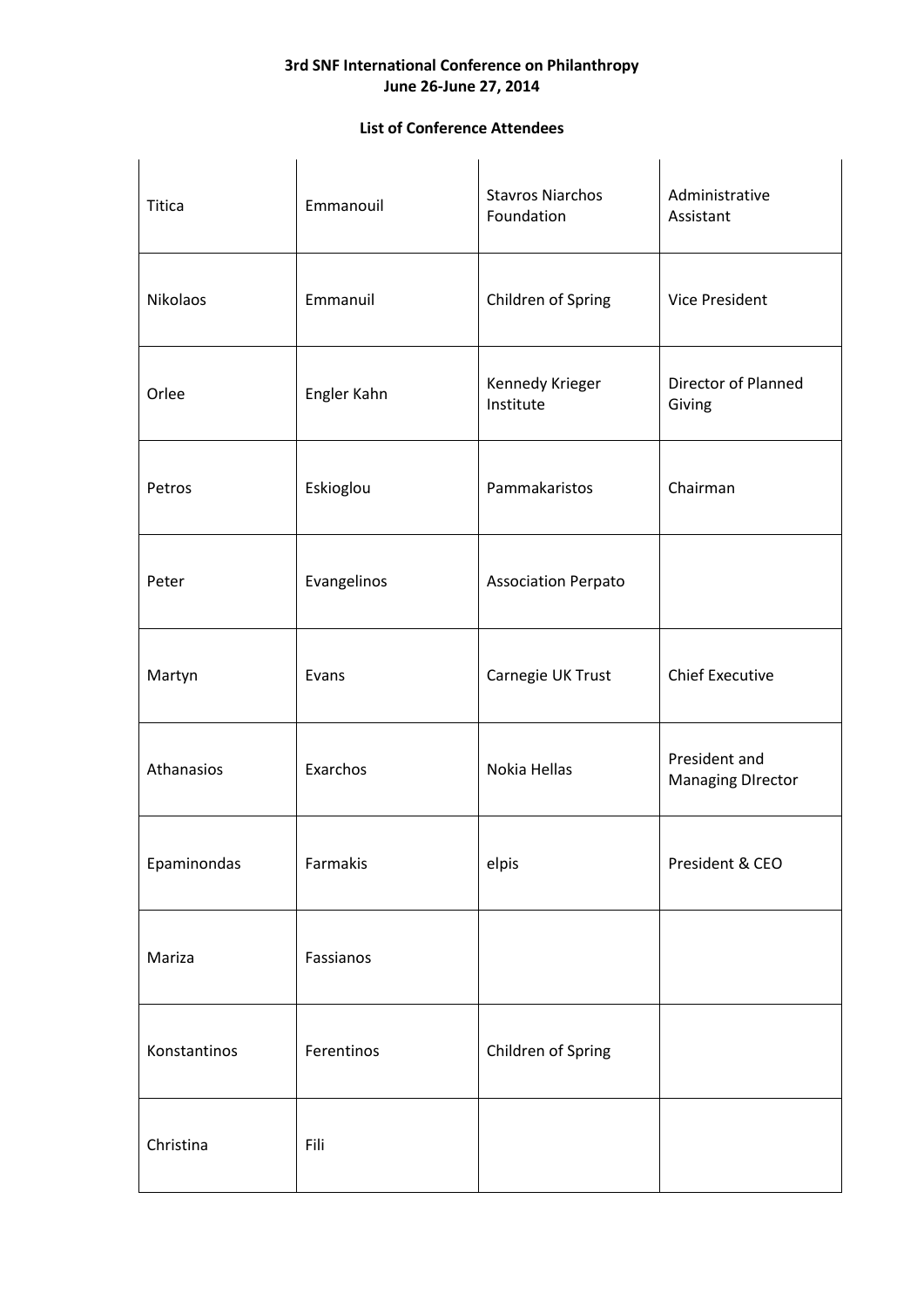| Ioannis    | Filiotis    | Hellenic Center for the<br>Mental Health and<br><b>Treatment of Children</b><br>and Families |                                                                         |
|------------|-------------|----------------------------------------------------------------------------------------------|-------------------------------------------------------------------------|
| Jacob      | Fisch       | <b>Israel Antiquities</b><br>Authority                                                       | <b>Executive Director</b><br>Friends of the IAA                         |
| Karolos    | Fix         |                                                                                              |                                                                         |
| Katherine  | Fleming     | New York University &<br>University of Piraeus                                               | Vice Chancellor and<br>President of the Board                           |
| Fotis      | Flevotomos  |                                                                                              |                                                                         |
| Natassa    | Florou      | <b>AMPHITRITI Social</b><br>Enterprise                                                       | Founding Member -<br>Vice President of the<br><b>Board of Directors</b> |
| Triant     | Flouris     | <b>Hellenic American</b><br>College                                                          | Provost                                                                 |
| Lionel     | Foster      | The Urban Institute                                                                          | Communications<br>Manager                                               |
| Niki       | Fotiou      | <b>Divani Collection Hotels</b>                                                              | Marketing & PR<br>Manager                                               |
| Eirini     | Fountoulaki | Pancretan Association<br>of Children with Cancer<br>"I Iliahtida"                            | Head of Volunteer<br>Team                                               |
| Alexandros | Fourlis     | Volunteer4Greece                                                                             | Founder                                                                 |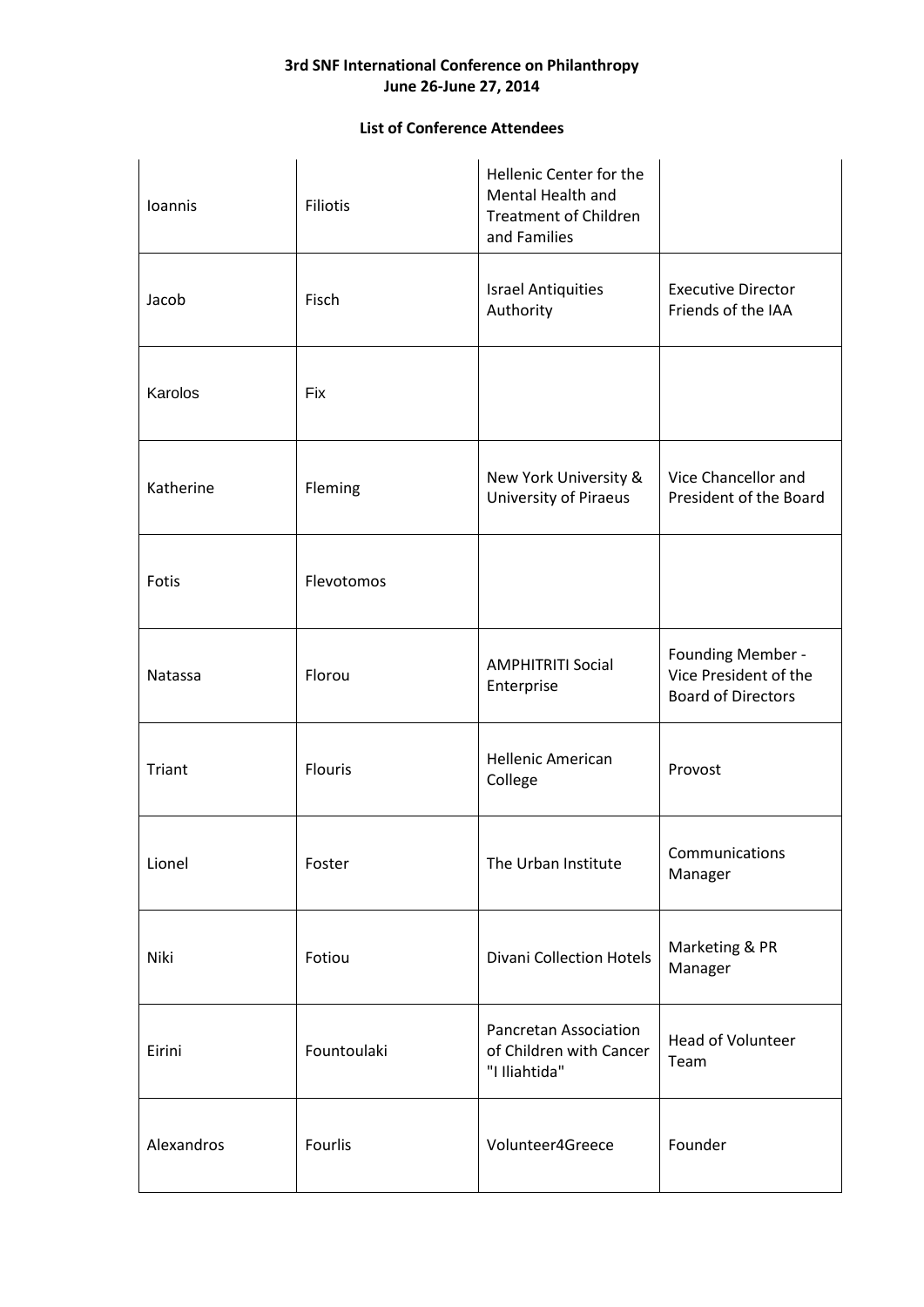| Rodia           | Fourniadou         | Merimna Paidiou<br>Kavalas                                                          | Vice President                                                  |
|-----------------|--------------------|-------------------------------------------------------------------------------------|-----------------------------------------------------------------|
| Valia           | Fragkou            | <b>TIMA Charitable</b><br>Foundation                                                |                                                                 |
| <b>Nikos</b>    | Frangakis          | Kinisi Polition                                                                     | Vice-President                                                  |
| Ellen           | Froustis-Vriniotis | <b>ACS Athens</b>                                                                   | Leadership & Ethics<br>Faculty-Community<br>Service Coordinator |
| Kostas          | Gakis              | Directors Lab                                                                       |                                                                 |
| Spyridon        | Galinos            | <b>Hellenic Organization</b><br>for Prevention &<br>Diagnosis of Vision<br>Problems | Mobile Eye Unit                                                 |
| <b>Nikolaos</b> | Gavalas            | <b>ARSIS</b>                                                                        | Legal Representative                                            |
| Nikitas         | Gavalas            | ANIMA                                                                               | Management Officer                                              |
| Eleni           | Gazi               | Elix                                                                                | President                                                       |
| Pavlos          | Georgiadis         | Slow Food Thrace                                                                    |                                                                 |
| Elena           | Georgiadou         | <b>Association Perpato</b>                                                          |                                                                 |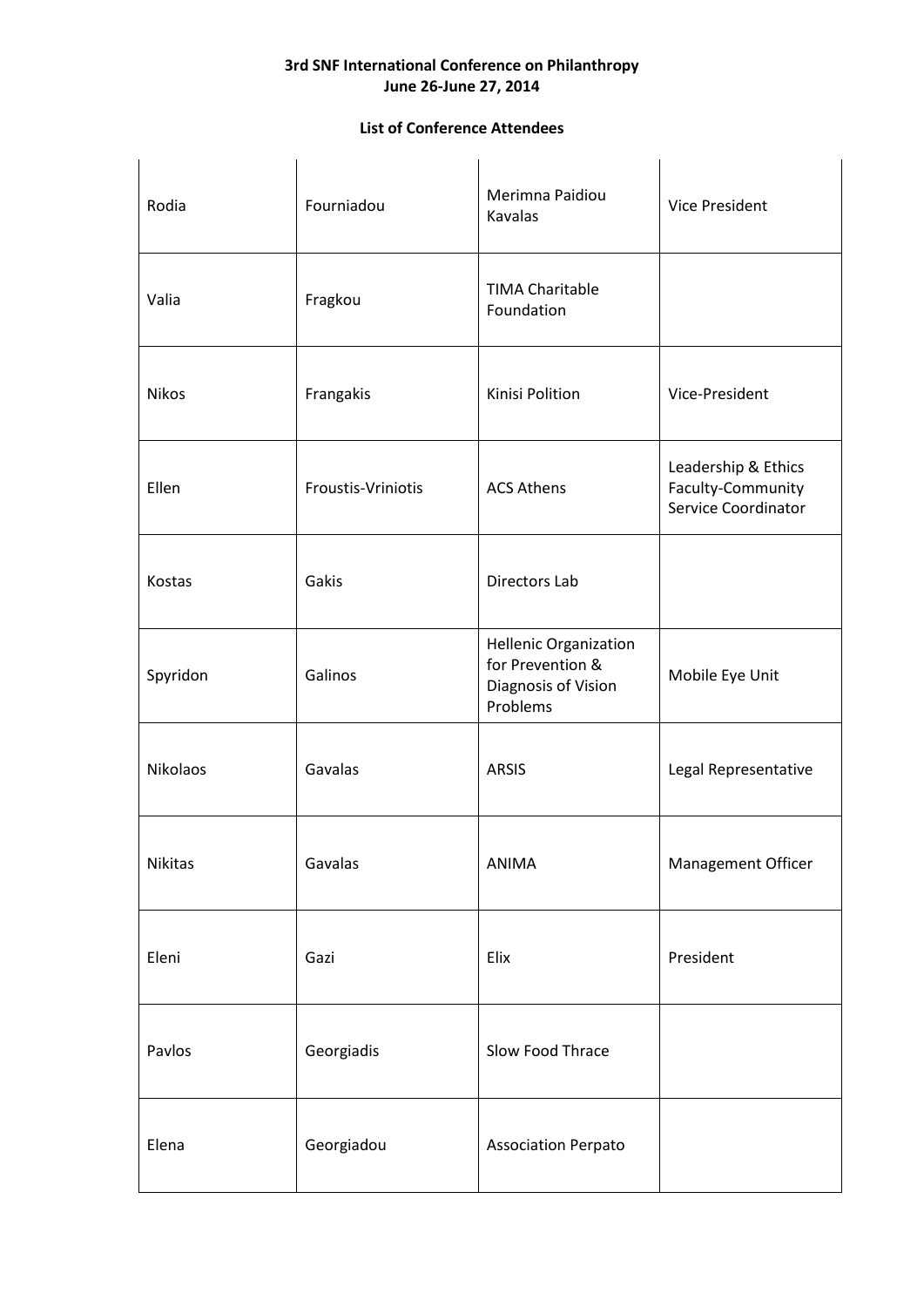| George       | Georgopoulos | <b>York University</b>                                                             | Professor                                       |
|--------------|--------------|------------------------------------------------------------------------------------|-------------------------------------------------|
| Maria        | Georgopoulou | Gennadius Library,<br><b>ASCSA</b>                                                 | Director                                        |
| Konstantinos | Geormas      | Ministry of Labour                                                                 | <b>Head of Operations</b>                       |
| Andre        | Gerolymatos  | <b>SNF Centre for Hellenic</b><br><b>Studies</b>                                   | Director                                        |
| Efthalia     | Geronimaki   | University of Ioannina,<br><b>Centre for Career</b><br>Development &<br>Employment | Director                                        |
| Irini        | Geroulanou   | Benaki Museum                                                                      | Deputy Director                                 |
| Ioanna-Maria | Gertsou      | Lara Guide-Dog School                                                              | Co-Founder, President                           |
| Georges      | Ghonos       | <b>McCain Hellas</b>                                                               | <b>Managing Director</b><br>Southeastern Europe |
| Aghavni      | Giakopian    | Mazi gia to Paidi                                                                  | Volunteer                                       |
| <b>Nikos</b> | Gialias      | <b>Stavros Niarchos</b><br>Foundation                                              | Systems Administrator                           |
| Elena        | Giamma       | <b>PRAKSIS</b>                                                                     | Communication                                   |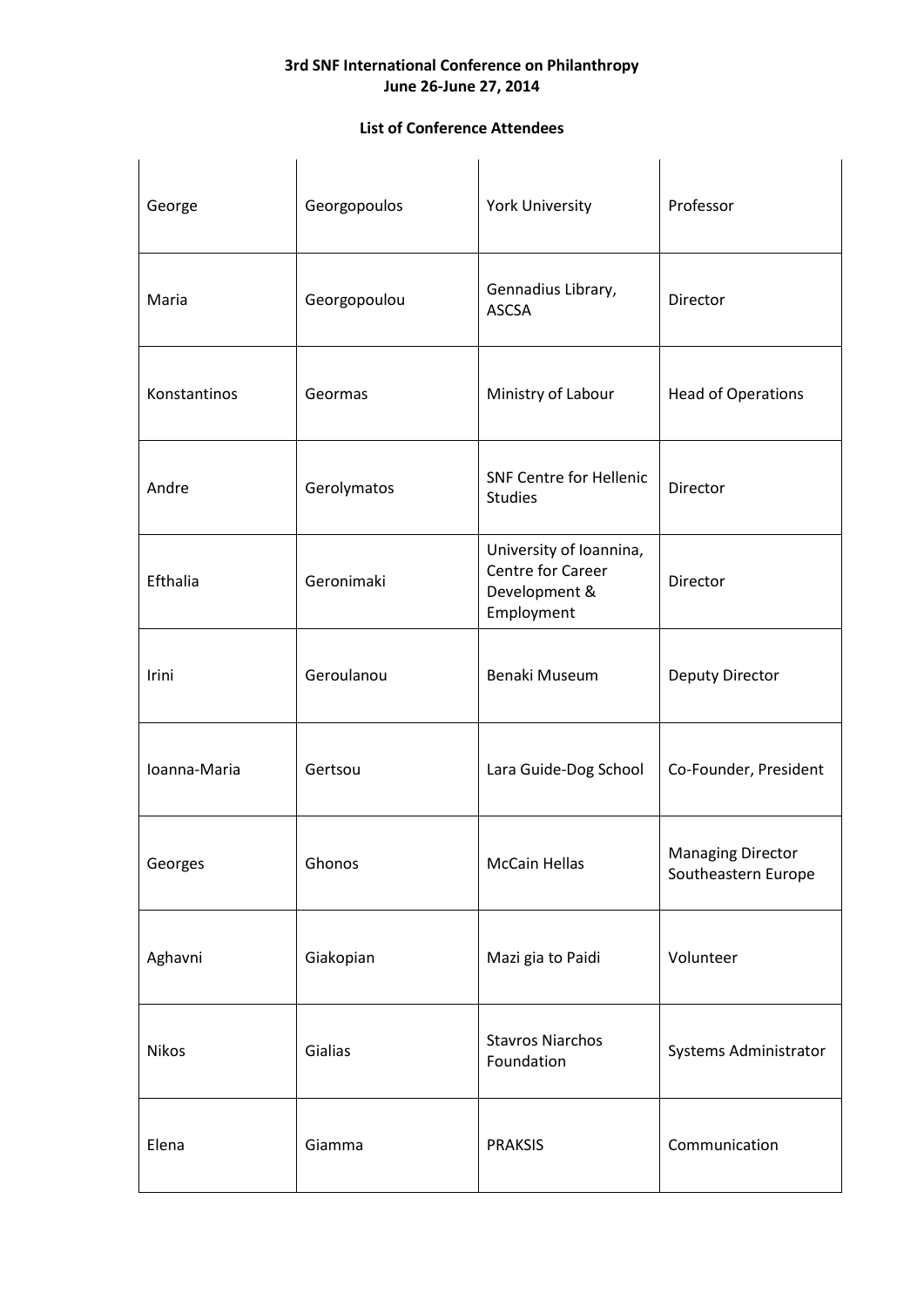| Tenia     | Giannakaki   | Solidarity Now<br>Foundation                                | <b>Head of Operations</b>                                 |
|-----------|--------------|-------------------------------------------------------------|-----------------------------------------------------------|
| George    | Giannakoudis | Center of Special<br>Education                              | <b>Executive Director</b>                                 |
| Linda     | Gibbs        | <b>Bloomberg Associates</b>                                 | Principal                                                 |
| Jeannette | Giorsetti    | <b>Stavros Niarchos</b><br>Foundation                       | Program Officer                                           |
| Lina      | Giotaki      | <b>Stavros Niarchos</b><br>Foundation                       | Legal Advisor &<br>Program Officer                        |
| Kalliope  | Gkliva       |                                                             | Cultural and<br><b>Educational Programs</b><br>Consultant |
| Taylor    | Glazebrook   | <b>Stavros Niarchos</b><br>Foundation                       | Intern                                                    |
| Jerry     | Glazebrook   |                                                             |                                                           |
| Antonia   | Gogou        | V+O Communication                                           | <b>General Manager</b>                                    |
| Nicole    | Goldin       | Center for Strategic<br>and International<br><b>Studies</b> | Director, Youth<br>Prosperity and Security<br>Initiative  |
| Katherine | Gordillo     | Year Up                                                     | Alumni                                                    |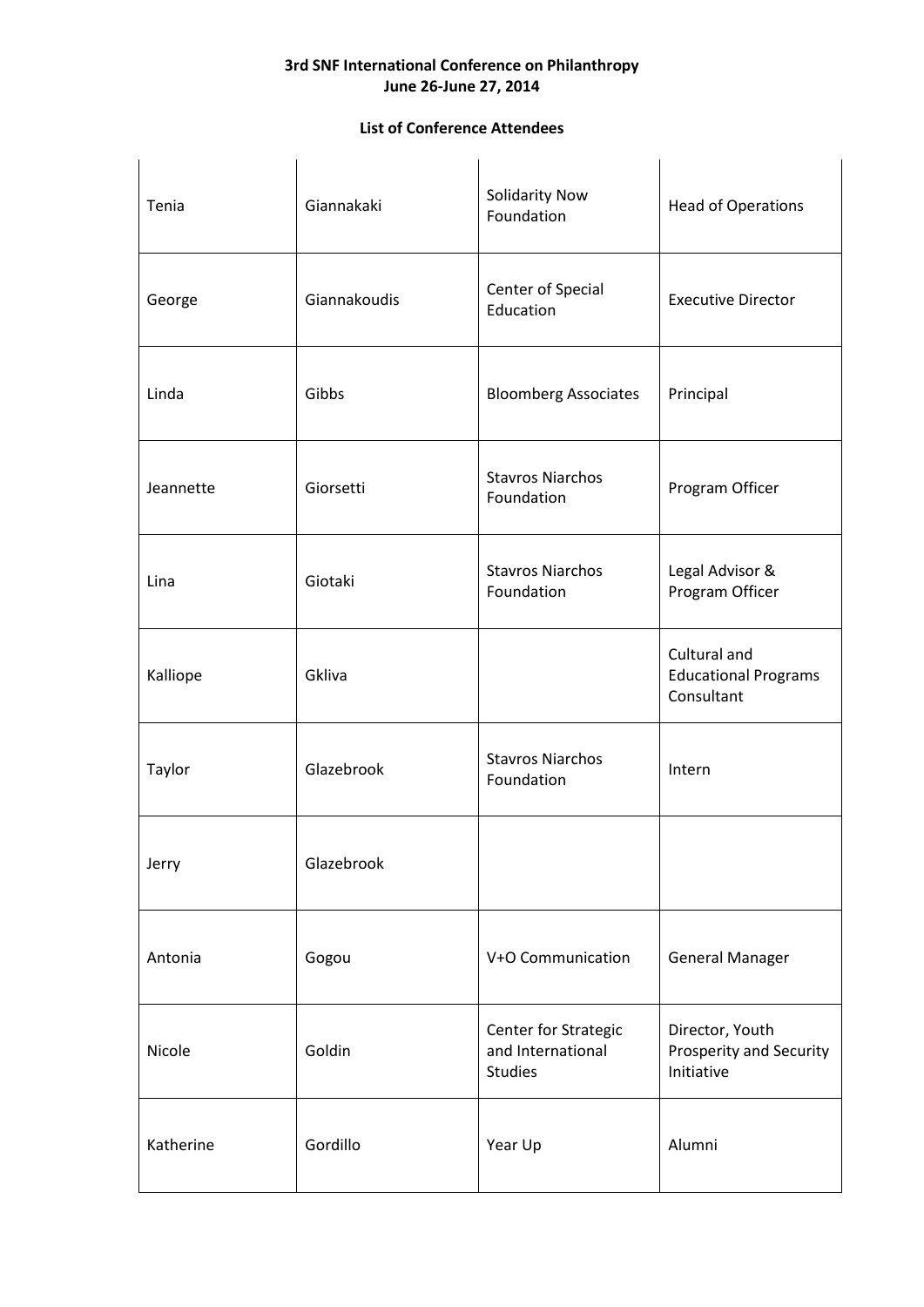| Elena     | Gortyniou     | Embassy of the United<br><b>States</b>           | <b>Public Relations/Office</b><br>of Consul General        |
|-----------|---------------|--------------------------------------------------|------------------------------------------------------------|
| Kalypso   | Goula         | Municipality of<br>Thessaloniki                  | Deputy Mayor                                               |
| Mareva    | Grabowski     | <b>Endeavor Greece</b>                           | Founder                                                    |
| Irini     | Gratsia       | Monumenta                                        | Coordinator                                                |
| Angeliki  | Guce          | Children Support<br><b>Center of Elefsis</b>     | <b>Corporate Partnerships</b><br>Coordinator               |
| Rosanne   | Haggerty      | <b>Community Solutions</b>                       | President                                                  |
| Marie     | Halaka        | <b>PRAKSIS</b>                                   | Fundraisng                                                 |
| Evangelia | Halvatza      | <b>Municipal Social</b><br><b>Welfare Center</b> | Vice President A                                           |
| Myrto     | Hatzaki       | A. G. Leventis<br>Foundation                     | Greek Programmes and<br><b>Public Relations</b><br>Manager |
| Chryse    | Hatzichristou | University of Athens                             | Professor of School<br>Psychology                          |
| Tassos    | Hatzis        | Children's Hospital<br>Saint Sophia              | Director PICU                                              |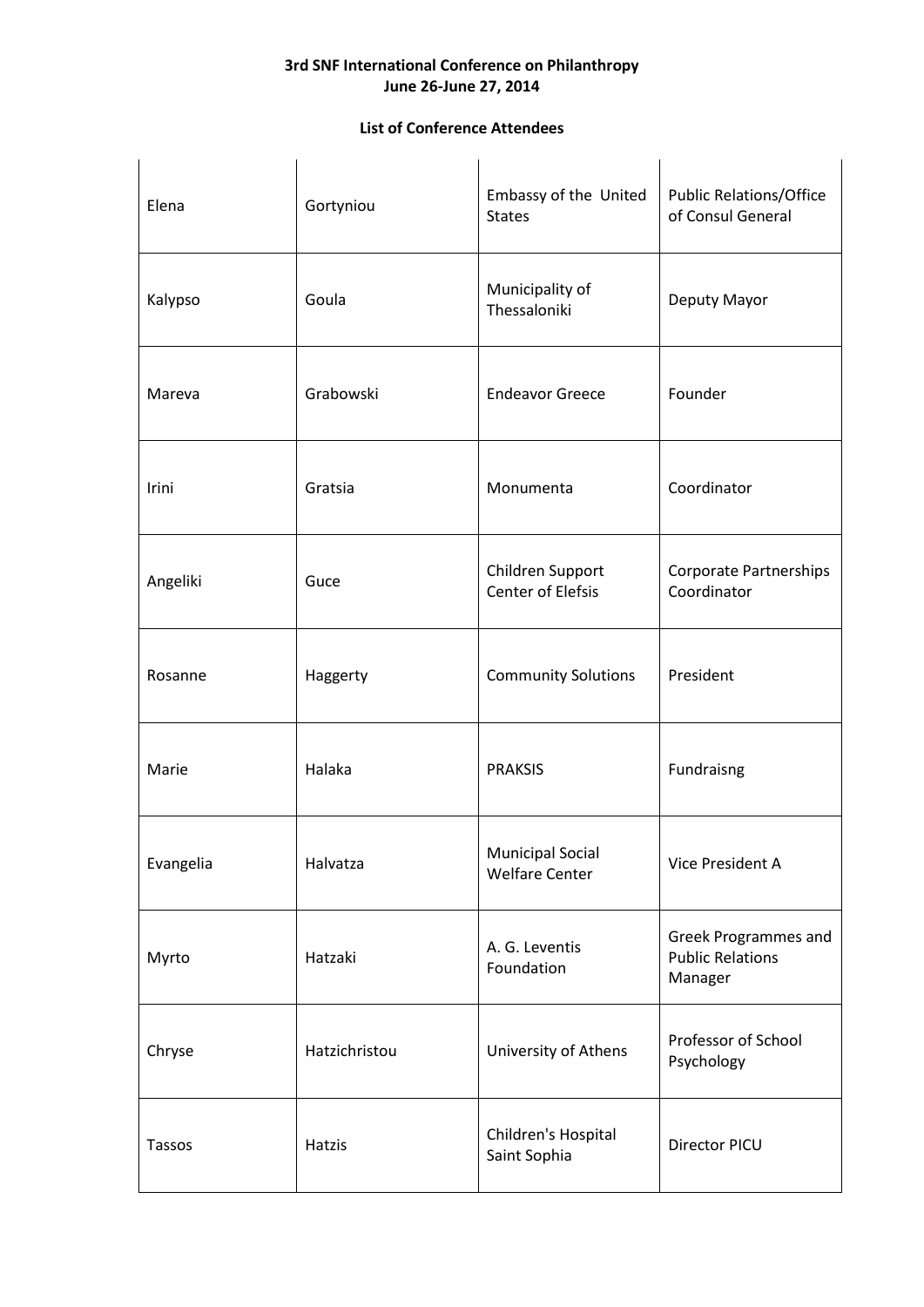| Gabriella | Herberstein     | <b>Dromeas Athletic</b><br>Organization for<br><b>Disabled People</b> |                                              |
|-----------|-----------------|-----------------------------------------------------------------------|----------------------------------------------|
| Nate      | Hill            | Chattanooga Public<br>Library                                         | Deputy Director                              |
| Markus    | Hipp            | <b>BMW Stiftung Herbert</b><br>Quandt                                 | <b>Executive Director</b>                    |
| Martin    | Hirko           | Faithful+Gould                                                        | <b>Regional Director</b>                     |
| Ulrich    | Hoerning        | The World Bank                                                        | <b>Senior Social Protection</b><br>Economist |
| Douglas   | Horne           | Province of British<br>Columbia, Canada                               | Deputy Speaker                               |
| David     | Horner          | The American College<br>of Greece                                     | President                                    |
| George    | Hozos           | Faithful+Gould                                                        | <b>Valuation Manager</b>                     |
| Asteris   | <b>Huliaras</b> | University of the<br>Peloponnese                                      | Professor                                    |
| Nafez     | Husseini        | Consolidated<br><b>Contractors Company</b>                            | VP, ICT & Digital<br><b>Business</b>         |
| Dimitris  | Ioannidis       | Europa Nostra                                                         | Architect                                    |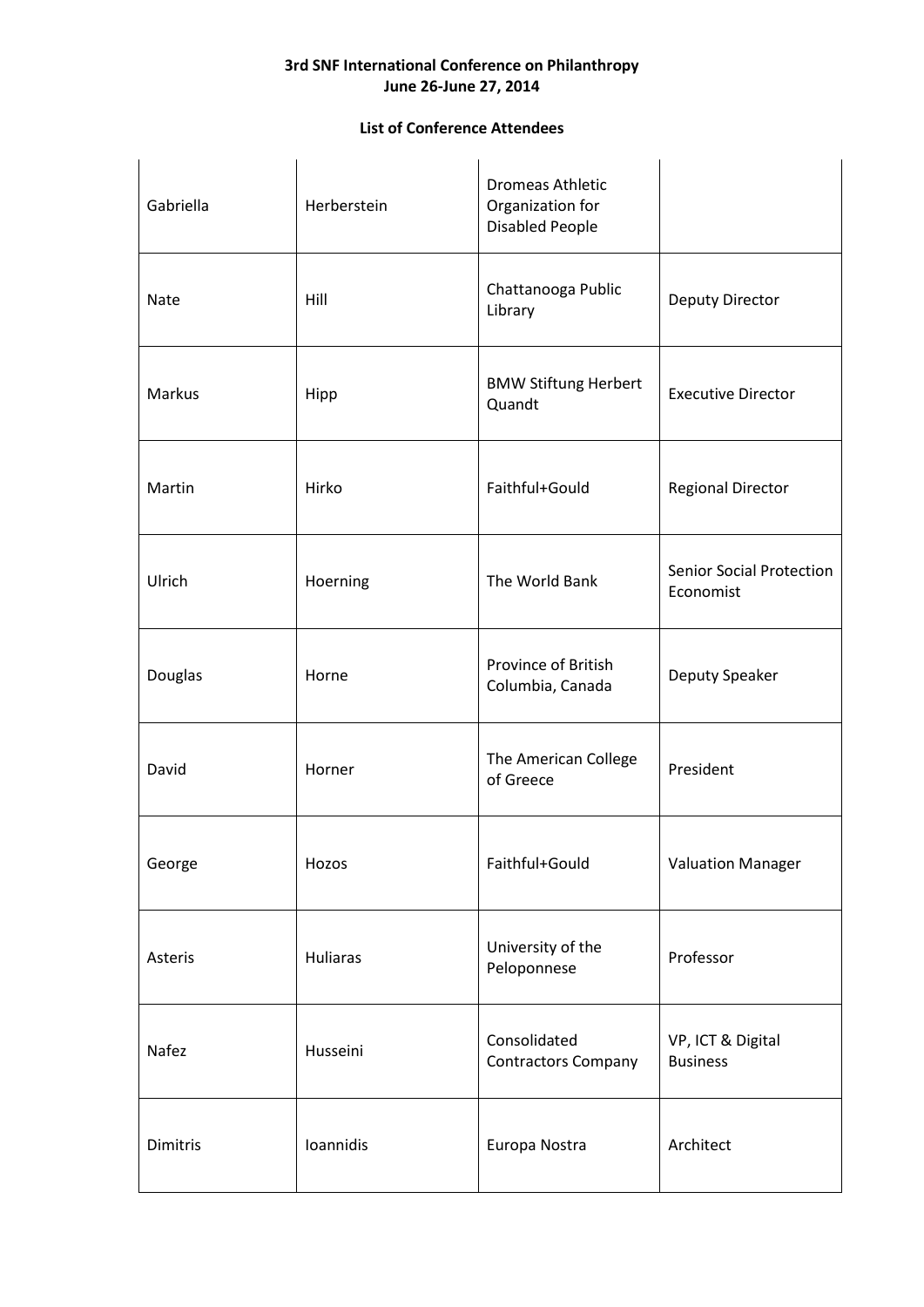| Gayle      | Jennings       | JPMorgan Chase & Co.                                            | <b>Vice President</b>                                                    |
|------------|----------------|-----------------------------------------------------------------|--------------------------------------------------------------------------|
| Ivan       | Juric          | John S Latsis Public<br><b>Benefit Foundation</b>               | Social Welfare &<br>Community<br>Development - Head<br>Programme Officer |
| Vassilis   | Kafatos        | Deloitte                                                        | Partner                                                                  |
| Anastasia  | <b>Kafiris</b> | Hellenic Children's<br>Museum                                   | Director                                                                 |
| Jeffrey    | Kahn           | Johns Hopkins Berman<br>Institute of Bioethics                  | Levi Professor of<br><b>Bioethics and Public</b><br>Policy               |
| George     | Kakavas        | National Archaeological<br>Museum / Numismatic<br>Museum        | Acting Director /<br>Director                                            |
| Anna       | Kallinikidou   | Piraeus Bank Group<br><b>Cultural Foundation</b><br><b>PIOP</b> | <b>Museums Department</b>                                                |
| Anastasia  | Kalou          | <b>Access Greece</b>                                            | Founder                                                                  |
| Katerina   | Kamara         | Macedonia Museum of<br>Contemporary Art                         | General Secretary of<br>the Board                                        |
| Alexandros | Kambouroglou   | AIT                                                             | Director of<br>Communications                                            |
| Vangelis   | Kamoudis       | <b>Theotokos Foundation</b>                                     | Project Manager                                                          |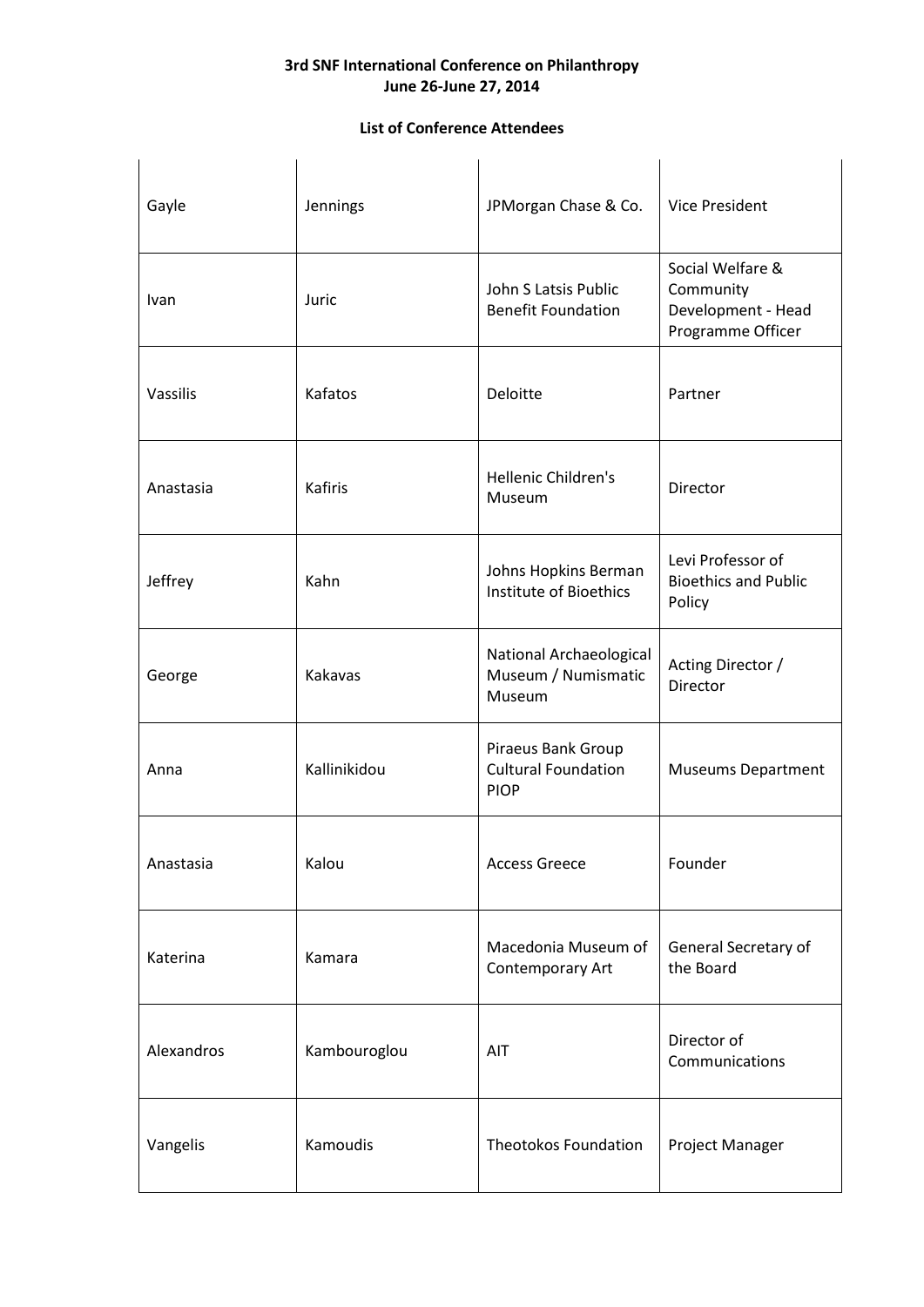| Spyros      | Kanaris         |                                                    |                                                            |
|-------------|-----------------|----------------------------------------------------|------------------------------------------------------------|
| Loukia      | Kanatsouli      | <b>DEREE-The American</b><br>College of Greece     | Dean of Enrollment<br>and International<br><b>Students</b> |
| Panagiotis  | Kanellis        | American Farm School                               | President                                                  |
| Chasdai     | Kapon           | Municipality of<br>Thessaloniki                    | Deputy Mayor                                               |
| Xenophon    | Kappas          | Captain Vassilis<br>Foundation                     | <b>General Director</b>                                    |
| Kenneth     | Karamichael     | <b>Rutgers University</b>                          | Director - T.E.E.M.<br>Gateway                             |
| Maria       | Karamitsopoulou | <b>CIF Hellas</b>                                  | Secretary                                                  |
| Dimitrios   | Karnavos        | Municipality of<br>Kallithea                       | Mayor-Elect                                                |
| Areti       | Karvela         | Municipal Cultural<br>Organization of<br>Ilioupoli |                                                            |
| Konstantina | Karydi          | Municipality of Athens                             | Advisor to the Mayor                                       |
| Spyros      | Kasimatis       | <b>PYRNA</b>                                       |                                                            |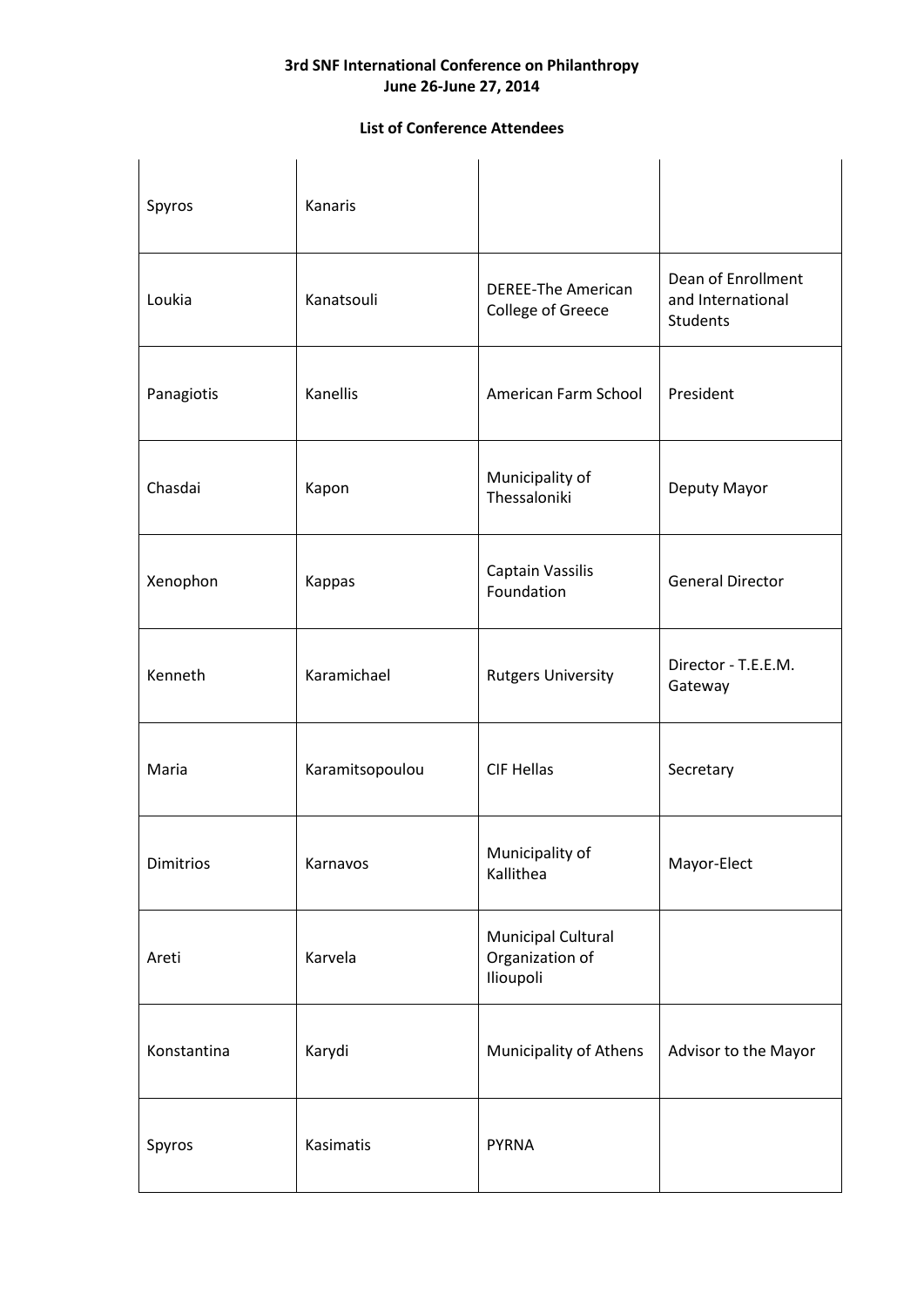| Charalambos  | Kasimis      | <b>Agricultural University</b><br>of Athens     | Professor                                                              |
|--------------|--------------|-------------------------------------------------|------------------------------------------------------------------------|
| Vassilis     | Kaskarelis   | <b>Stavros Niarchos</b><br>Foundation           | Senior Advisor to the<br><b>Board of Directors</b>                     |
| Nancy        | Kass         | Johns Hopkins Berman<br>Institute of Bioethics  | Phoebe R. Berman<br><b>Professor of Bioethics</b><br>and Public Health |
| Antonia      | Kastrioti    | Kethea                                          | <b>Fundraising Manager</b>                                             |
| Christos     | Katharios    | <b>Stavros Niarchos</b><br>Foundation           | <b>Technical Officer &amp;</b><br>Program Officer                      |
| Maria        | Katsounaki   | Kathimerini                                     | Columnist                                                              |
| Larry        | Katz         | <b>Rutgers University</b>                       | Director, Cooperative<br>Extension                                     |
| Deborah      | Katz         |                                                 |                                                                        |
| Konstantinos | Kavakiotis   | Directors' Lab                                  |                                                                        |
| Zoe          | Kazazaki     | Ministry of Culture                             | <b>General Director for</b><br><b>Contemporary Culture</b>             |
| Olga         | Kefalogianni | Minister of Tourism of<br>the Hellenic Republic |                                                                        |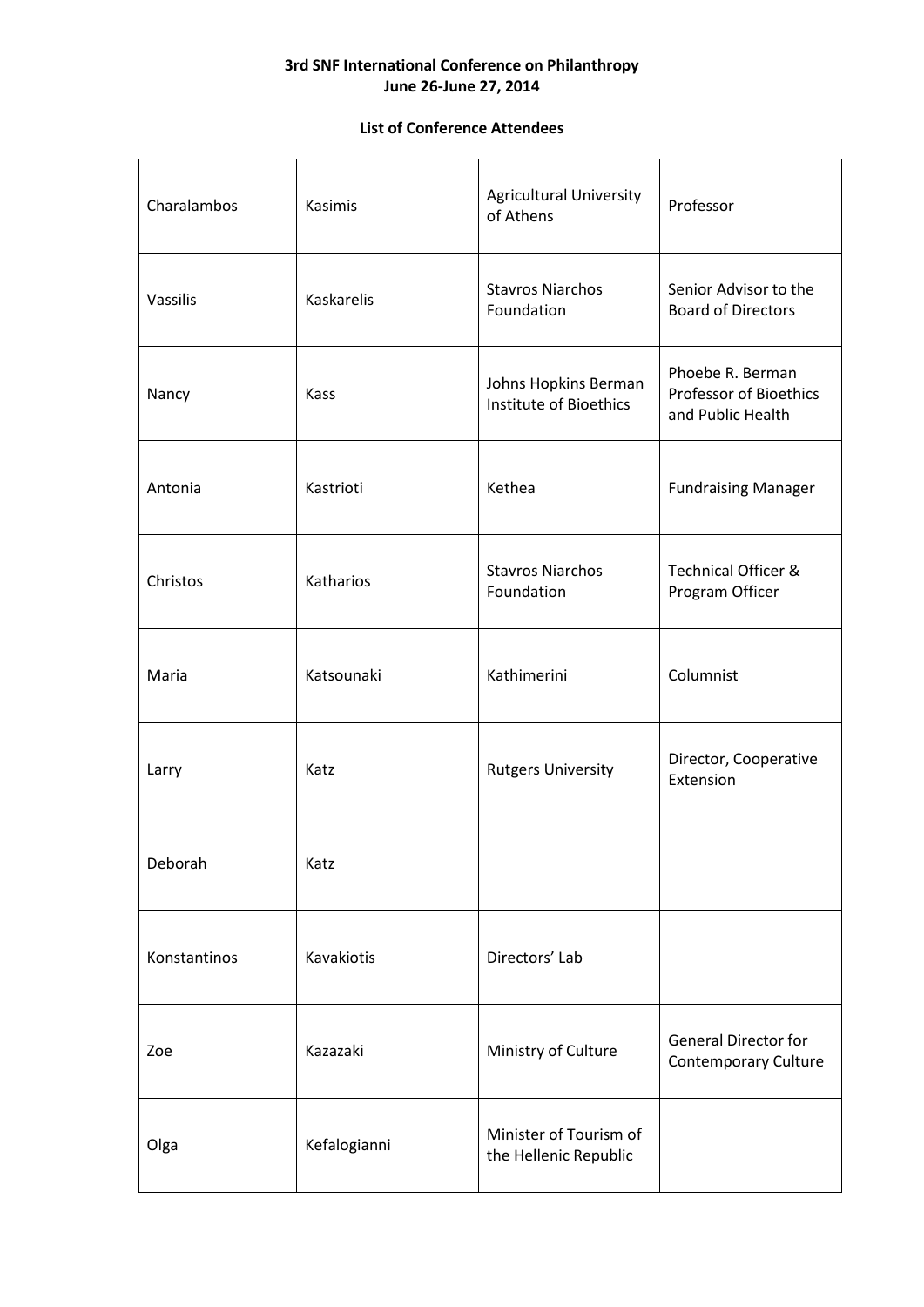| Roy       | Keidar          | <b>Reut Mountain</b><br>Movers/XLN                   | <b>CEO</b>                                                 |
|-----------|-----------------|------------------------------------------------------|------------------------------------------------------------|
| Filippos  | Kelemenis       | Pammakaristos                                        | Director                                                   |
| Caitlin   | Kennedy         | The Prince's Trust                                   | Deputy Director of<br>Development                          |
| Androniki | Keramopoulou    | Melissa Orphanage                                    | Secretary General                                          |
| Samer     | Khoury          | Consolidated<br><b>Contractors Company</b>           | President, Engineering<br>& Construction                   |
| Paul      | Kidner          | <b>PRAKSIS Business</b><br><b>Coaching Center</b>    | Program Manager                                            |
| Elias     | <b>Kikilias</b> | <b>National Center for</b><br>Social Research - EKKE | <b>Research Director</b>                                   |
| Maria     | Kinikli         | Initiative for the Child                             |                                                            |
| Paul      | Kiortsis        | Nestle Hellas SA                                     | <b>Market Head South</b><br>Eastern Europe                 |
| Ioanna    | Kiosse          | <b>Stavros Niarchos</b><br>Foundation                | Program Officer &<br><b>Website Content</b><br>Coordinator |
| Markos    | Kiosseoglou     | <b>Reload Greece</b>                                 | <b>General Manager</b>                                     |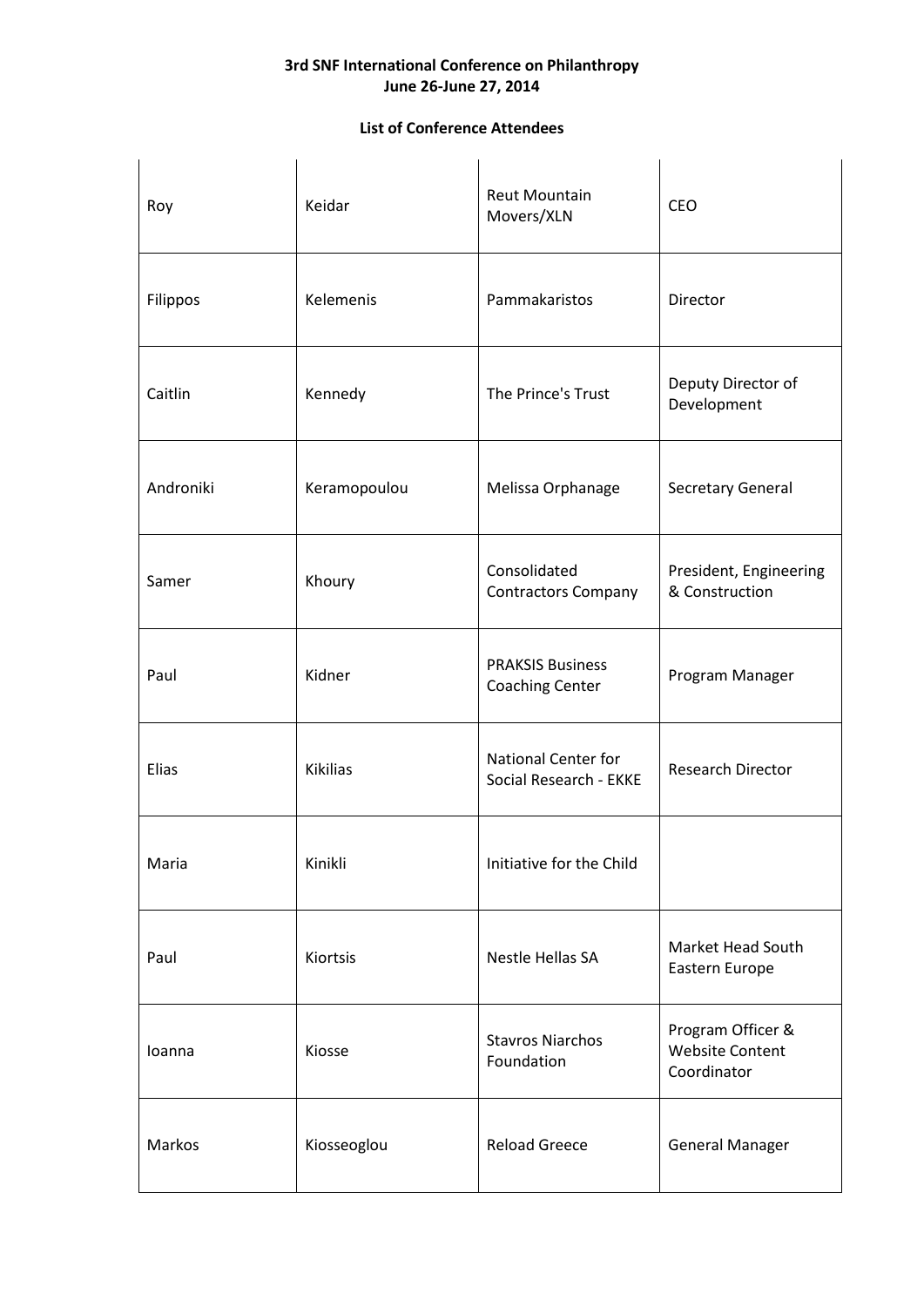| Polly     | Kiouri         | Nestle Hellas SA                             | <b>Human Resources</b><br>Director |
|-----------|----------------|----------------------------------------------|------------------------------------|
| Elina     | Klaridopoulou  | <b>Stavros Niarchos</b><br>Foundation        | Intern                             |
| Annie     | Knickman       | <b>McKinsey Social</b><br>Initiative         | Manager of Global<br>Programs      |
| Viktor    | Koen           | <b>School of Visual Arts</b>                 | Professor                          |
| Kostas    | Koitosis       |                                              |                                    |
| Dimitris  | Kokkinakis     | Impact Hub Athens                            |                                    |
| Christina | Kokota         | <b>KDAP-Creative Centres</b><br>for Children | Director                           |
| Evita     | Kolokouri      | Ashoka Greece                                | Consultant                         |
| Theodora  | Komninou       | Solidarity Now<br>Foundation                 | <b>Operations Officer</b>          |
| Gianna    | Konidi         | Home for the Elderly                         |                                    |
| Aris      | Konstantinidis | GloVo - Global<br><b>Volunteers Platform</b> | Co-Founder                         |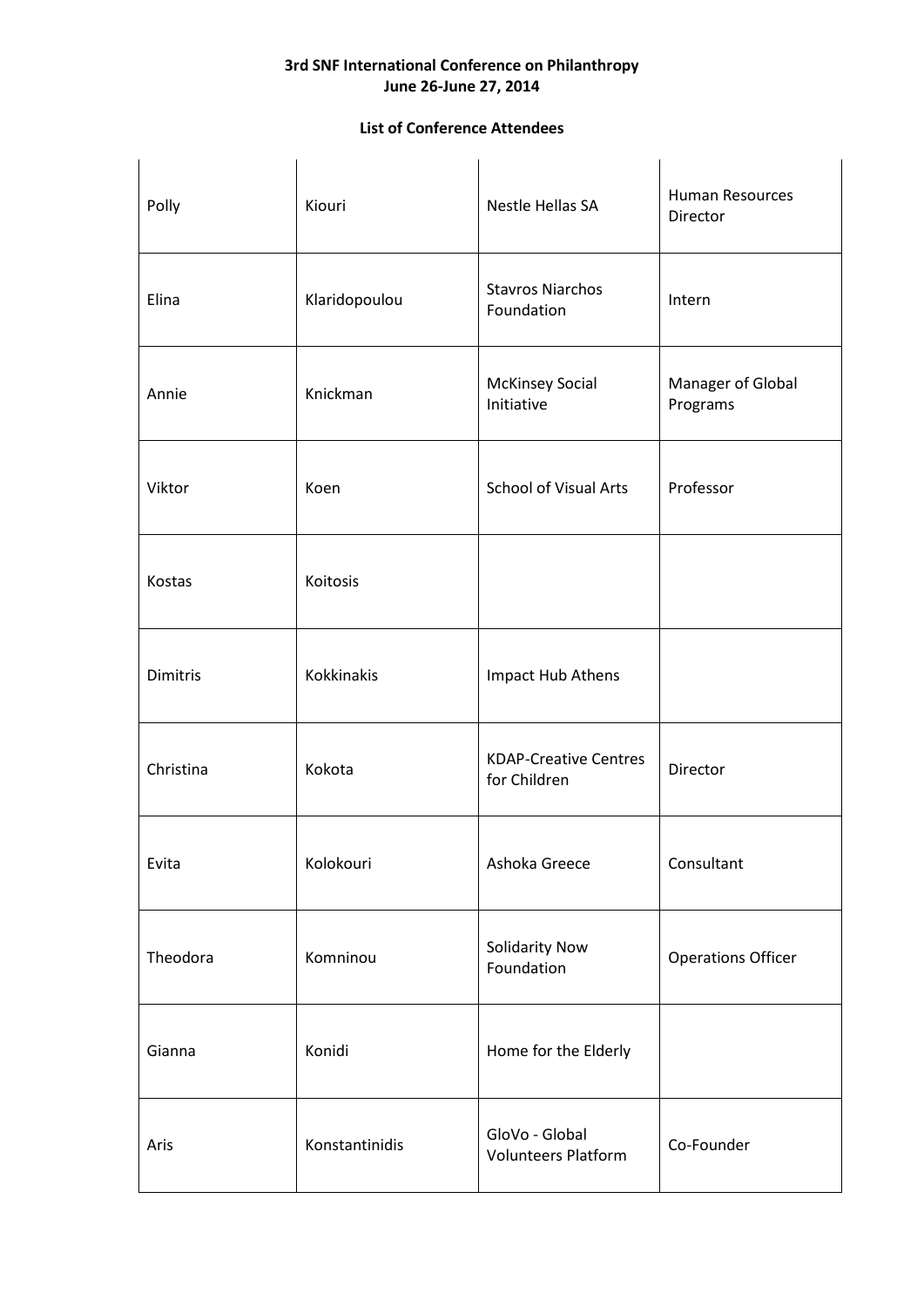| Anna         | Konstantinou       | Municipality of<br>Thessaloniki                 | Advisor to the Mayor                         |
|--------------|--------------------|-------------------------------------------------|----------------------------------------------|
| Aneza        | Kontaxi            | Association of<br>Thessaloniki Chess<br>Players | Member                                       |
| Maria        | Korkidi            | Municipal Library of<br>Keratsini-Drapetsona    | <b>Head Librarian</b>                        |
| Mairi        | Korompili Kritikou | EPSYPE / APHCA                                  | Communication<br>Manager                     |
| Anna Maria   | Kosmoglou          | <b>Stavros Niarchos</b><br>Foundation           | Program Officer                              |
| Panagiotis   | Kotronaros         |                                                 |                                              |
| Katerina     | Kotsi              | Kourkoumelis &<br><b>Partners Law Firm</b>      |                                              |
| Nikolaos     | Koukas             | <b>McCain Hellas</b>                            |                                              |
| Spyridon     | Koukidis           | <b>Greek Children's Village</b>                 | <b>Board Member</b>                          |
| Konstantinos | Koukos             | <b>Job Pairs</b>                                | Marketing and<br>Communication<br>Department |
| Fani         | Koukouli           | <b>Institut Pasteur Paris</b>                   | PharmD, Msc, PhD<br>candidate                |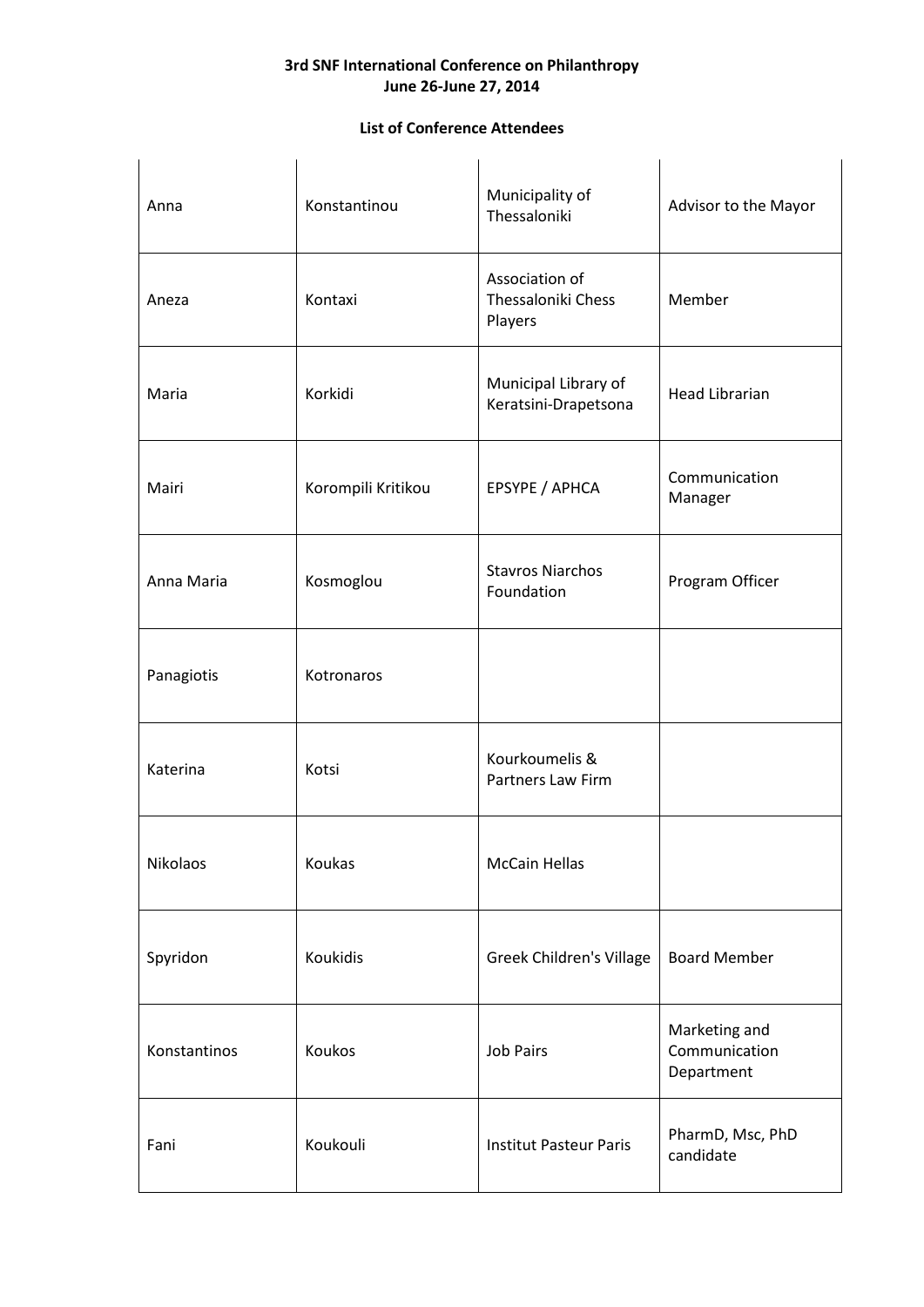| Panagiotis | Koulouvaris, MD       | Olympic Village<br>Polyclinic                                                               | Director                                 |
|------------|-----------------------|---------------------------------------------------------------------------------------------|------------------------------------------|
| Maria      | Koumarianou           | Mentoring S.A.                                                                              |                                          |
| Angeliki   | Kounava               | Museum of Modern Art<br>(MoMA)                                                              | Intern                                   |
| Sophia     | Kounenaki-Efraimoglou | Foundation of the<br>Hellenic World,<br><b>Cultural Centre</b><br>"Hellenic Cosmos"         | <b>Vice President</b>                    |
| Vassilis   | Kourbetis             | Institute of Educational<br>Policy                                                          | Counsellor A                             |
| Marina     | Kouremenou            | Pyrna                                                                                       | <b>Vice President</b>                    |
| Maria      | Kouri                 | Moschato Social<br><b>Welfare Services</b>                                                  | President                                |
| Dimitrios  | Kourkoumelis          | Kourkoumelis &<br>Partners Law Firm                                                         | Law Firm                                 |
| Georgia    | Kourlaba              | <b>Collaborative Center</b><br>for Clinical<br>Epidemiology and<br><b>Outcomes Research</b> |                                          |
| Antonios   | Kourtesis             | Agia Sofia Children's<br><b>Hospital of Athens</b>                                          | Head of Department of<br>Cardiac Surgery |
| Alexandros | Koutosuris            | <b>Agricultural University</b><br>of Athens                                                 | <b>Associate Professor</b>               |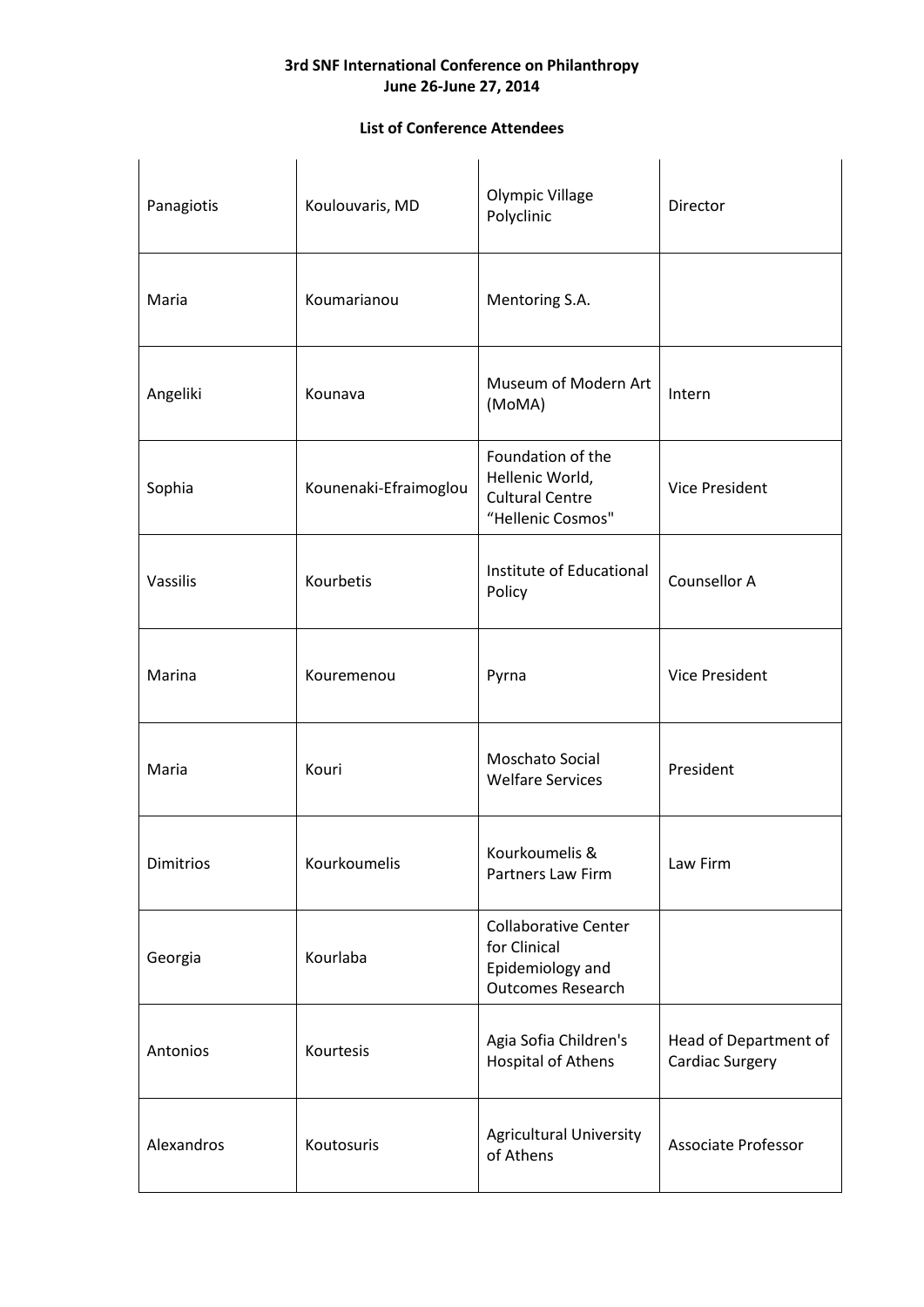| Angelos    | Koutoumanos        | NOESI.gr                              |                                  |
|------------|--------------------|---------------------------------------|----------------------------------|
| Asimina    | Koutroumpousi      | <b>Stavros Niarchos</b><br>Foundation | <b>Technical Officer</b>         |
| Vicky      | Koutsogiannopoulou | <b>Mission Anthropos</b>              |                                  |
| Dimitris   | Koutsogiorgas      |                                       |                                  |
| Dimitris   | Koutsolioutsos     | Farmers Republic                      | CEO                              |
| Ioanna     | Koutsounanou       | U.S. Consulate General                | <b>Public Affairs Specialist</b> |
| Fay        | Koutzoukou         | elpis                                 | Philanthropy Advisor             |
| Panagiotis | Kouvatsos          | Home for Elderly                      |                                  |
| Sofia      | Kouvelaki          | Bodossaki Foundation                  | Program Officer                  |
| Christina  | Koveou             | <b>SNFCC Visitors Center</b>          | Intern                           |
| Panagiotis | Kranias            | <b>Stavros Niarchos</b><br>Foundation | <b>Office Support</b>            |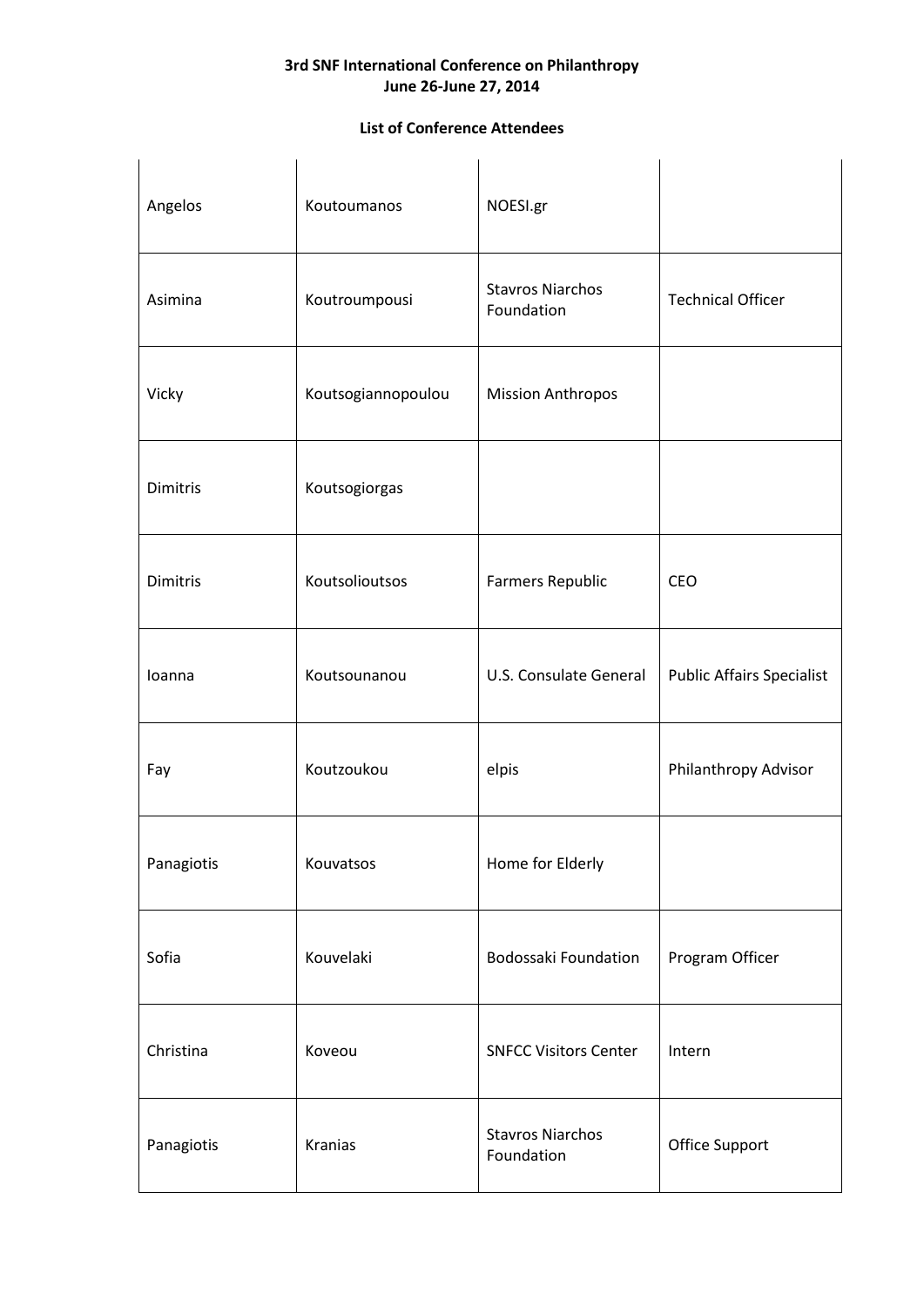| George     | <b>Krikelas</b> | Mentoring S.A.                                       | President                         |
|------------|-----------------|------------------------------------------------------|-----------------------------------|
| Iris       | Kritikou        | Museum of Greek<br>Children's Art                    | <b>Vice President</b>             |
| Athena     | Kritikou        | <b>SKEP</b>                                          | President of the Board            |
| Philipp    | Kunze           | <b>OneShore Energy</b><br>GmbH                       | <b>Managing Director</b>          |
| Lejla      | Kusturica       | <b>Mozaik Foundation</b>                             | Philanthropy Maneger              |
| Maria      | Kyparissopoulou | Anatolia College                                     | Development Manager               |
| Nikos      | Kypourgos       | <b>Greek National Opera</b>                          | <b>Board Member</b>               |
| Evangelos  | Kyriakidis      | Initiative for Heritage<br>Conservancy               | Director                          |
| Stavrula   | Kyriakopoulou   | <b>Therapeutic Riding</b><br><b>Center of Serres</b> |                                   |
| Athanasios | Kyriazis        | Ministry of Education<br>and Religious Affairs       | <b>General Secretary</b>          |
| Chariton   | Kyriazis        | <b>SEV</b>                                           | <b>Executive Vice</b><br>Chairman |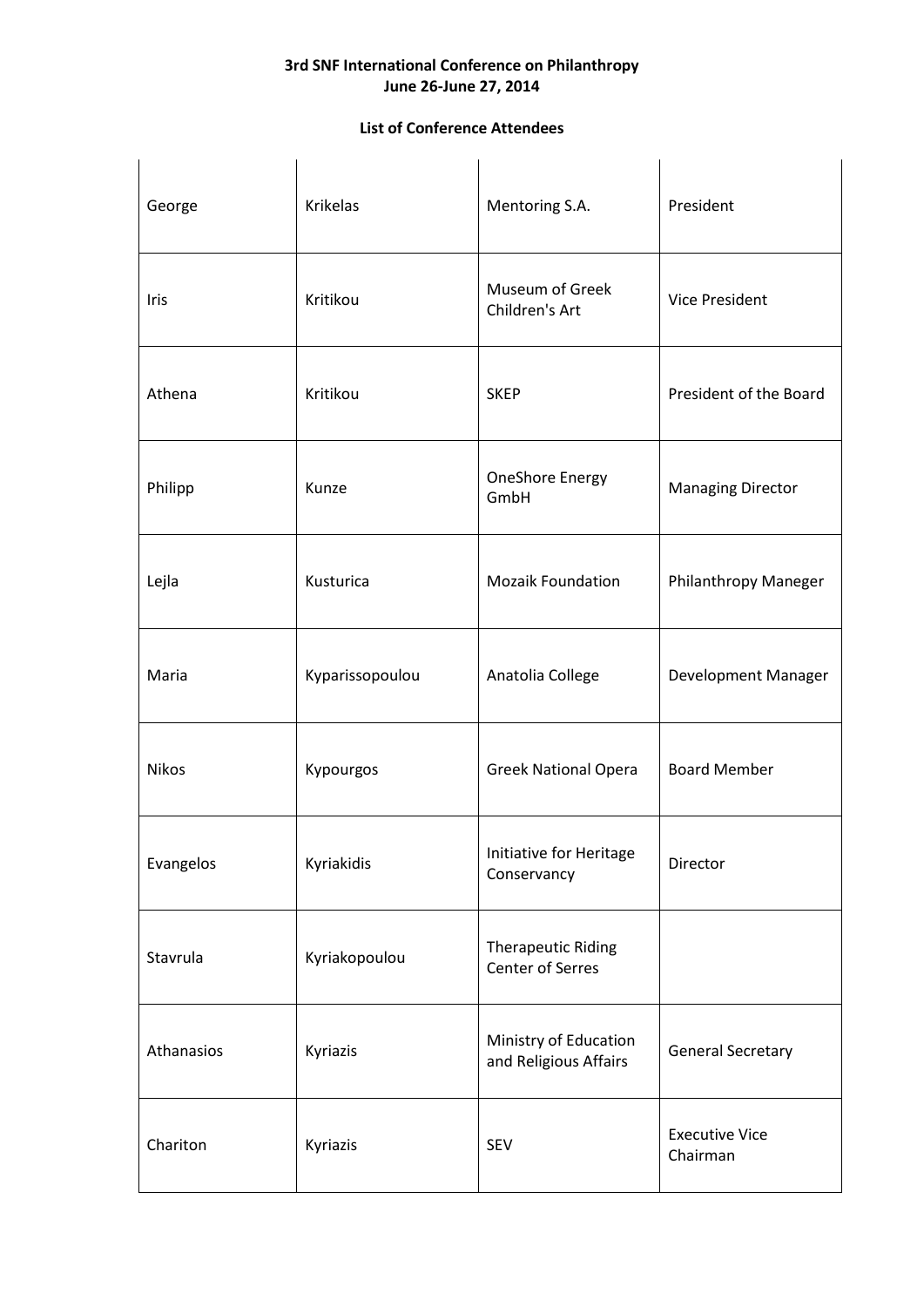| Evdokia        | Lagakou      | Council of International<br>Fellowships - Hellas | Psychologist                                 |
|----------------|--------------|--------------------------------------------------|----------------------------------------------|
| Sotiris        | Laganopoulos | Bodossaki Foundation                             | Secretary                                    |
| Constantinos   | Lambropoulos | <b>Attica Department</b><br><b>Stores</b>        | <b>Managing Director</b>                     |
| Christina      | Lambropoulou | <b>Stavros Niarchos</b><br>Foundation            | <b>Group Chief Financial</b><br>Officer      |
| Alexander      | Lamnidis     | <b>SETE</b>                                      | <b>General Manager</b>                       |
| Aliki-Marcadia | Lampropoulos | <b>EFG International</b>                         | <b>Research Analyst</b>                      |
| Sophie         | Lamprou      | Impact Hub Athens                                |                                              |
| Chloe          | Laskaridis   |                                                  |                                              |
| Laura          | Lawson       | <b>Rutgers University</b>                        | Professor                                    |
| Anastasia      | Lazaridou    | <b>Byzantine and Christian</b><br>Museum         | Director                                     |
| Efthymia       | Lazidou      | Merimna Paidiou<br>Kavalas                       | Member of the<br><b>Administrative Board</b> |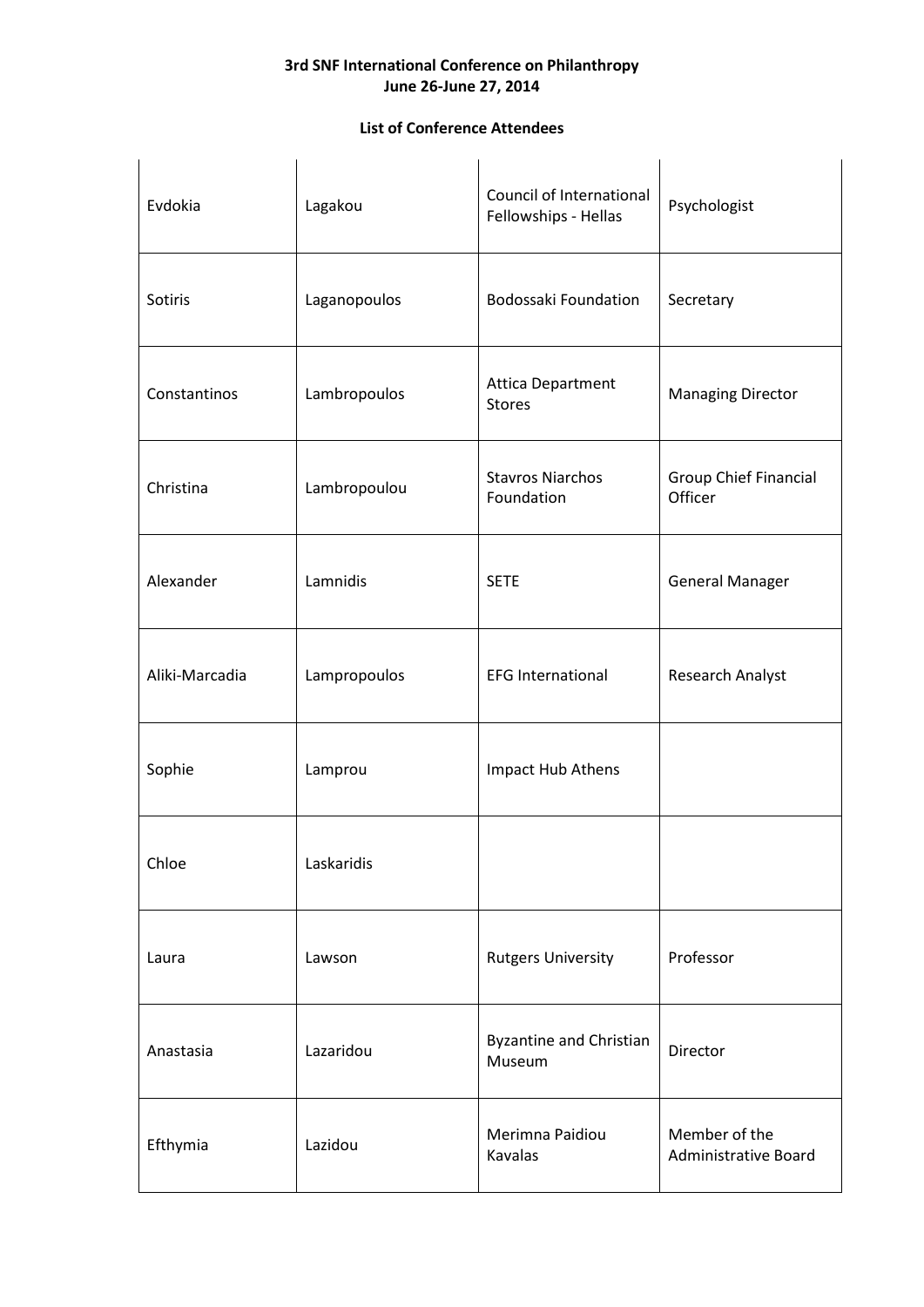| Evi          | Lazou    | <b>Family Fund</b>                               |                                   |
|--------------|----------|--------------------------------------------------|-----------------------------------|
| Christina    | Le       | <b>Embassy of the United</b><br><b>States</b>    | <b>Political Officer</b>          |
| Panagiotis   | Legakis  | <b>Rehabilitation Center</b><br>"Agia Paraskevi" | Director                          |
| Ektoras      | Leonidas | Schooligans                                      |                                   |
| Aspasia      | Leventis | International<br><b>Foundation for Greece</b>    | President                         |
| Olga         | Leventis | Social Work<br>Foundation                        | Director                          |
| Constantinos | Liarikos | <b>WWF Greece</b>                                | Head, Programme and<br>Operations |
| Maria        | Ligka    | <b>Therapeutic Riding</b><br>Center of Serres    |                                   |
| Dimitrios    | Linos    |                                                  | Professor                         |
| Athina       | Linou    | Prolepsis Institute                              | Professor                         |
| Anna         | Liosatou |                                                  |                                   |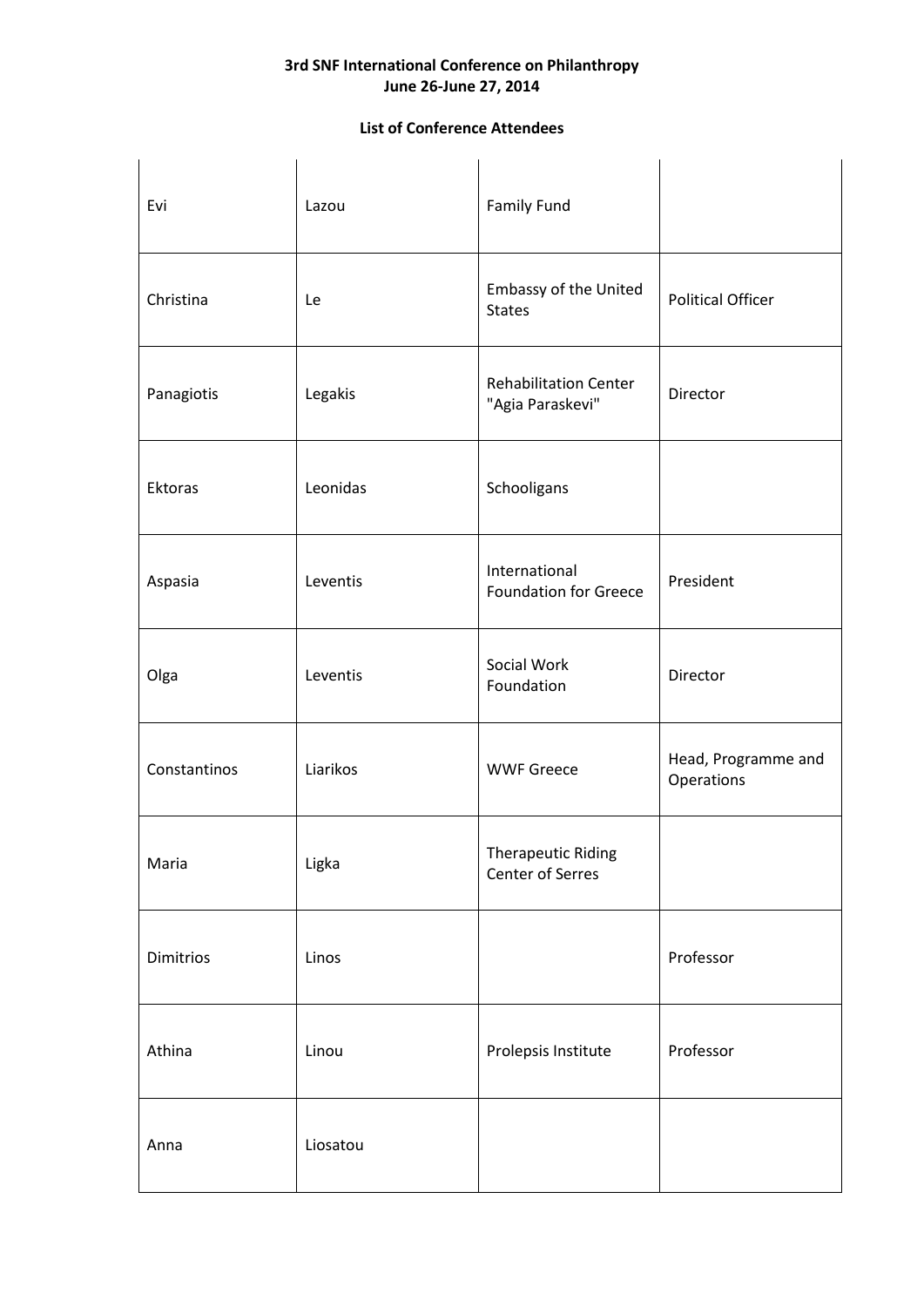| Kostas    | Liveris   | <b>Stavros Niarchos</b><br>Foundation         | Deputy Chief Technical<br>Officer                |
|-----------|-----------|-----------------------------------------------|--------------------------------------------------|
| James     | Loomos    | <b>Embassy of the United</b><br><b>States</b> |                                                  |
| Yorgos    | Loukos    | <b>Hellenic Festival</b>                      | President of Board of<br><b>Directors</b>        |
| Kathryn   | Louloudis | <b>Stavros Niarchos</b><br>Foundation         | Chief Operating Officer,<br><b>NY</b>            |
| Vasileios | Louras    | <b>Greek National Opera</b>                   | Head of Marketing &<br>Communications            |
| Ken       | Lustbader | The J.M. Kaplan Fund                          | <b>Historic Preservation</b><br>Program Director |
| Eleni     | Lygeraki  | Lambrakis Foundation                          | PR Manager                                       |
| Eftihios  | Lyginos   | Home of the Elderly                           |                                                  |
| Layla     | Madihi    | EFE-Maroc                                     | M&E Coordinator                                  |
| Flora     | Magkanari | SEV / IVEPE                                   | Training & Sales<br><b>Assistant Director</b>    |
| Annika    | Magnusson | CHwB                                          | Secretary General                                |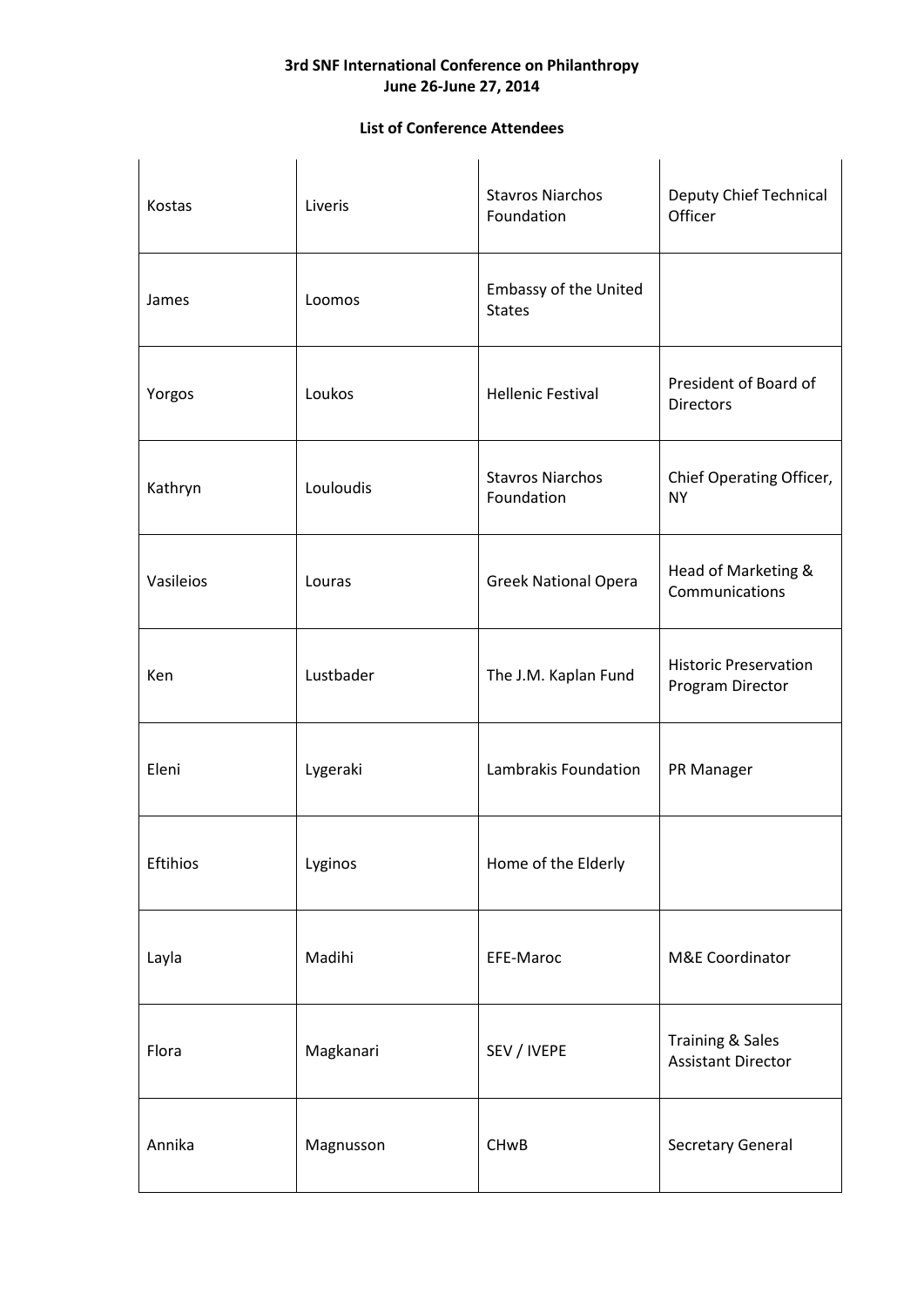| Sheila    | Maguire     | Sheila Maguire<br>Consulting            |                          |
|-----------|-------------|-----------------------------------------|--------------------------|
| Vassilios | Makios      | Corallia                                | Director                 |
| Athena    | Makrinioti  | EGNYA                                   | Chairman of the Board    |
| Vassilis  | Makris      |                                         | Photographer             |
| Haris     | Makryniotis | <b>Endeavor Greece</b>                  | <b>Managing Director</b> |
| Vanessa   | Maleviti    |                                         |                          |
| Lydia     | Maleviti    |                                         |                          |
| Vassiliki | Maltasoglou | <b>Balkans Beyond</b><br><b>Borders</b> | <b>Vice President</b>    |
| Dimitris  | Manalis     | Municipality of Pireaus                 |                          |
| Diamantis | Manos       |                                         |                          |
| Lida      | Mantzourani | Culturplay                              | Project Manager          |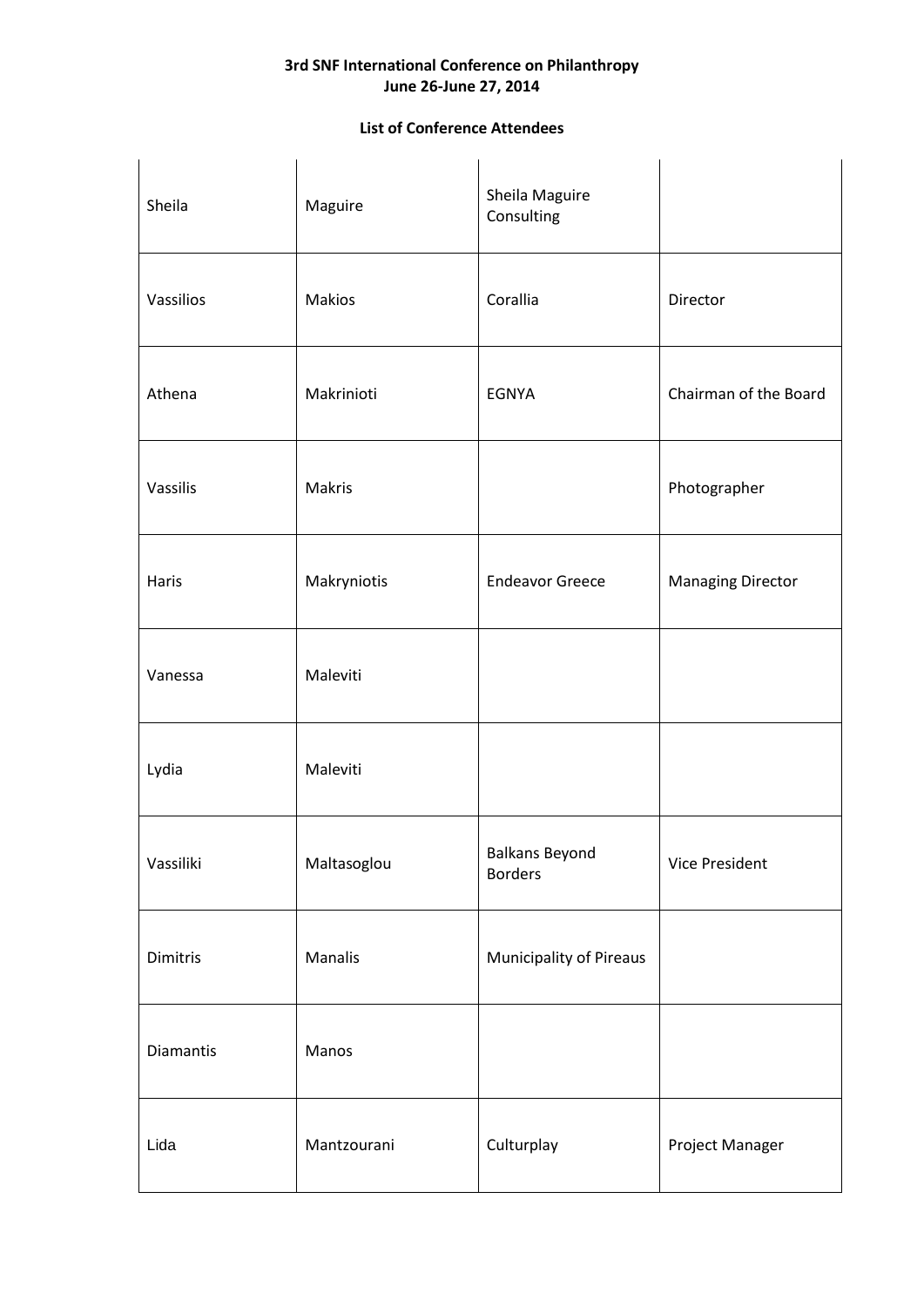| Leah         | Maouni       | LIMANI                                           |                                       |
|--------------|--------------|--------------------------------------------------|---------------------------------------|
| Xara         | Marantidou   |                                                  |                                       |
| Theodore     | Maravelias   | <b>Stavros Niarchos</b><br>Foundation            | <b>Chief Technical Officer</b>        |
| Fabien       | Martinez     | <b>Stavros Niarchos</b><br>Foundation            | Senior Accountant                     |
| Katerina     | Matiatou     | Desmos                                           | Programs Coordinator                  |
| George       | Mavrogonatos | <b>Medecins Sans</b><br><b>Frontieres Greece</b> | One to One Fundraising<br>Responsible |
| Theodoros    | Mavromatis   | <b>Greek National Opera</b>                      | <b>Board Member</b>                   |
| Elena        | Mavromichali | <b>Onassis Foundation</b>                        | <b>Grants Coordinator</b>             |
| Constantinos | Maxairas     |                                                  |                                       |
| Jamie        | McAuliffe    | <b>Education For</b><br>Employment               | President & CEO                       |
| Jennifer     | McCrea       | <b>Harvard University</b>                        | Senior Research Fellow                |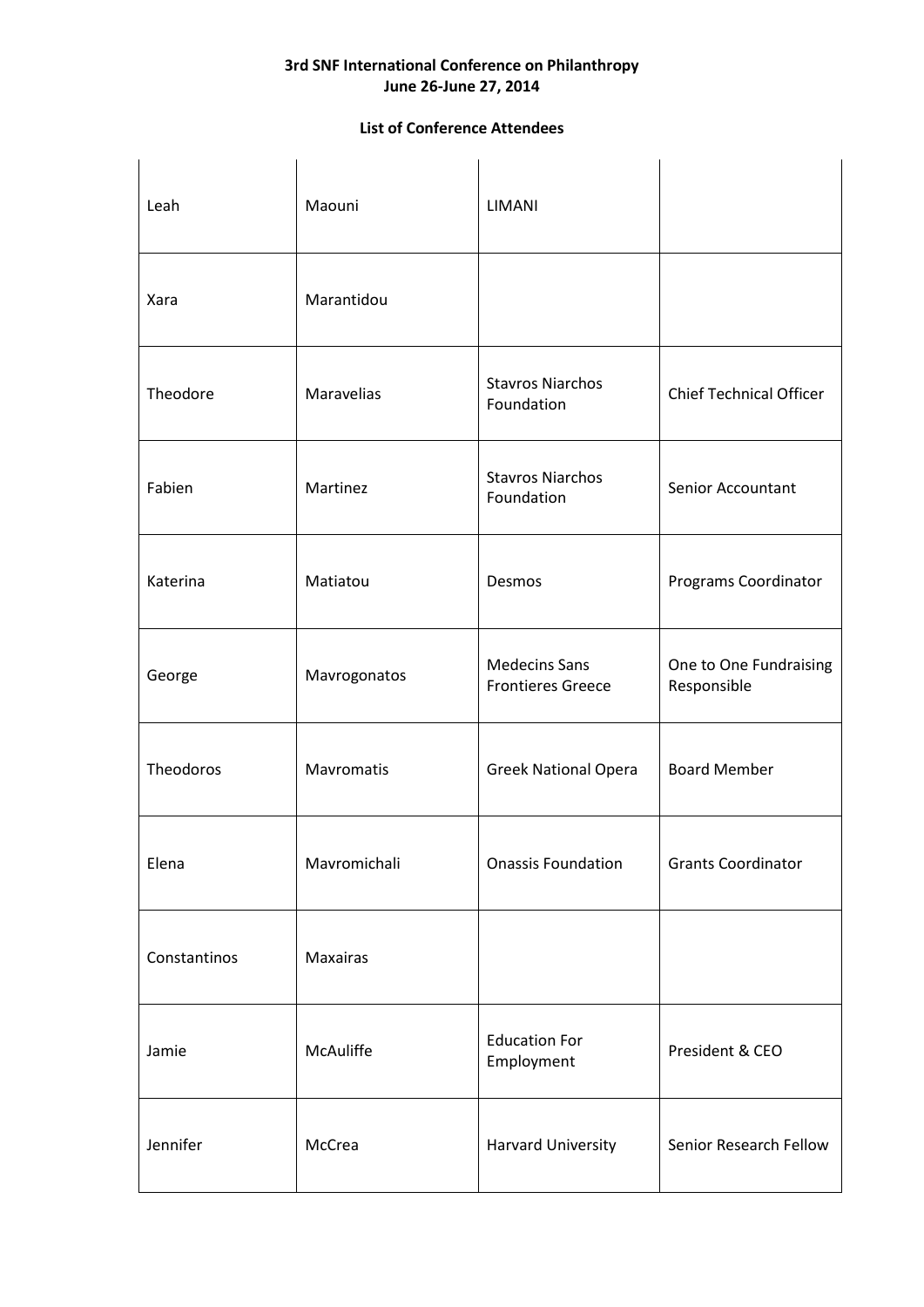| Paul       | McGrath             | Concern Worldwide                     | Development Manager        |
|------------|---------------------|---------------------------------------|----------------------------|
| Despina    | Mellou              | Public Library of<br>Haidari          | Librarian                  |
| Christos   | Menelaou            |                                       |                            |
| George     | Mentzelopoulos      | <b>EGNYA</b>                          | Director                   |
| Vera       | Messini             | Anthropinoi Anthropoi                 | President                  |
| Maria      | Metaxaki            | <b>Greek National Opera</b>           | Artistic Associate         |
| Panagiotis | Michail             | <b>Be Strong</b>                      | Founder                    |
| Myron      | Michailidis         | <b>Greek National Opera</b>           | <b>Artistic Director</b>   |
| Anna       | Michala - Bourdakos | Ws atkins                             |                            |
| George     | Michalakopoulos     | <b>Stavros Niarchos</b><br>Foundation | <b>Technical Officer</b>   |
| Panagiotis | Michas              | <b>Stavros Niarchos</b><br>Foundation | <b>Executive Assistant</b> |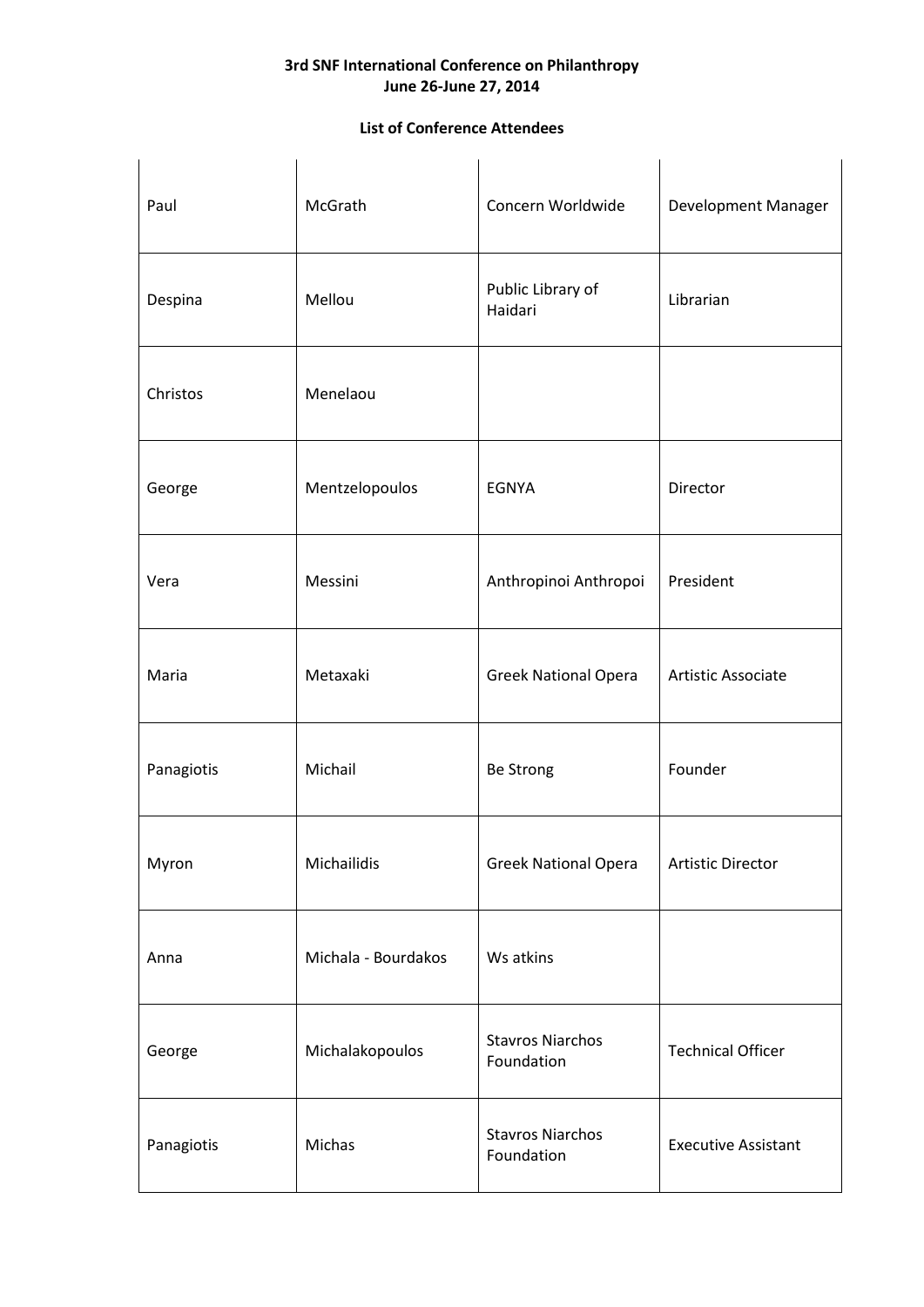| Georgia         | Mila         | Lighthouse for the<br><b>Blind of Greece</b>       | Social Department<br>Director |
|-----------------|--------------|----------------------------------------------------|-------------------------------|
| Lily            | Milioni      | <b>Stavros Niarchos</b><br>Foundation              | Accountant                    |
| <b>Stelios</b>  | Mimikos      | Chess in Schools                                   | Program Coordinator           |
| Silvia          | Mir          | <b>EASPD</b>                                       |                               |
| <b>Nikolaos</b> | Mirtakis     | Pancretan Cooperative<br><b>Bank</b>               | <b>Vice President</b>         |
| Alexia          | Moatsou      | Boroume                                            | <b>Founding Member</b>        |
| Prodromos       | Monastiridis | Thessaloniki Concert<br>Hall                       | <b>Marketing Manager</b>      |
| Marianna        | Moschou      | <b>ELEPAP</b> - Rehabilitation<br>for the Disabled | <b>ELEPAP</b>                 |
| Ian David       | Moss         | <b>Fractured Atlas</b>                             | Research Director             |
| Athina          | Mourtiadou   | Hellenic Children's<br>Village                     |                               |
| Emmanuel        | Mpassias     | Lighthouse for the<br><b>Blind of Greece</b>       | President of the board        |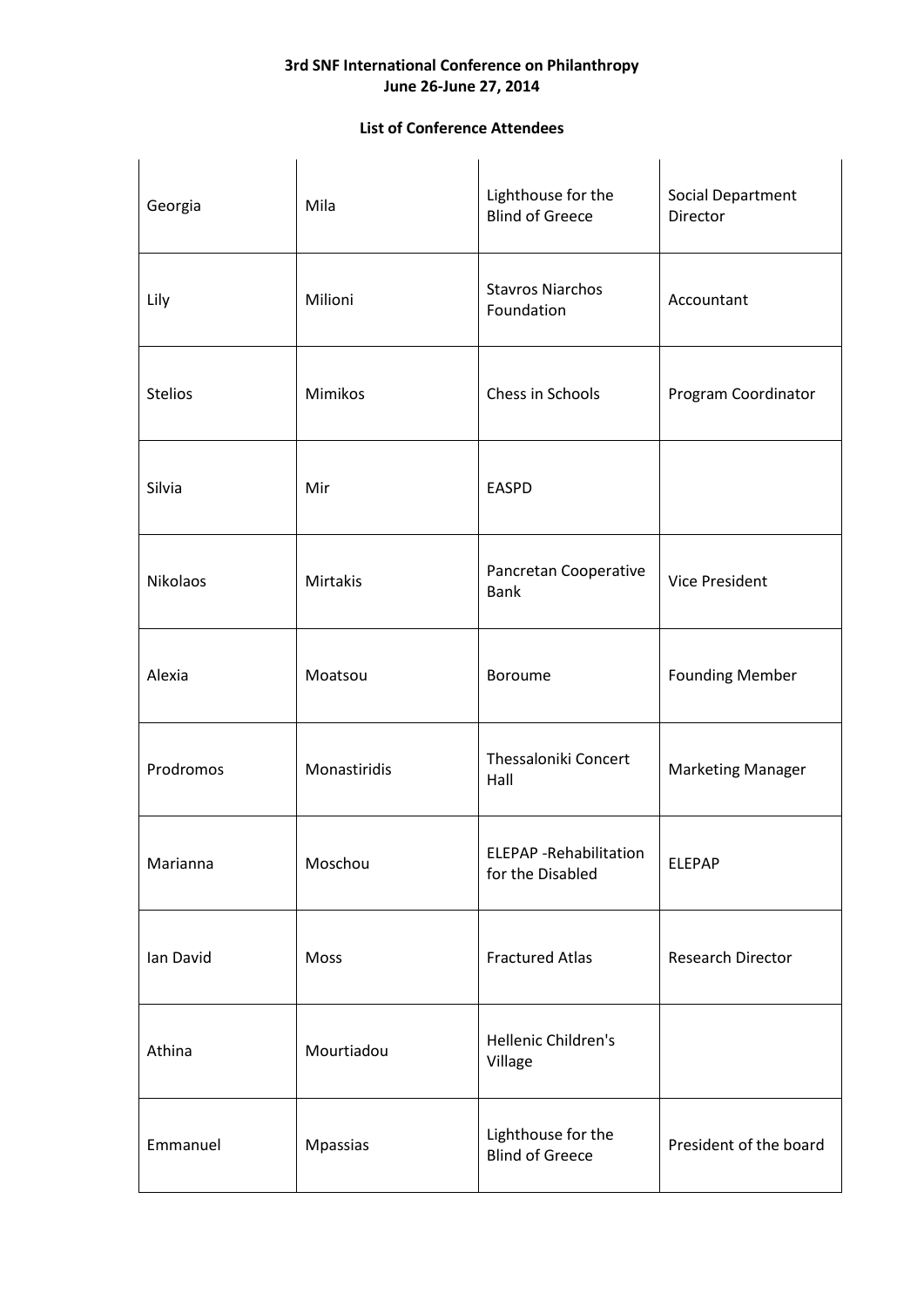| Gabriel   | Mueller          | Light for the World                       |                                                 |
|-----------|------------------|-------------------------------------------|-------------------------------------------------|
| Heini     | Murer            | <b>Stavros Niarchos</b><br>Foundation     | <b>Board Member</b>                             |
| Vreni     | Murer            |                                           |                                                 |
| Indjy     | Nafie            | Souq.com                                  | <b>Marketing Manager</b>                        |
| Kostas    | Nafpliotis       | Ergonomia                                 |                                                 |
| Jasmine   | Nahhas di Florio | <b>Education For</b><br>Employment        | Vice President,<br>Strategy and<br>Partnerships |
| Danai     | Nastou           |                                           |                                                 |
| Emilia    | Nathanail        | Metavallon                                | Program & Operations<br>Associate               |
| Mercedes  | Negueruela       | <b>Asociacion Cultural</b><br>Norte Joven |                                                 |
| Jimmy     | Nelson           | Jimmy Nelson Pictures<br>B.V.             |                                                 |
| Dimitrios | Nentas           | Food Bank                                 |                                                 |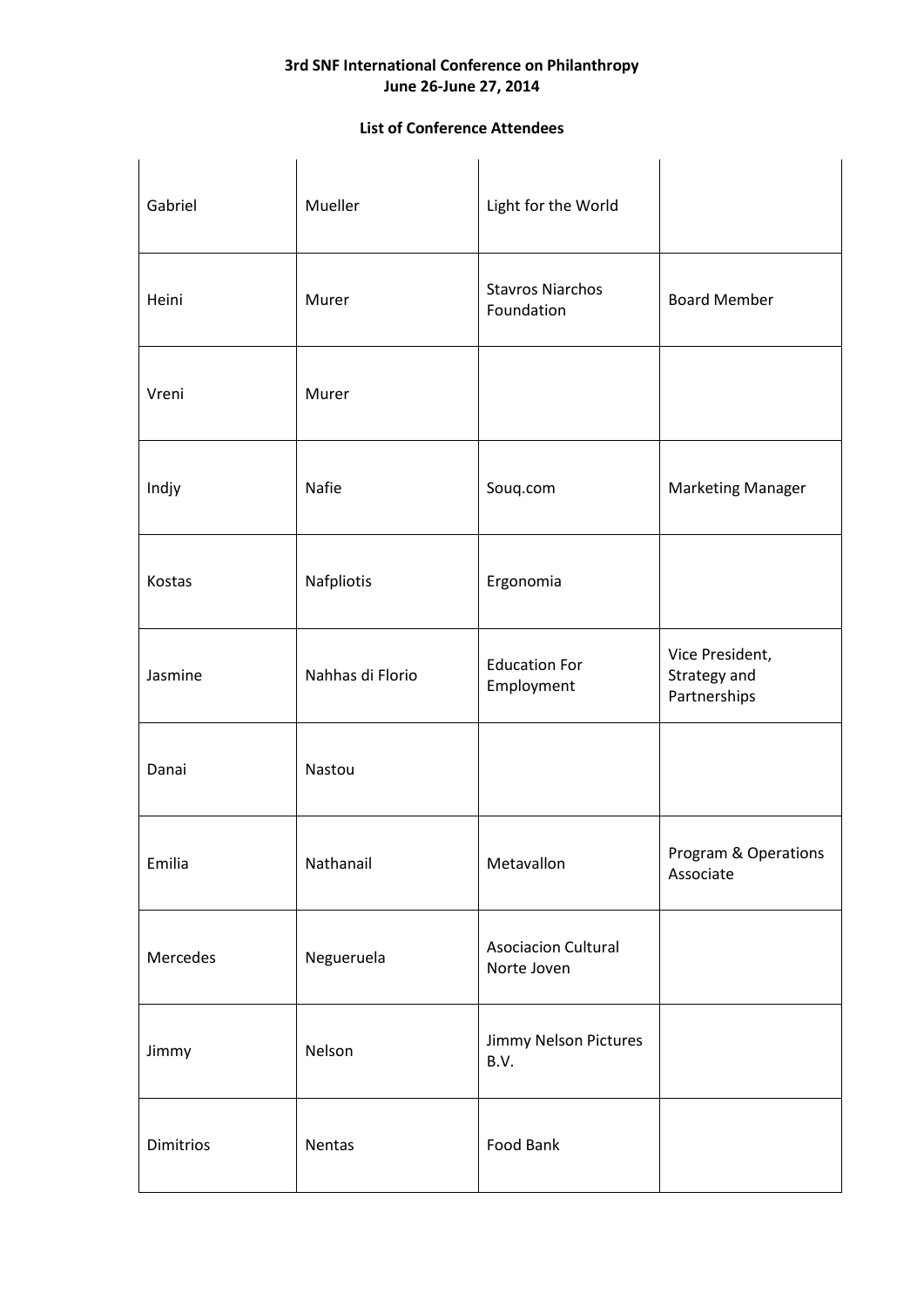| Victoria         | Newhouse | Independent Scholar                                      |                                         |
|------------------|----------|----------------------------------------------------------|-----------------------------------------|
| Spyros           | Niarchos | <b>Stavros Niarchos</b><br>Foundation                    | Co-President and<br>Member of the Board |
| Ioannis          | Nikolaou | Athens University of<br>Economics and<br><b>Business</b> | <b>Assistant Professor</b>              |
| <b>Dionissis</b> | Nikolaou | SEV / IVEPE                                              | President                               |
| Dimitra          | Nikolou  | Museum of Modern Art<br>(MoMA)                           | Intern                                  |
| Theodora         | Niopa    | Initiative for the Child                                 | Social Worker                           |
| Maria            | Nowak    | Adie International                                       | President                               |
| Maria            | Orejas   | European Foundation<br>Centre                            | <b>Thematic Networks</b><br>Director    |
| Laszlo Jakab     | Orsos    | PEN American Center                                      | Director of PEN Festival                |
| Hebatallah       | Osman    | Souq.com                                                 | <b>Clearance Officer</b>                |
| Kyriaki          | Oudatzi  | Thessaloniki Olympic<br>Museum                           | Director                                |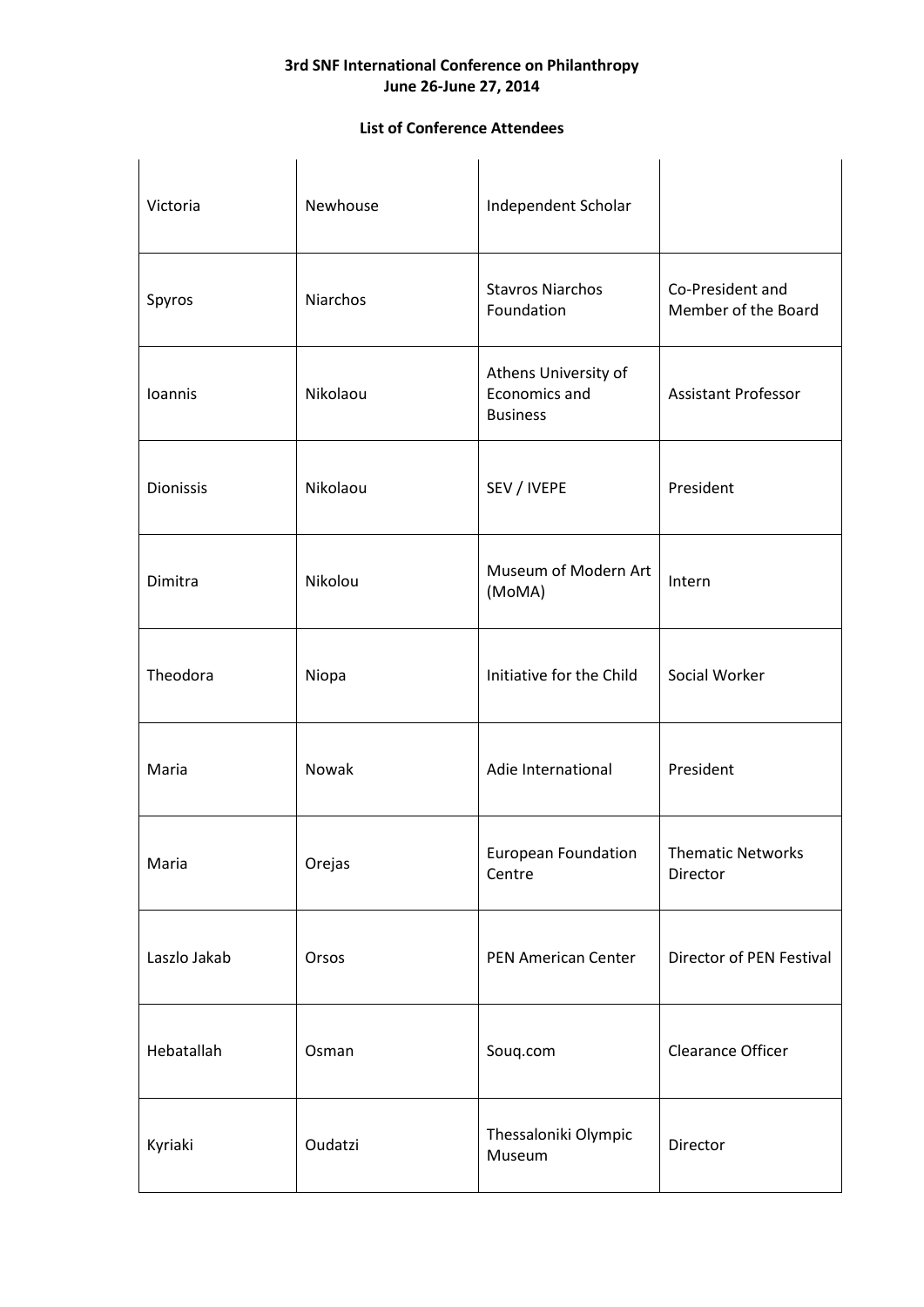| Ruth       | Owen       | Feantsa                             | Policy Coordinator                                         |
|------------|------------|-------------------------------------|------------------------------------------------------------|
| Maximos    | Pafilis    | Church of Greece                    | Archimandrite                                              |
| Veronika   | Paikou     | Caritas Athens Refugee<br>Programme |                                                            |
| Justine    | Palermo    | Adie International                  | Officer                                                    |
| Eirini     | Panagou    | <b>Mission Anthropos</b>            |                                                            |
| Alessandra | Pani       | IFAD/BFS                            | <b>Focal Point for</b><br>Communication and<br>Fundraising |
| Evgenia    | Panoriou   | Hellenic Ornithological<br>Society  | Environmental<br><b>Education Officer</b>                  |
| Natasa     | Pantazi    | YWCA of Greece                      |                                                            |
| Thalia     | Pantelakou | World in Harmony                    |                                                            |
| Xanthi     | Papadaki   | <b>McCain Hellas</b>                | Administration<br>Manager                                  |
| John       | Papadakis  | <b>LDK</b>                          |                                                            |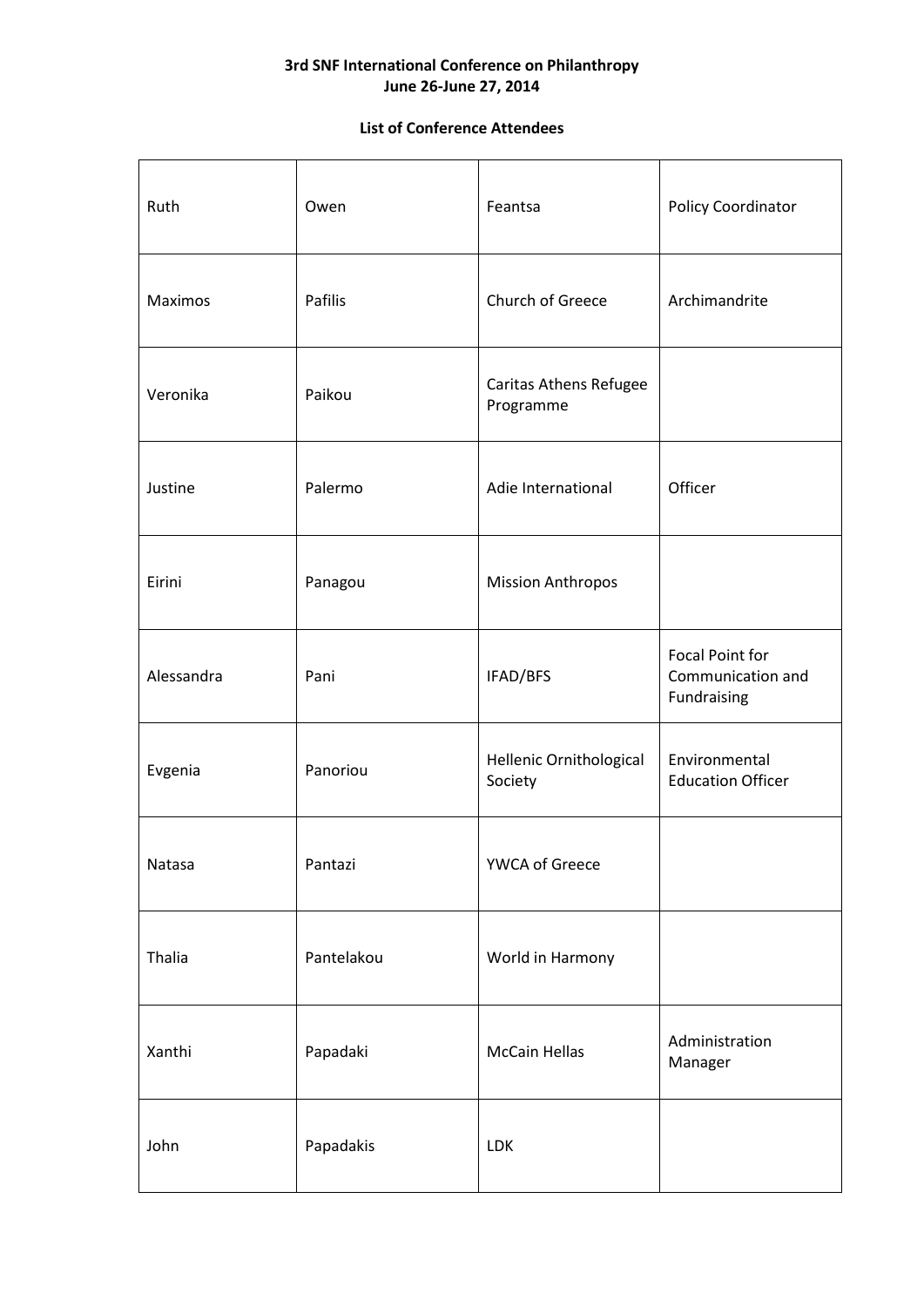| Giorgos     | Papadakis     | Social Work<br>Foundation/ IKE<br>Hatzipaterio         | President                                  |
|-------------|---------------|--------------------------------------------------------|--------------------------------------------|
| Konstantina | Papadimitriou | <b>ActionAid Hellas</b>                                | Head of Fundraising &<br>Campaigns         |
| Nadia       | Papadimitriou | Office of the Prime<br><b>Minister of Greece</b>       | European &<br><b>International Affairs</b> |
| Filippos    | Papadopoulos  | American Farm School                                   | Dean                                       |
| Anastasia   | Papadopoulou  | Center of Special<br>Education                         | Educator                                   |
| Nafsika     | Papadopoulou  | John S. Latsis Public<br><b>Benefit Foundation</b>     |                                            |
| Angeliki    | Papadopoulou  | Nestle Hellas                                          | <b>Corporate Affairs</b><br>Manager        |
| Errika      | Papadopoulou  | <b>Stavros Niarchos</b><br>Foundation                  | Intern                                     |
| Elli        | Papadopoulou  | <b>Theatrical Organization</b><br><b>KOHILI</b>        |                                            |
| Vasiliki    | Papageorgiou  | Social Responsibility<br>and Solidarity<br>Institution |                                            |
| Evangelia   | Papagianni    | Olympic Village<br>Polyclinic                          |                                            |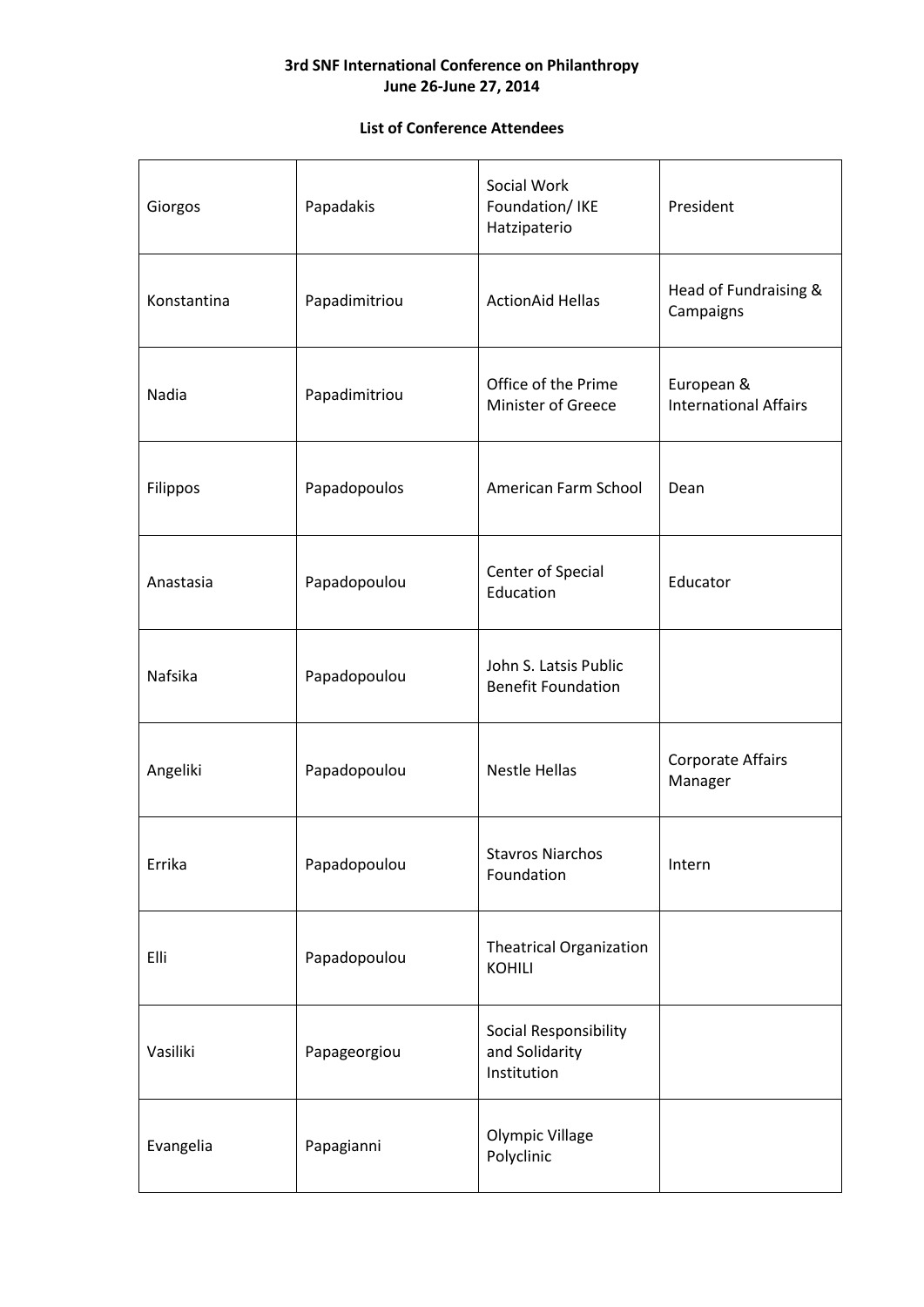| Irini     | Papagiannouli      |                                                                                     |                                                         |
|-----------|--------------------|-------------------------------------------------------------------------------------|---------------------------------------------------------|
| Vassilis  | Papakonstantinou   | <b>Eugenides Foundation</b>                                                         | <b>Business Development</b>                             |
| Yiannis   | Papakonstantinou   | <b>Theotokos Foundation</b>                                                         | General Manager /<br>Child & Adolescent<br>Psychiatrist |
| Vasso     | Papantoniou        | Foundation for the<br>Opera Hall & the<br>Academy for Lyrical Art<br>"Maria Callas" | President                                               |
| Polyxeni  | Papapanagiotou     | Ergonomia                                                                           | Safety Consultant                                       |
| Vilma     | Papasavva          |                                                                                     | Journalist                                              |
| Alexandra | Papaspiliotopoulou | ANIMA                                                                               | <b>Corporate Parnertships</b><br>Coordinator            |
| Salome    | Papaspyrou-Rao     | <b>Rutgers University</b>                                                           | Ph.D./ Reserach<br>Associate                            |
| Xenia     | Papastavrou        | Boroume                                                                             | <b>Founding Member</b>                                  |
| Myrto     | Papathanou         | Volunteer4Greece                                                                    | Co-founder                                              |
| Theofano  | Papazisi           | Melissa Orphanage                                                                   | President                                               |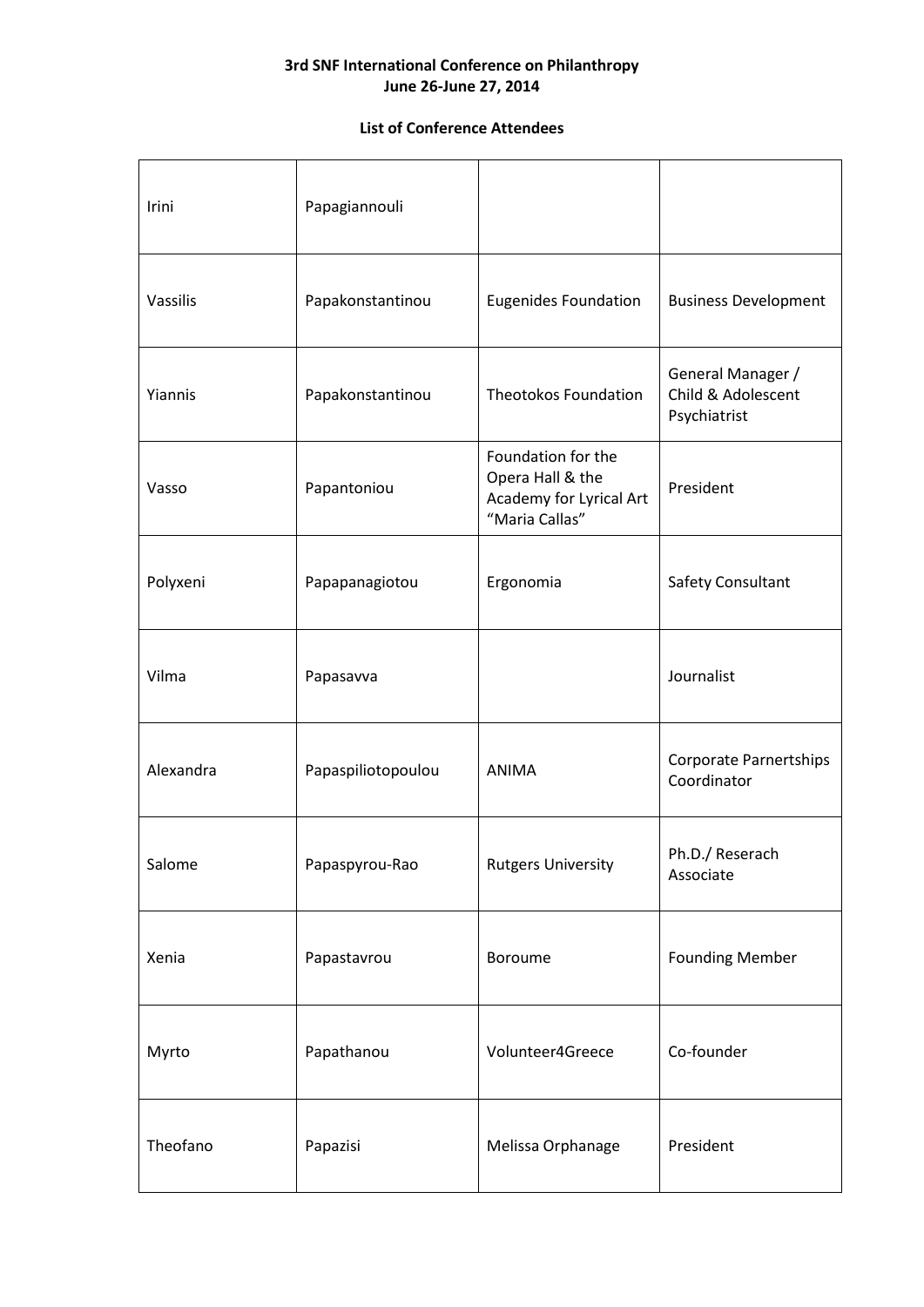| Panos         | Papoulias       | <b>Stavros Niarchos</b><br><b>Foundation Cultural</b><br>Center | <b>Operations Manager</b>                      |
|---------------|-----------------|-----------------------------------------------------------------|------------------------------------------------|
| Elpidoforos   | Pappas          | Faithful + Gould                                                | <b>SNFCC Deputy Project</b><br><b>Director</b> |
| Christina     | Paraskevopoulou | The Fulbright<br><b>Foundation in Greece</b>                    | <b>Financial Administrator</b>                 |
| Sara          | Parry           | VSO - Voluntary Service<br>Overseas                             | Ms                                             |
| Milly         | Paschali        | <b>Stavros Niarchos</b><br><b>Foundation Cultural</b><br>Center | <b>Executive Assistant</b>                     |
| <b>Nontas</b> | Paschalidis     | <b>Kestrel Information</b><br>Systems                           | <b>CEO</b>                                     |
| <b>Nontas</b> | Paschalidis     | <b>Kestrel Information</b><br>Systems                           | CEO                                            |
| Maria         | Patrikalaki     | Asylo Tou Paidiou                                               | <b>Managing Director</b>                       |
| Dimitra       | Patrikarakou    | Bodossaki Foundation                                            | <b>Capacity Building</b><br>Officer            |
| Nikos         | Patsos          | <b>LDK</b>                                                      | Energy consultant                              |
| Antonis       | Pattakos        | John S Latsis Public<br><b>Benefit Foundation</b>               |                                                |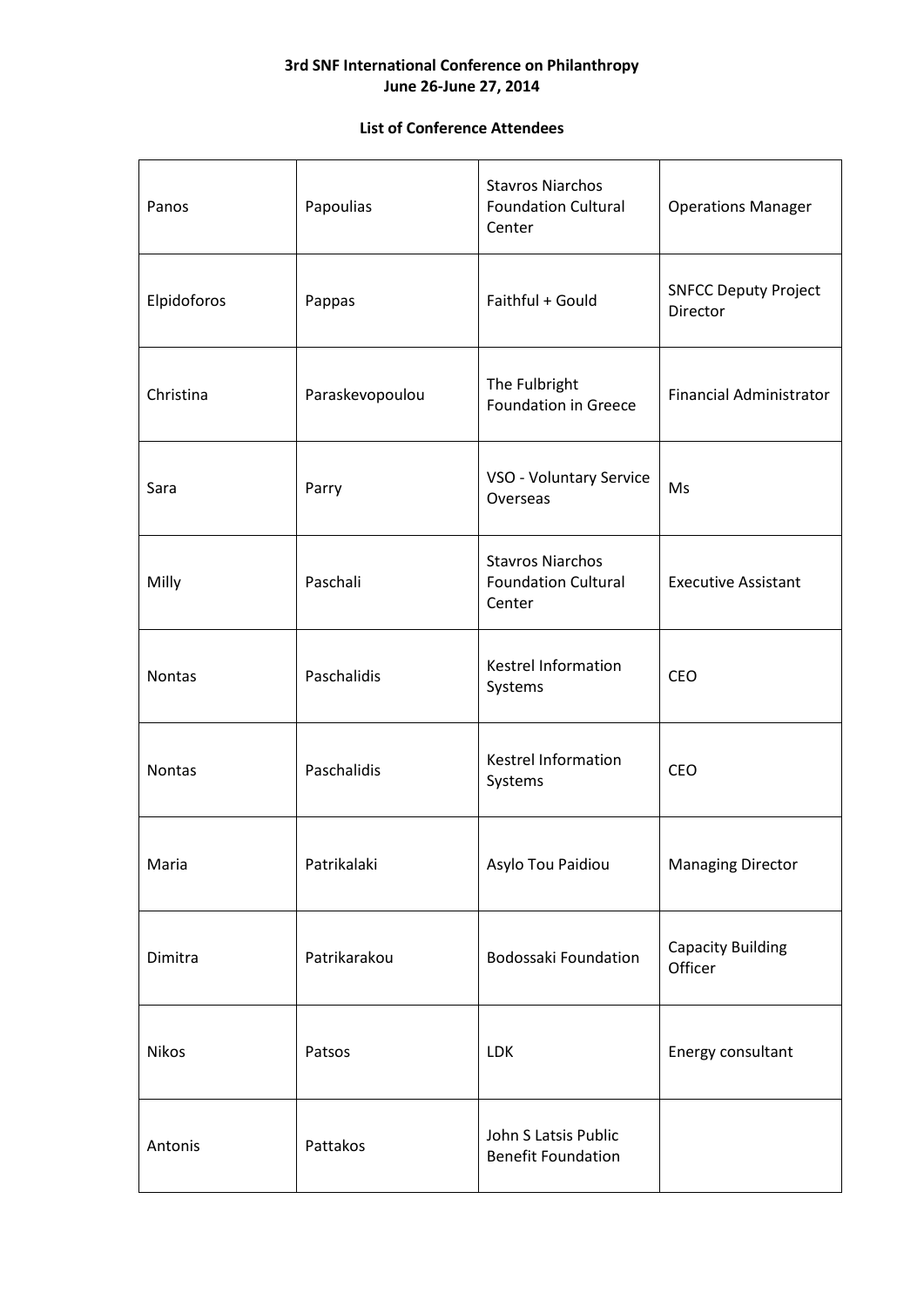| Adriana   | Pavin       | Fondazione Cariplo                           | Member                                                                       |
|-----------|-------------|----------------------------------------------|------------------------------------------------------------------------------|
| Evangelia | Pavlaki     | Faithful+Gould                               |                                                                              |
| Maria     | Pavlidi     | <b>SNFCC Visitors Center</b>                 | Communications<br>Manager                                                    |
| Michael   | Peglis      | Prime Minister's Office                      | Deputy Head of<br>European Union &<br><b>International Affairs</b><br>Office |
| Chris     | Perakis     | <b>ACS Athens</b>                            | Director, Learning<br>Enhancement<br>Programs                                |
| Carlo     | Pesenti     | Italcementi Group                            | Ing.                                                                         |
| Xenophon  | Petropoulos | <b>SETE</b>                                  | <b>Communication &amp; PR</b><br>Manager                                     |
| Vassilis  | Petropoulos | Holy Metropolis of<br>Kalavryta and Aegialia | <b>CFO</b>                                                                   |
| Panagiota | Petropoulou | Holy Metropolis of<br>Kalavryta and Aegialia | Youth Coordinator                                                            |
| Frederick | Petty       | <b>Stavros Niarchos</b><br>Foundation        | Group Co-Chief<br><b>Investment Officer</b>                                  |
| Pavlos    | Politis     | <b>Stavros Niarchos</b><br>Foundation        | Chief Accountant                                                             |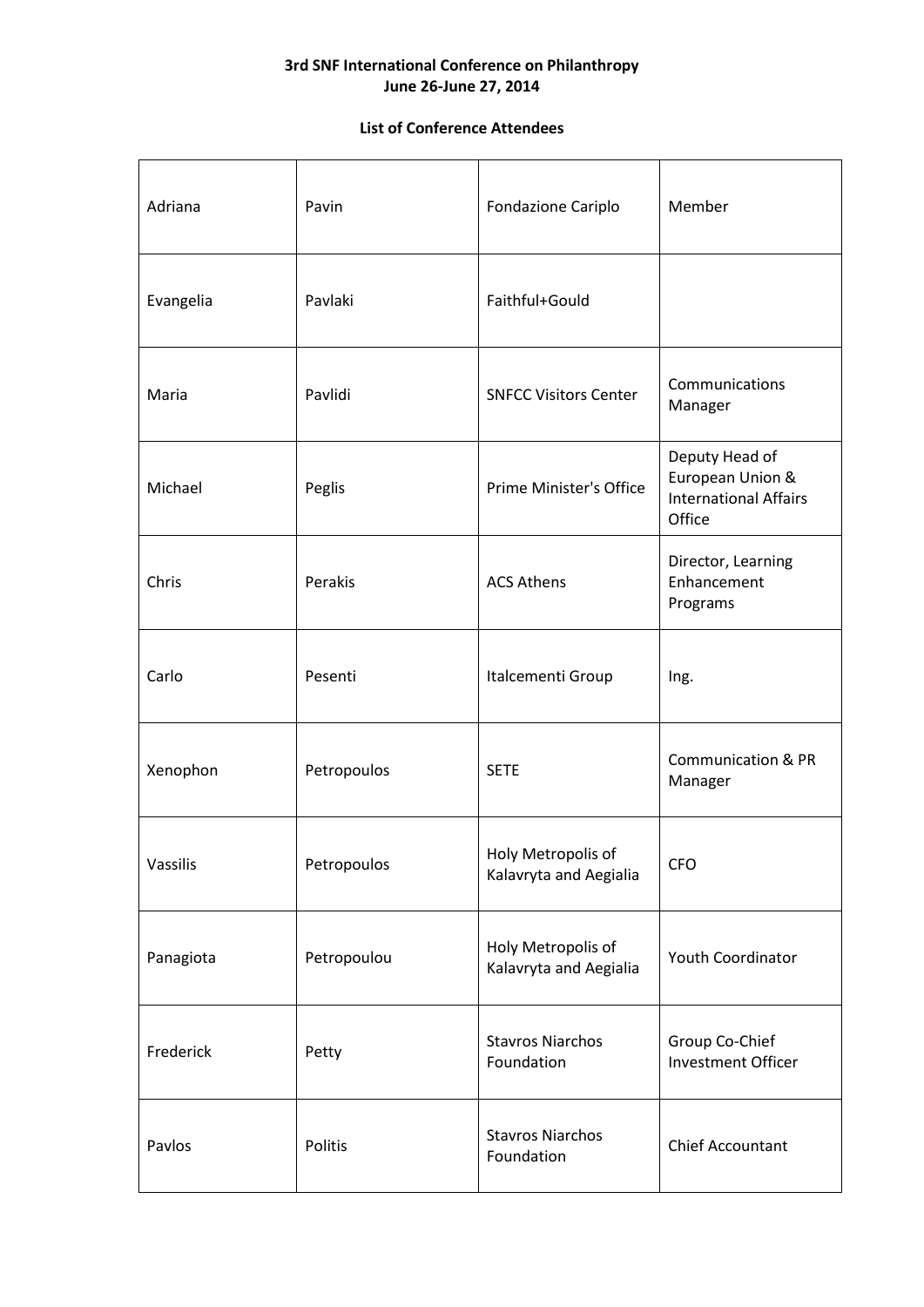| Olga            | Philippidou    | Change Your World                     | Founder                                                                            |
|-----------------|----------------|---------------------------------------|------------------------------------------------------------------------------------|
| Helen           | Philon         | Deccan Heritage<br>Foundation         | <b>Founder and Trustee</b>                                                         |
| Elizabeth       | Phocas         | <b>ELIAMEP</b>                        | Deputy Director                                                                    |
| Ioanna          | Pinotsi        |                                       |                                                                                    |
| Maria           | Pists          | Good Samaritan                        |                                                                                    |
| Susanne Regelov | Plaehn         | Operaeuropa M&C                       | <b>Advisor of Fundraising</b><br>for Live Performing<br>Organizations and<br>Opera |
| Achilleas       | Plitharas      | <b>WWF Greece</b>                     | Project Manager                                                                    |
| Kiriakoula      | Pnevmatikatou  | To Perivolaki                         |                                                                                    |
| Tamar           | Podell         | Lincoln Center                        | <b>Executive Vice</b><br>President                                                 |
| Thanassis       | Politis        | <b>Stavros Niarchos</b><br>Foundation | Hardware, Systems and<br>Web Administrator                                         |
| Eva             | Polyzogopoulou | <b>Stavros Niarchos</b><br>Foundation | Program Coordinator,<br>Education                                                  |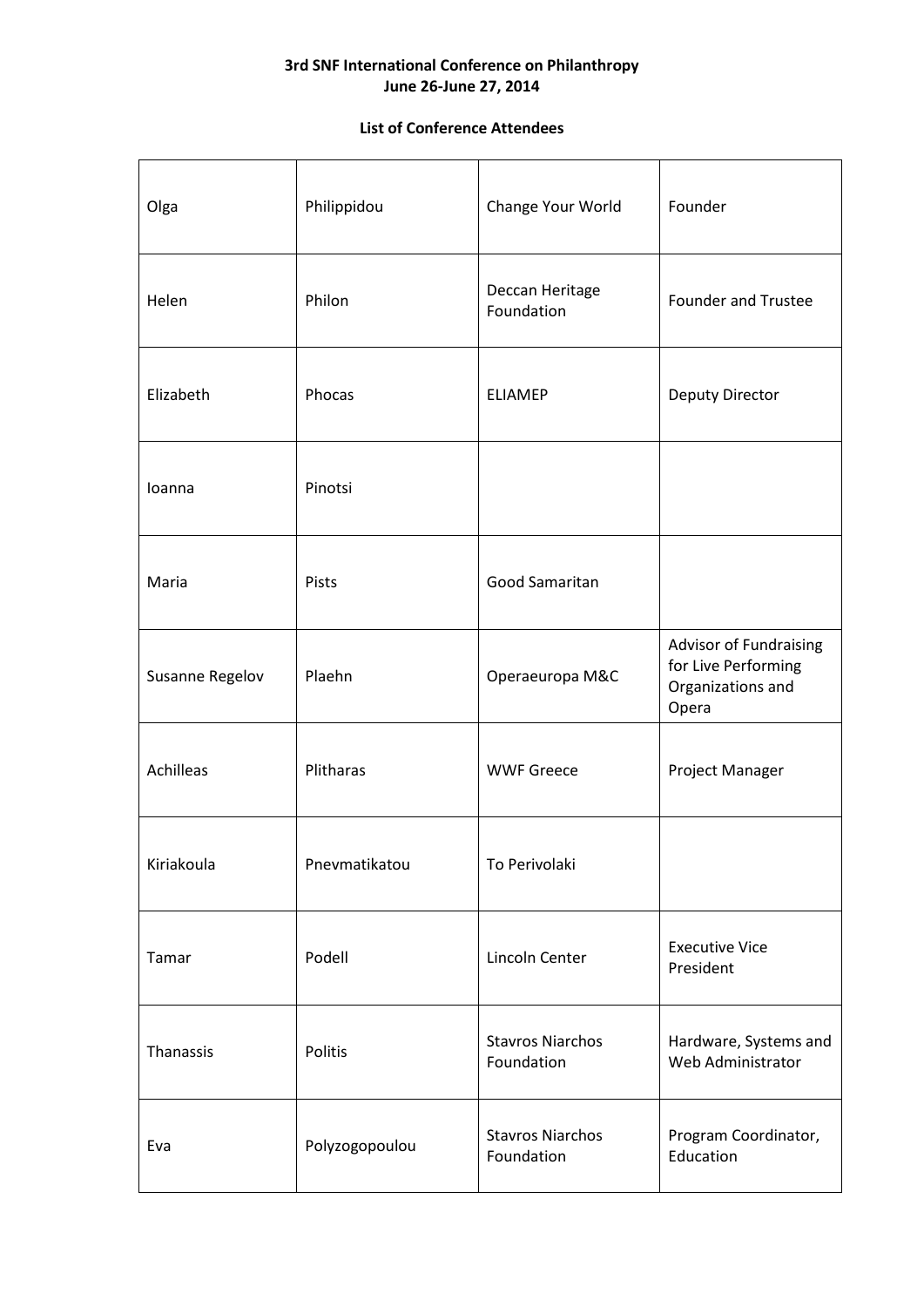| Ilias           | Poulias              | <b>Poulias Foundation</b>                                      | Chairman of the Board                                       |
|-----------------|----------------------|----------------------------------------------------------------|-------------------------------------------------------------|
| <b>Stamatis</b> | Poulimenos           | Desmos                                                         | Program Officer                                             |
| Anna            | Pouskouri-Reiche     | Friends and Patrons of<br>the SNFCC                            |                                                             |
| Theodora        | Prassinou            |                                                                |                                                             |
| Dimitris        | Protopsaltou         | <b>Future Library</b>                                          | Director                                                    |
| Marietta        | Provopoulou          | <b>MSF</b>                                                     | <b>General Director</b>                                     |
| Katerina        | Psarouli             | <b>CIF Hellas</b>                                              |                                                             |
| Elisavet        | Psilopoulou          | K.E.F.I. of Athens<br><b>Association of Cancer</b><br>Patients | Member of Boarding<br>Council                               |
| Marina          | Psomiadou            | <b>AGIOS PARTHENIOS</b>                                        | President                                                   |
| Spiros          | Psychas              | Hellenic Ornithological<br>Society                             | <b>Members and Events</b><br>Coordinator                    |
| Efi             | Pylarinou - Manessis |                                                                | <b>Financial Professional</b><br>and Business<br>Consultant |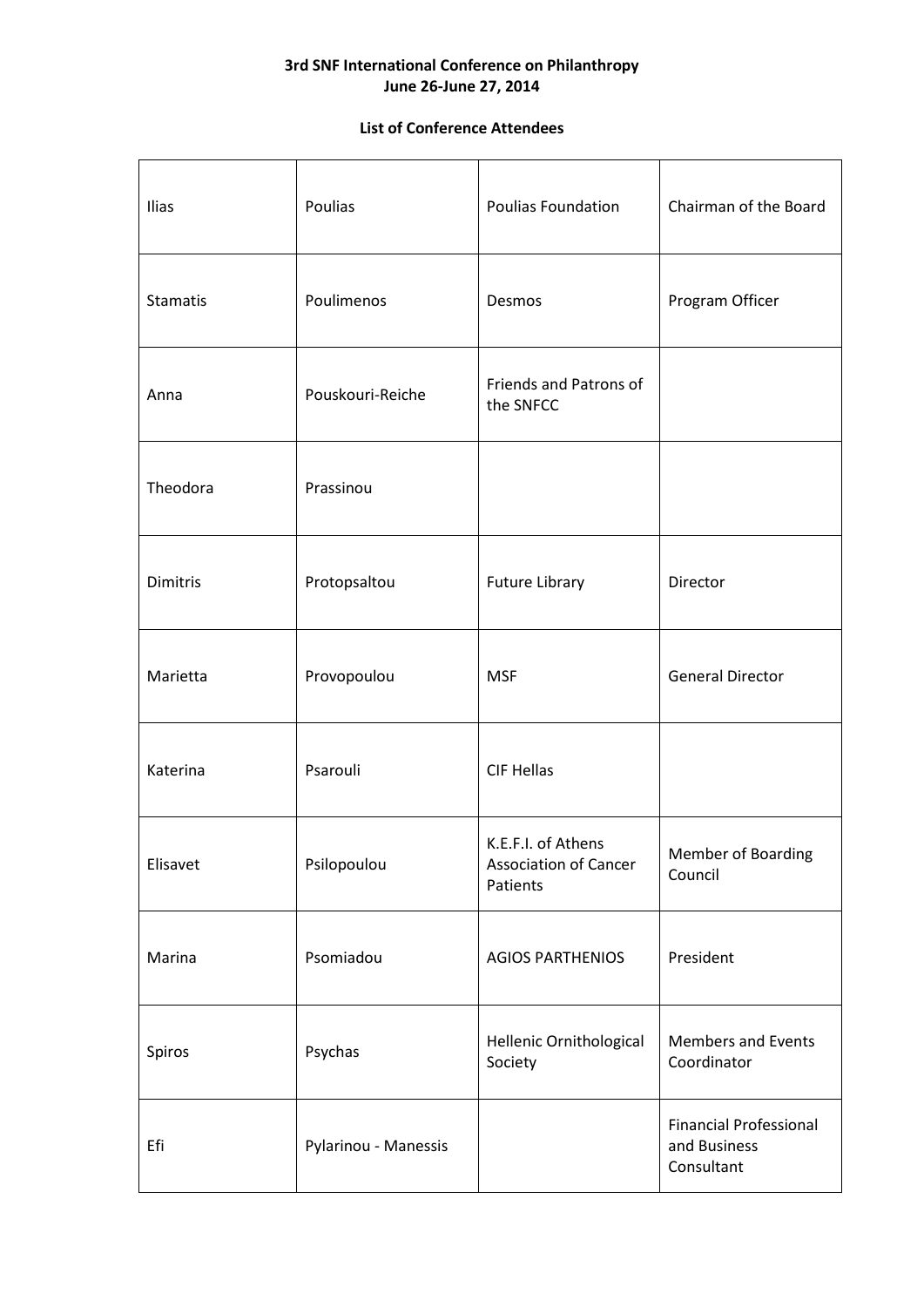| Sneska    | Quaedvlieg-Mihailovic | Europa Nostra                                                   | Secretary General                         |
|-----------|-----------------------|-----------------------------------------------------------------|-------------------------------------------|
| Alexia    | Raphael               |                                                                 |                                           |
| Evangelos | Rassias               |                                                                 |                                           |
| Isabella  | Reinhard              | Katharina Turnauer<br>Privatstiftung                            |                                           |
| Aristea   | Rellou                |                                                                 |                                           |
| Chris     | Ringas                | Piraeus Bank Group<br><b>Cultural Foundation</b><br><b>PIOP</b> | Head of Research and<br>Projects Dept.    |
| Eleni     | Roditi                | <b>Cerebral Palsy Greece</b>                                    | Head of European<br>Project's Department  |
| Abdu      | Rodney                | <b>Green City Force</b>                                         | Service                                   |
| Elina     | Rogakos               | Rethymno Assist                                                 | Coordinator                               |
| Vasileios | Rouhotas              | Lyxouri Charitable<br>Foundations                               | <b>President of Managing</b><br>Committee |
| Christina | Roungeri              | Embassy of the United<br><b>States</b>                          | <b>Political Specialist</b>               |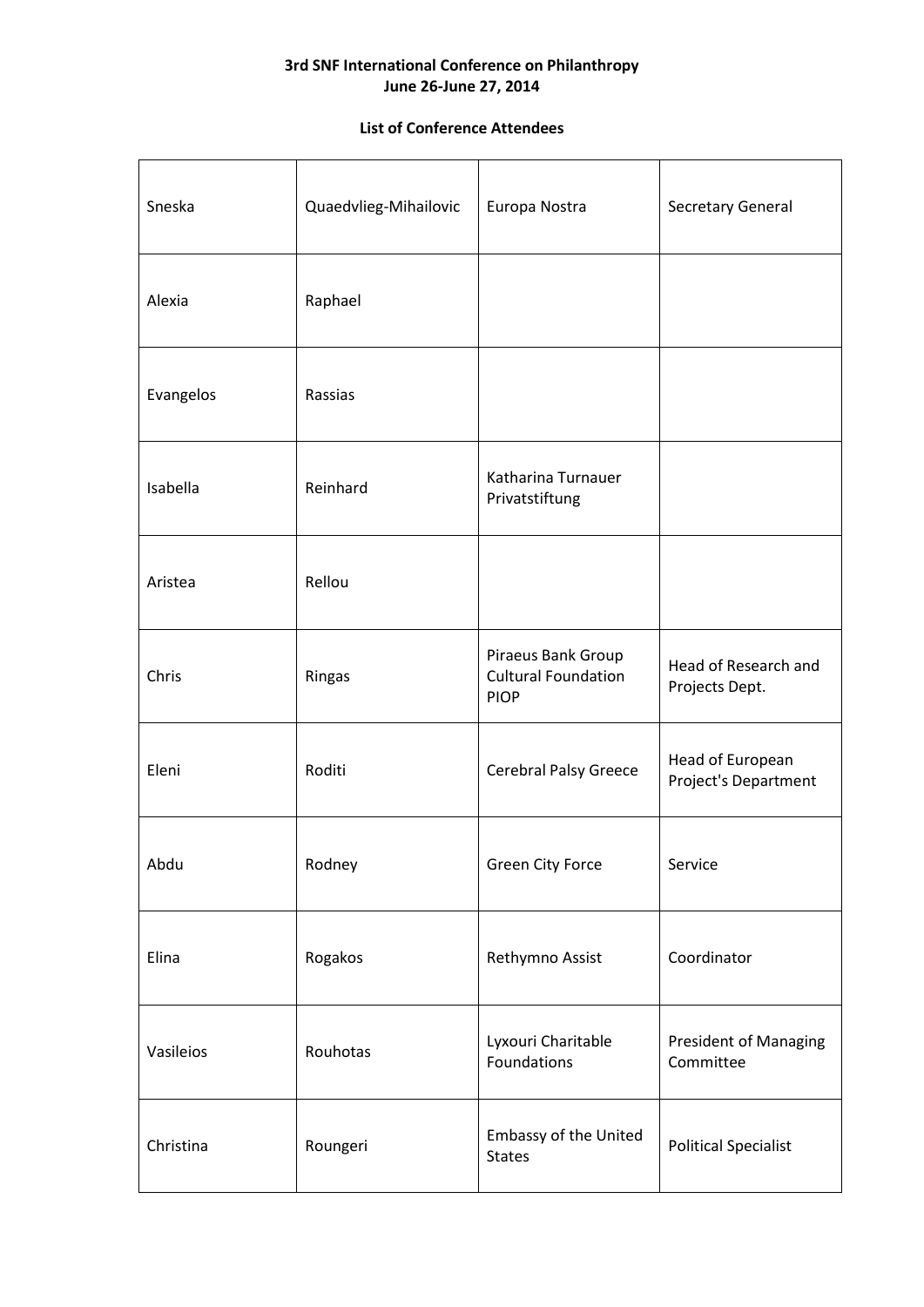| Joann     | Ryding   | American Farm School                    | Vice-President                                         |
|-----------|----------|-----------------------------------------|--------------------------------------------------------|
| Imad      | Sabi     | Oxfam Novib                             | <b>Global Programmes</b><br>Advisor                    |
| Federica  | Saccia   | <b>EVPA</b>                             | Southern Europe<br>Manager                             |
| Harry     | Sachinis | <b>Global Finance</b>                   | Partner                                                |
| Fotis     | Sagonas  |                                         | Architect                                              |
| Denis     | Salaun   | <b>Stavros Niarchos</b><br>Foundation   | <b>Operations Officer</b>                              |
| Stavroula | Saloutsi | Aegean Airlines                         | <b>Public Relations &amp;</b><br><b>Press Director</b> |
| Elenia    | Saloutsi | <b>Stavros Niarchos</b><br>Foundation   | <b>Public Affairs Officer</b>                          |
| Marina    | Salvara  | Ministry of Education<br>and Religion   | DR / Special Education<br>Personnel                    |
| Robert    | Sanders  | U.S. Consulate General,<br>Thessaloniki | Consul                                                 |
| Ghada     | Saoudi   | <b>Education For</b><br>Employment      | Junior Estimation<br>Engineer                          |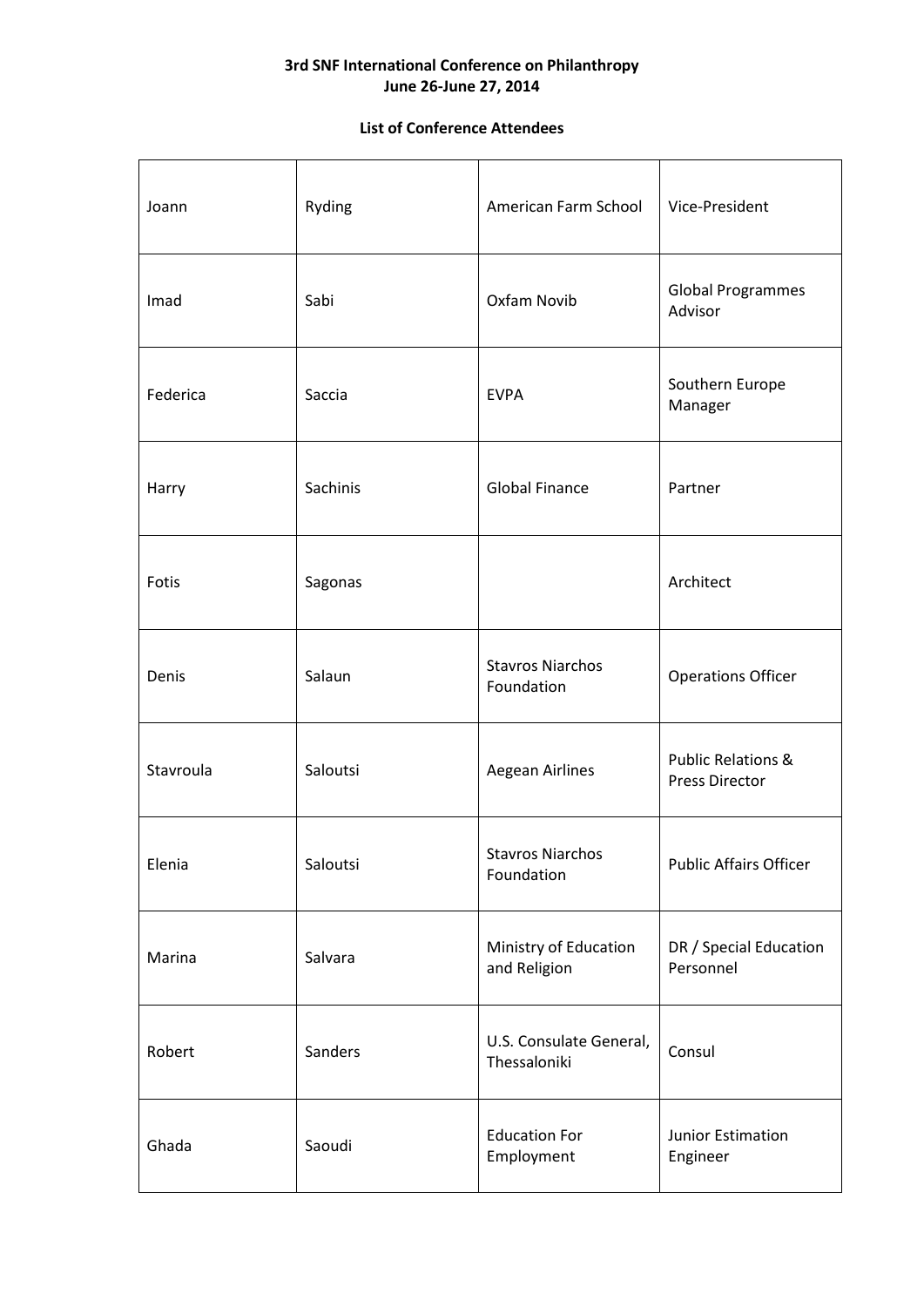| George       | Saragas   | <b>Bureau of Employment</b><br>and Career - University<br>of the Aegean   | Manager                                   |
|--------------|-----------|---------------------------------------------------------------------------|-------------------------------------------|
| Eladia       | Sauceda   | <b>Fundacion Once</b>                                                     | Employment<br>Consultant                  |
| Valia        | Savvidou  | Mom/Hellenic Society<br>for the Study &<br>Protection of the Monk<br>Seal | Conservation<br>Programme<br>Coordinator  |
| <b>Nikos</b> | Schmidt   | World Bank Group                                                          | Local Coordinator                         |
| Antonis      | Schwarz   | vouliwatch.gr                                                             | <b>CEO</b>                                |
| Susanna      | Seidl-Fox | Salzburg Global<br>Seminar                                                | Program Director,<br>Culture and the Arts |
| Susan        | Seifert   | University of<br>Pennsylvania                                             | Research Project<br>Director              |
| Sara         | Selwood   | Pommegranate                                                              | Partner                                   |
| Dimitrios    | Sepkas    | Initiative for the Child                                                  |                                           |
| Panagiotis   | Siabanis  | <b>EEA Margarita</b>                                                      |                                           |
| Evangelia    | Siachou   | <b>Hellenic American</b><br>University                                    | Assistant Professor of<br>Management      |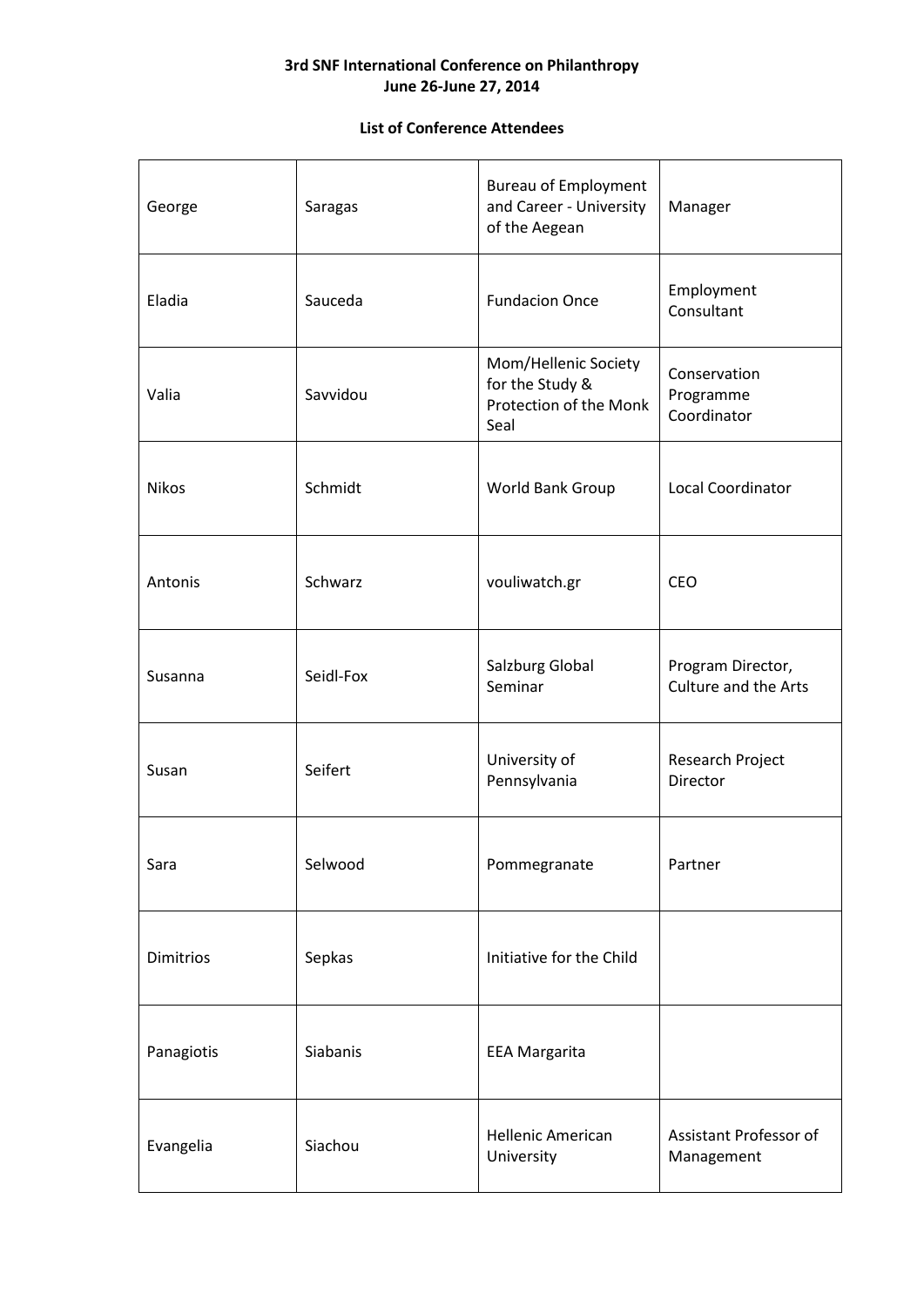| <b>Haris</b>    | Siampanis      | Benaki Museum                                                            | Chief Financial &<br><b>Operating Officer</b>        |
|-----------------|----------------|--------------------------------------------------------------------------|------------------------------------------------------|
| Aristotelis     | Sidiropoulos   | Initiative for the Child                                                 | President                                            |
| Kleopatra       | Sidiropoulou   | CEJA- European Council<br>of Young Farmers                               | Secretary General                                    |
| <b>Stergios</b> | <b>Sifnios</b> | <b>SOS Children's Villages</b><br>Greece                                 | Director of Social Work                              |
| Argero          | <b>Siklas</b>  | <b>Stavros Niarchos</b><br>Foundation                                    | Program Coordinator,<br>Health, Medicine &<br>Sports |
| Maria Mirto     | Skotida        | K.E.F.I. of Athens<br><b>Association of Cancer</b><br>Patients           | <b>Member of Boarding</b><br>Council                 |
| Petr            | Skvaril        | Impact Hub Athens                                                        | <b>Global Partnerships</b><br>Manager                |
| Evangelos       | Slamkas        | <b>Rehabilitation Center</b><br>for Children with<br><b>Disabilities</b> | <b>Occupational Therapist</b>                        |
| Bart            | Soethaert      | <b>Centrum Modernes</b><br>Griechenland                                  |                                                      |
| Giannis         | Solomakos      | <b>Stavros Niarchos</b><br>Foundation                                    | Security & Safety<br>Officer                         |
| Christy         | Sotiriou       | V+O Communication                                                        | <b>Account Manager</b>                               |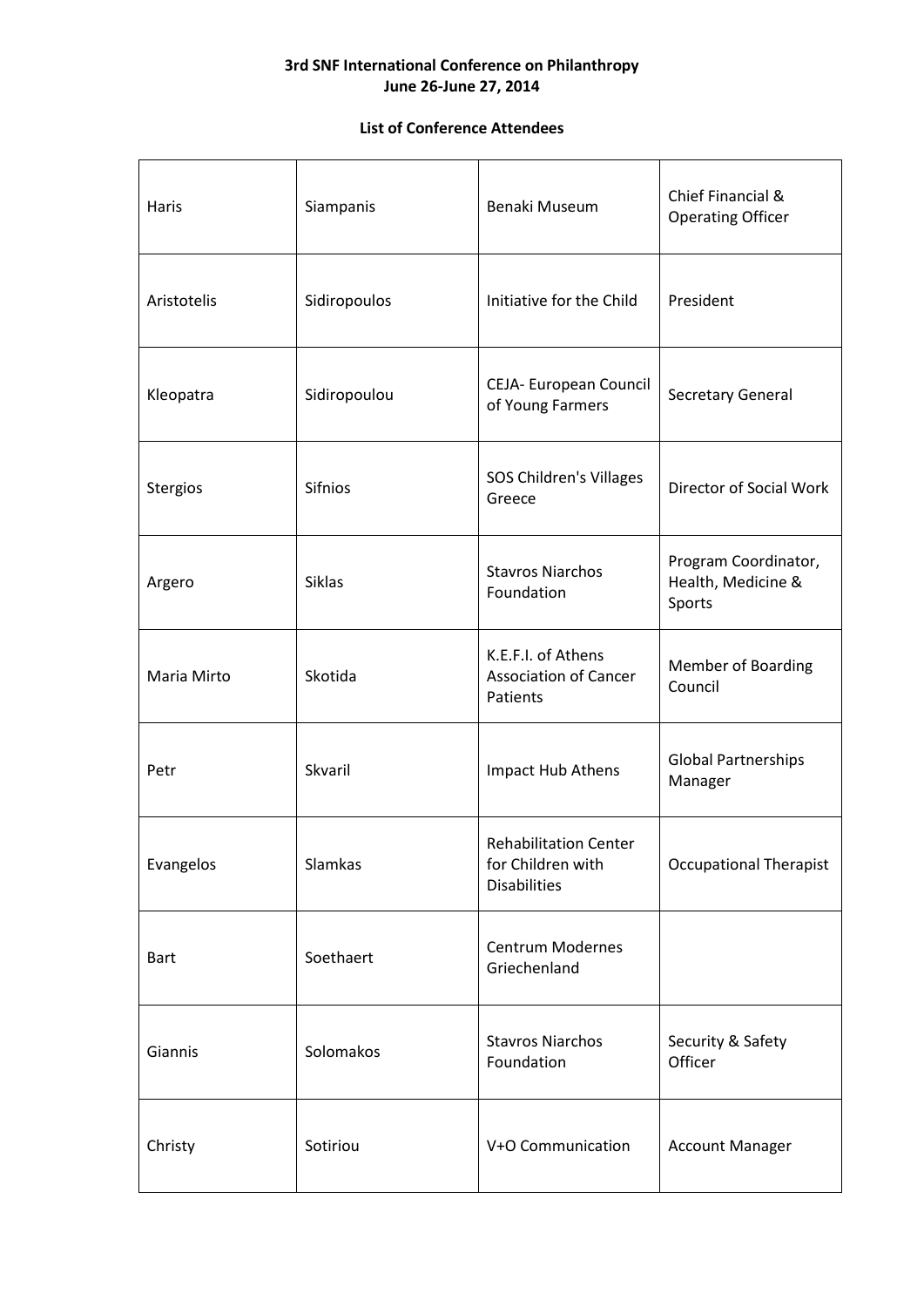| Dimitri           | Sotiropoulos   | University of Athens                                   |                                  |
|-------------------|----------------|--------------------------------------------------------|----------------------------------|
| Ioannis           | Souflis        | <b>Citizens Movement for</b><br>an Open Society        | Treasurer                        |
| Rania             | Soulaki        | <b>Hellenic Petroleum</b>                              | Group CSR Manager                |
| Athenagoras       | Soupourtzis    | Church of Greece                                       | Archimandrite                    |
| Athena            | Spanaki        | John S. Latsis Public<br><b>Benefit Foundation</b>     | <b>Head Programme</b><br>Officer |
| Sissy             | Spiliopoulou   | Faithful+Gould                                         | Accounts & Office<br>Admin       |
| Eva               | Stamati        | Museum of Greek<br>Children's Art                      | Museum of Children's<br>Art      |
| Evi               | Stamatiou      |                                                        |                                  |
| Alexandros        | <b>Stanas</b>  | Fougaro                                                | <b>General Director</b>          |
| Michalis-Christos | <b>Stangos</b> | ID-GC (Industry<br><b>Disruptors Game</b><br>Changers) | Founder                          |
| Aristi            | Stathakopoulou | <b>Stavros Niarchos</b><br>Foundation                  | Program Officer                  |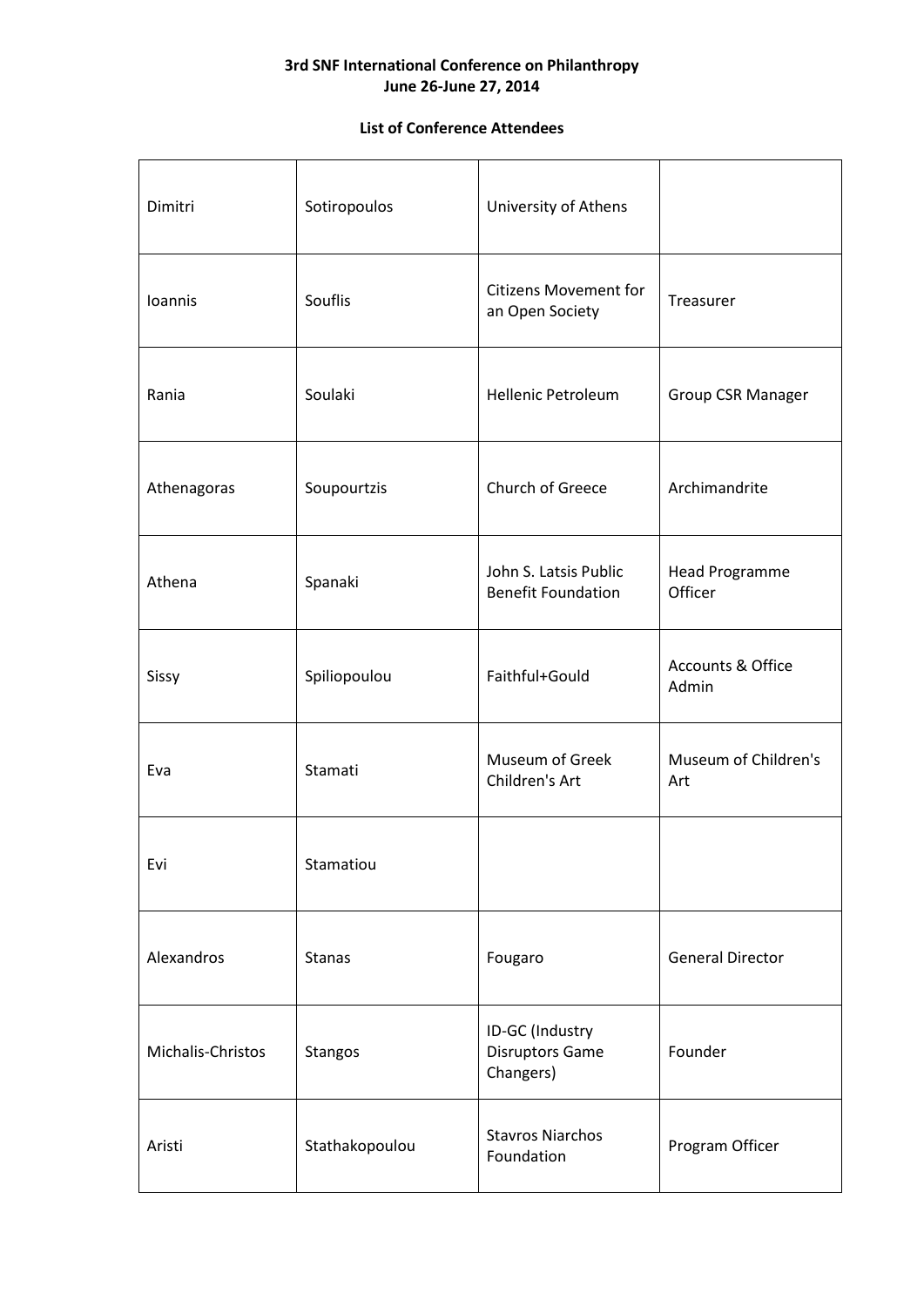| Aphrodite    | Stathi       | Eliza-Society for the<br>Prevention of Cruelty<br>to Children | <b>Administrative Director</b>                                |
|--------------|--------------|---------------------------------------------------------------|---------------------------------------------------------------|
| George       | Stathopoulos | Municipality of<br>Kallithea                                  | Advisor                                                       |
| Tina         | Stathopoulou | <b>Hellenic American</b><br>University                        | Professor of Psychology                                       |
| Elsa         | Stathopoulou | <b>SOS Children's Villages</b><br>Greece                      | Marketing &<br><b>Fundraising Manager</b>                     |
| Konstantinos | Stavropoulos | Home for the Elderly                                          | Director's Office                                             |
| Eva          | Stefananki   | Hellenic Ornithological<br>Society                            | <b>Head of Finance</b>                                        |
| Andreas      | Stefanidis   | Academy of<br>Entrepreneurship                                | President                                                     |
| Marco        | Steinberg    | Snowcone & Haystack                                           | Founder                                                       |
| Mark         | Stern        | University of<br>Pennsylvania                                 | Kenneth L M Pray<br>Professor of Social<br>Policy and History |
| Peter        | Stoute-King  |                                                               |                                                               |
| Effy         | Stratakis    |                                                               |                                                               |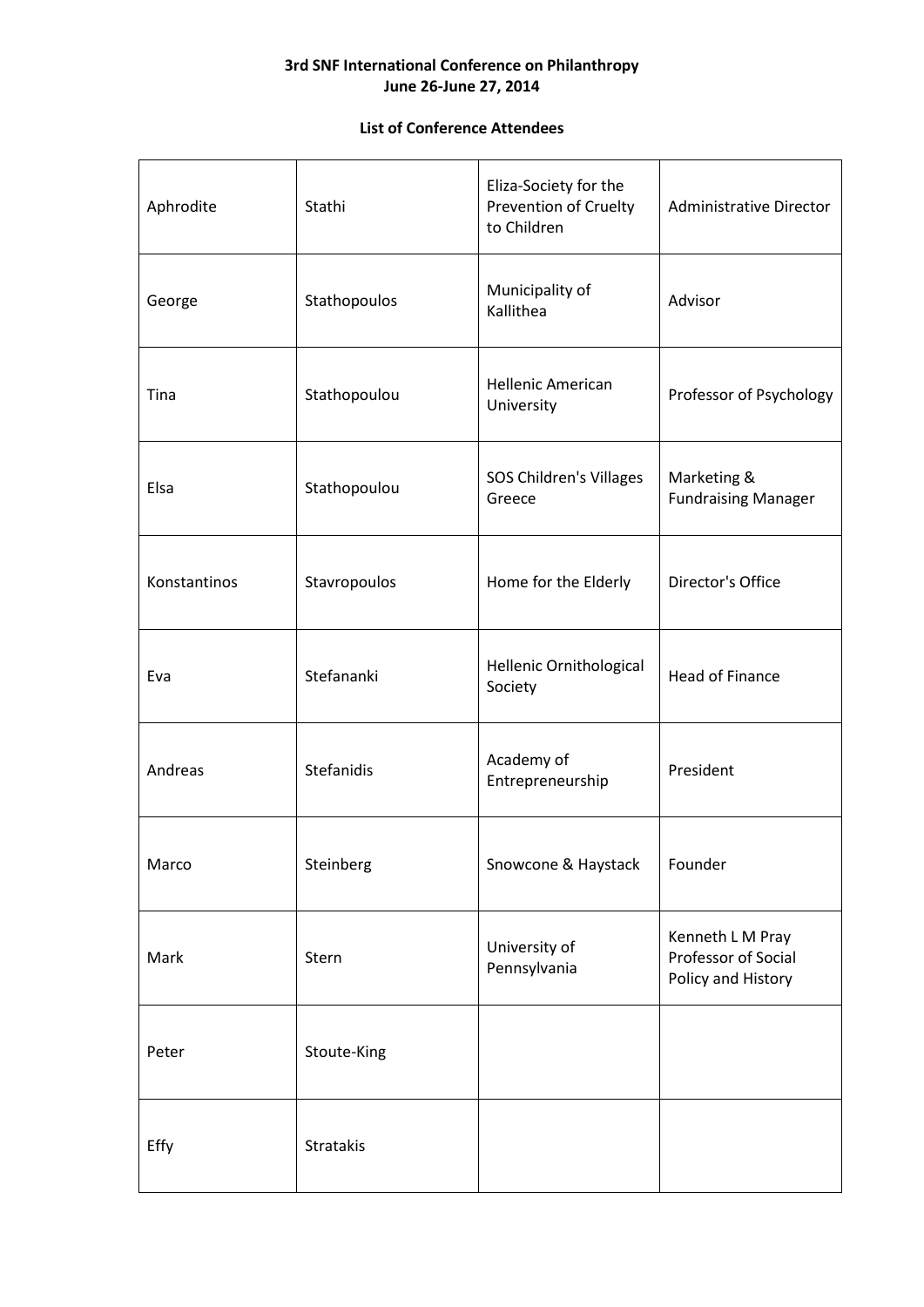| Efstratia-Ioanna | Svorou         | Model Experimental<br>General High School of<br>Mytilene |                                                        |
|------------------|----------------|----------------------------------------------------------|--------------------------------------------------------|
| Thomas           | Synodinos      | Holy Archdiocese of<br>Athens                            | Protopresbyter - Dean<br>of the Cathedral of<br>Athens |
| Loukia           | Synodinou      | Apostoli                                                 | Project Manager                                        |
| Xenia            | Taktikou       | <b>SNFCC Visitors Center</b>                             | <b>Operations Manager</b>                              |
| Carla            | <b>Tanas</b>   | ID-GC (Industry<br><b>Disruptors Game</b><br>Changers)   | co-Founder                                             |
| Alexander        | Taxildaris     | <b>Association Perpato</b>                               | President                                              |
| Nestor-Apollo    | Taylor         | <b>Greek National Opera</b>                              | <b>General Artistic Advisor</b>                        |
| Alexander        | Theodoridis    | Boroume                                                  | <b>Founding Member</b>                                 |
| Ioanna           | Theodorou      | <b>Reload Greece</b>                                     | Co-Founder                                             |
| Athanasios       | Theodoroupolos | <b>Greek National Opera</b>                              | President of the Board                                 |
| Sandra           | Tosello        | <b>Stavros Niarchos</b><br>Foundation                    | Program Officer                                        |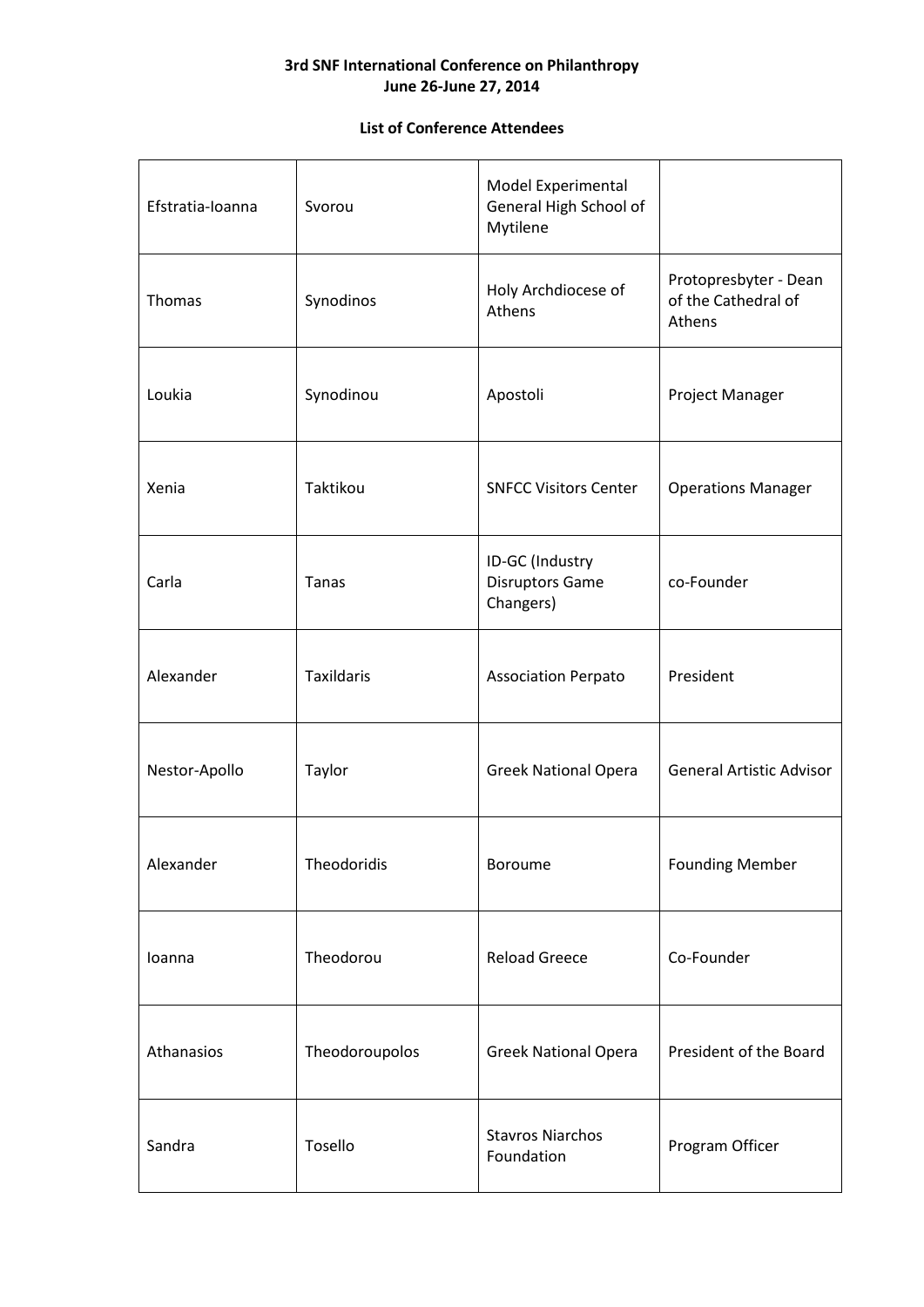| Prodromos  | Triantafillou    | <b>Embassy of the United</b><br><b>States</b>                   | Media Specialist                                                                   |
|------------|------------------|-----------------------------------------------------------------|------------------------------------------------------------------------------------|
| Mary-Irene | Triantafillou    | The American College<br>of Greece                               | <b>Executive Director of</b><br>Development                                        |
| Gabriella  | Triantafyllis    | <b>Bios Exploring Urban</b><br>Culture                          | <b>General Manger</b>                                                              |
| Katerina   | Triantafyllou    | <b>WWF Greece</b>                                               | Foundations & Major<br>Donors Manager                                              |
| Maria      | Triantaphyllidou | Macedonia Museum of<br>Contemporary Art                         | Administration<br>Manager                                                          |
| Maria      | Trifonidou       | Floga- Parents<br><b>Association of Children</b><br>with Cancer | President                                                                          |
| Ioannis    | Trohopoulos      | <b>Stavros Niarchos</b><br><b>Foundation Cultural</b><br>Center | <b>Managing Director</b>                                                           |
| Angela     | Trousa           | <b>Greek Guiding</b><br>Association                             |                                                                                    |
| Dimitra    | Tsakanika        | University of Patras                                            | Administrative Head -<br>Office of Employment<br>& Career                          |
| Vasili     | Tsamis           | <b>Stavros Niarchos</b><br>Foundation                           | <b>Group Chief Operating</b><br>Officer / Group Co-<br>Chief Investment<br>Officer |
| Ioanna     | Tsampira         | <b>Greek Guiding</b><br>Association                             |                                                                                    |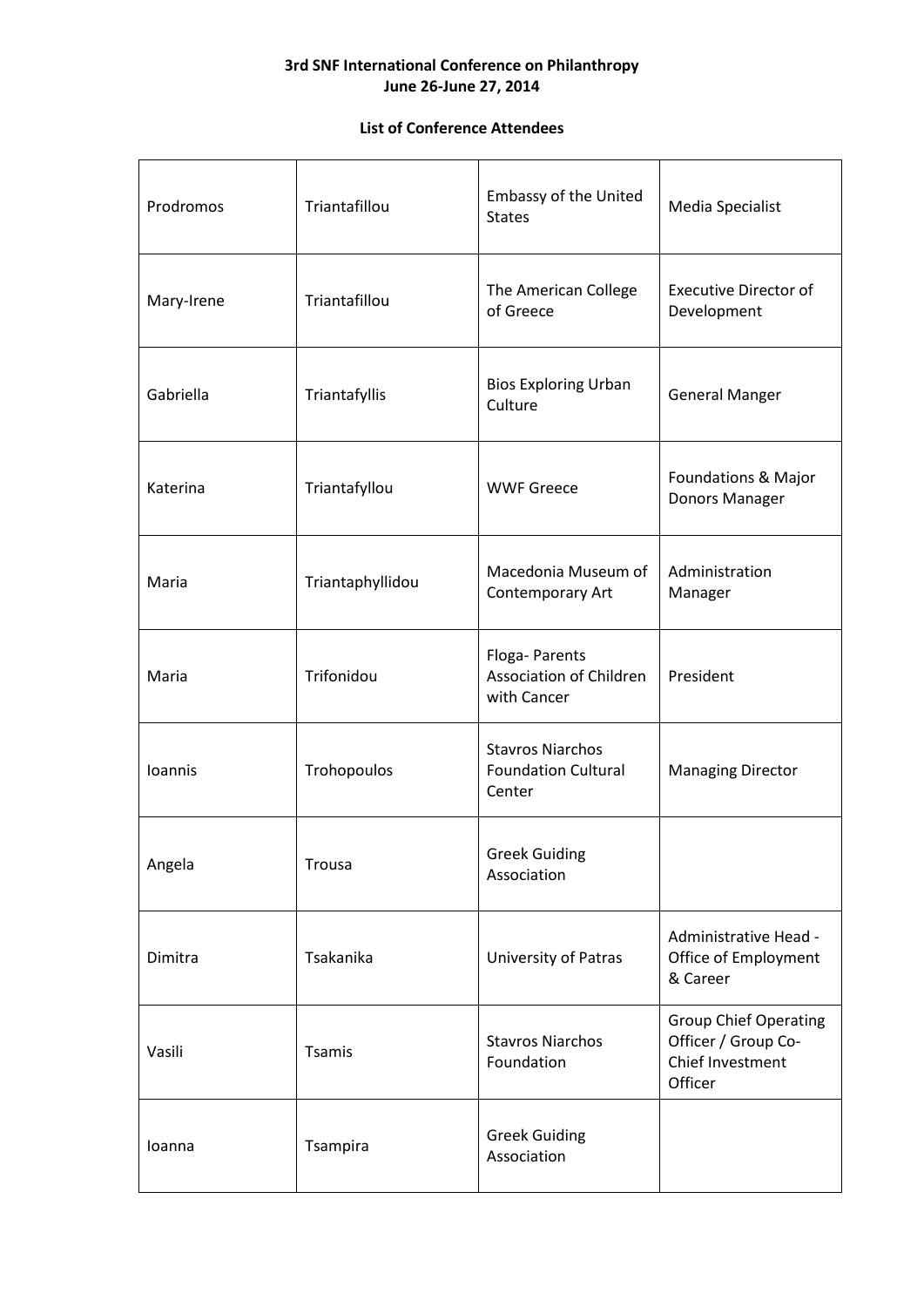| Eleni      | Tsantiraki   | <b>Municipal Social</b><br><b>Welfare Center</b>            | President of the Board  |
|------------|--------------|-------------------------------------------------------------|-------------------------|
| Evita      | Tsartilidou  |                                                             |                         |
| Eleftheria | Tsigarida    | <b>EGTC Efxini Poli</b>                                     | <b>Adult Educator</b>   |
| Anthi      | Tsigarida    | Osteocare                                                   | Volunteer               |
| Maria      | Tsikandilaki | I Iliahtida                                                 | Cashier                 |
| Filippos   | Tsimpoglou   | National Library of<br>Greece                               | <b>General Director</b> |
| Effie      | Tsiotsiou    | Alexander S. Onassis<br><b>Public Benefit</b><br>Foundation | Director                |
| Niki       | Tsironis     | National Hellenic<br>Research Centre                        |                         |
| Giota      | Tsoki        | Nestor                                                      |                         |
| Vasias     | Tsokopoulos  | <b>Special Education</b><br>Workshop "Margarita"            | <b>Board Secretary</b>  |
| Stavros    | Tsompanidis  | <b>METIS Innovative</b><br>Design                           |                         |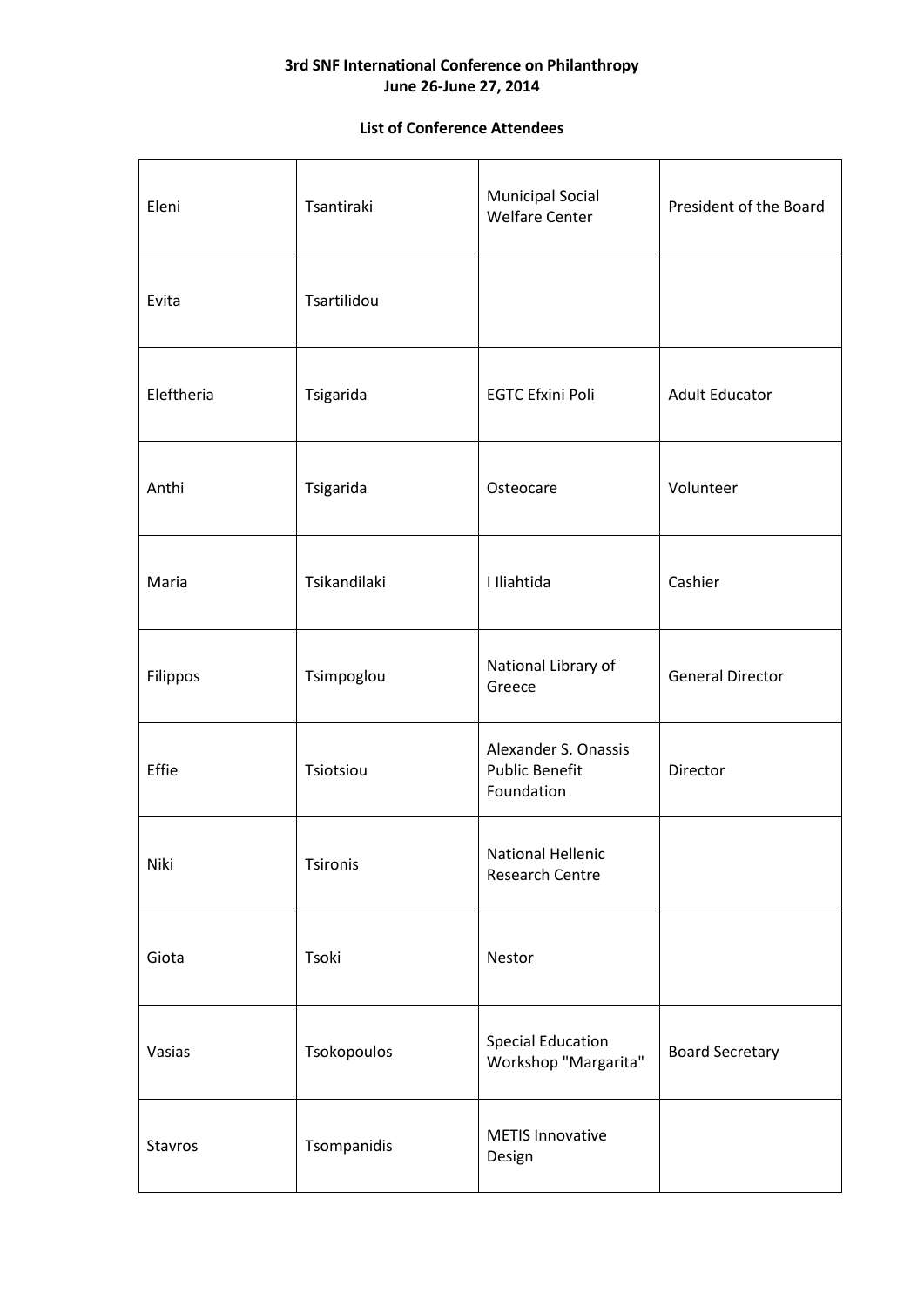| Eleni          | Tzanou       | Betaplan                                               |                                                         |
|----------------|--------------|--------------------------------------------------------|---------------------------------------------------------|
| Natalie        | Valaki       | <b>ActionAid Hellas</b>                                | Director of Programs                                    |
| Nikoletta      | Valakou      | Ministry of Culture                                    | Director of Prehistoric<br>and Classical<br>Antiquities |
| Christina      | Valenta      |                                                        |                                                         |
| Ekavi          | Valleras     | Desmos                                                 | <b>General Director</b>                                 |
| Nikki          | Varsou       | <b>LDK</b>                                             |                                                         |
| Thomas         | Varvitsiotis | V+O Communication                                      | President                                               |
| Ileana         | Vasdeki      | <b>SKEP</b>                                            | Director of<br>Communications &<br>Resources            |
| <b>Stelios</b> | Vasilakis    | <b>Stavros Niarchos</b><br>Foundation                  | Director of Programs &<br><b>Strategic Initiatives</b>  |
| Tatiana        | Vasilikioti  |                                                        |                                                         |
| Vasiliki       | Vasilopoulou | ID-GC (Industry<br><b>Disruptors Game</b><br>Changers) | <b>Account Executive</b>                                |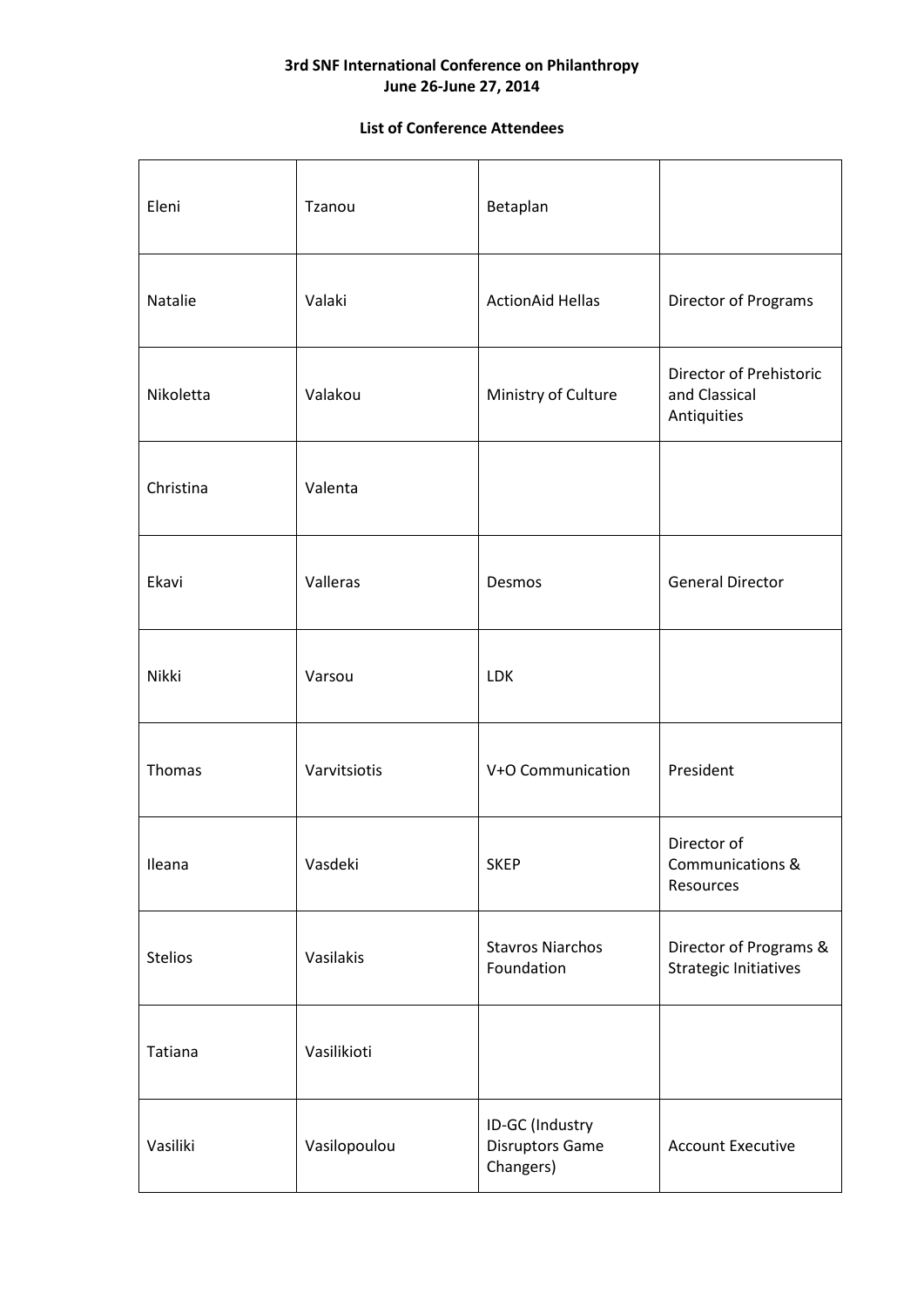| Vasilis    | Vassilikos        | Foundation for the<br>Opera Hall & the<br>Academy for Lyrical Art<br>"Maria Callas" | <b>General Secretary</b>                                         |
|------------|-------------------|-------------------------------------------------------------------------------------|------------------------------------------------------------------|
| Panos      | Vazaios           | <b>Stavros Niarchos</b><br>Foundation                                               | Program Officer                                                  |
| Manos      | Vazaios           | <b>Stavros Niarchos</b><br>Foundation                                               | Group Co-Chief IT<br>Officer                                     |
| Irene      | Vazeou            | <b>Stavros Niarchos</b><br>Foundation                                               | <b>Executive Assistant to</b><br>Management                      |
| Apostolis  | Veizis            | <b>MSF</b>                                                                          | <b>Director of Medical</b><br><b>Operational Support</b><br>Unit |
| Layza      | Velasquez         | <b>Green City Force</b>                                                             | Service Associate                                                |
| Evangelia  | Velentza-Zouroudi | Center for Social<br>Welfare of the<br>Prefecture of Attica                         | President                                                        |
| Pier Mario | Vello             | Fondazione Cariplo                                                                  | Secretary General                                                |
| Alexandra  | Velnidou          | 180 Moires                                                                          |                                                                  |
| Afroditi   | Veloudaki         | Prolepsis Institute                                                                 | <b>Managing Director</b>                                         |
| Evangelos  | Venetis           | <b>ELIAMEP</b>                                                                      |                                                                  |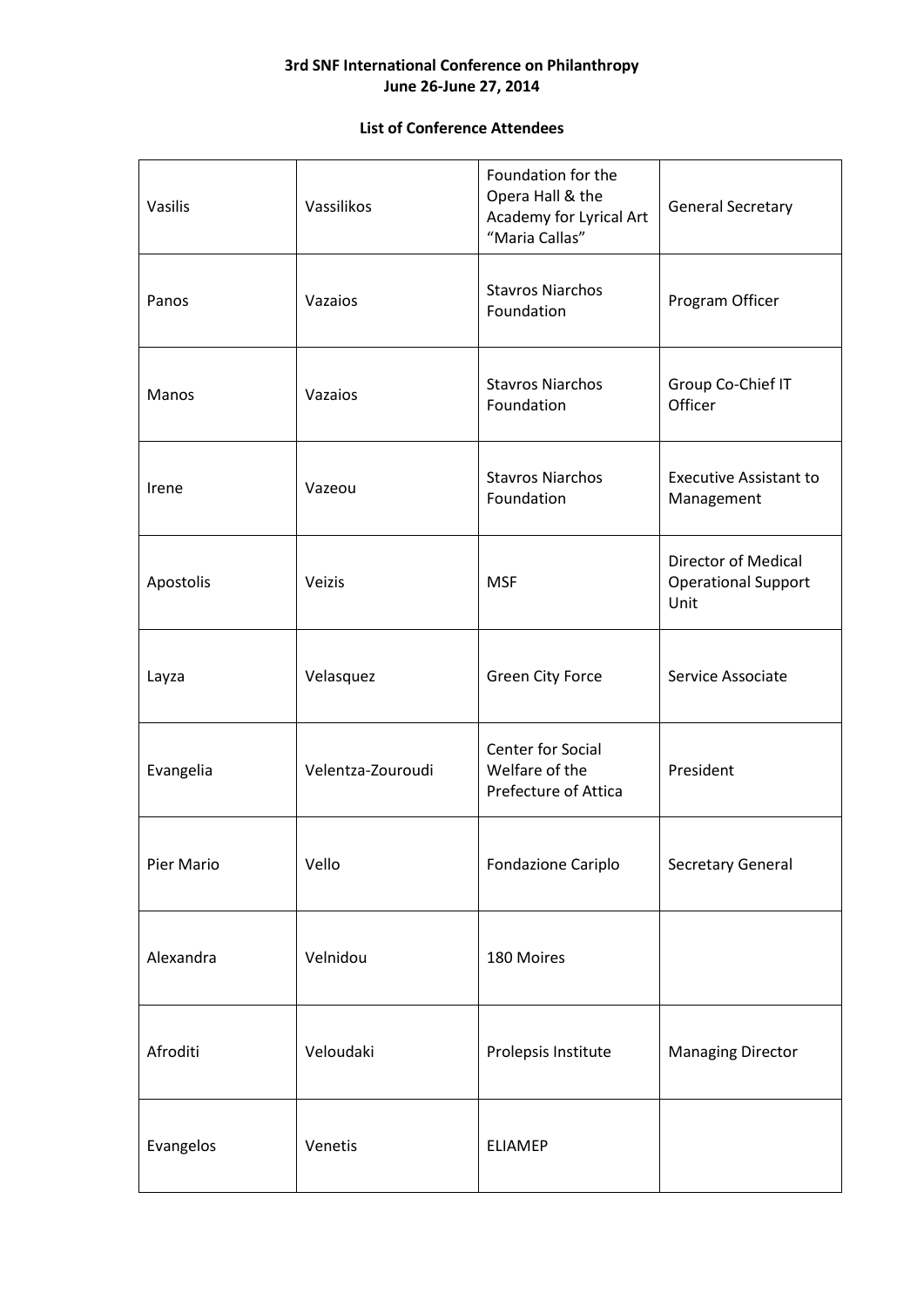| Margarita | Ventouraki   | Betaplan                                                        |                                                                                       |
|-----------|--------------|-----------------------------------------------------------------|---------------------------------------------------------------------------------------|
| Eftychia  | Ventouraki   |                                                                 |                                                                                       |
| Andreas   | Ventourakis  | Betaplan                                                        |                                                                                       |
| Ioannis   | Ventourakis  |                                                                 |                                                                                       |
| Jan       | Versteeg     | Embassy of the<br>Kingdom of the<br>Netherlands                 | Ambassador                                                                            |
| Elia      | Vlachou      | Piraeus Bank Group<br><b>Cultural Foundation</b><br><b>PIOP</b> | Head                                                                                  |
| Aggeliki  | Vlassi       | <b>Olympic Village</b><br>Polyclinic                            |                                                                                       |
| Dimitris  | Vlastos      | Bodossaki Foundation                                            | President of the Board<br>of Trustees                                                 |
| Lenia     | Vlavianou    | <b>Stavros Niarchos</b><br>Foundation                           | <b>Assistant Chief</b><br>Operating Officer &<br>Director of Public<br><b>Affairs</b> |
| Eirini    | Vokotopoulou |                                                                 |                                                                                       |
| Adonis    | Volanakis    | New York University                                             | Lecturer                                                                              |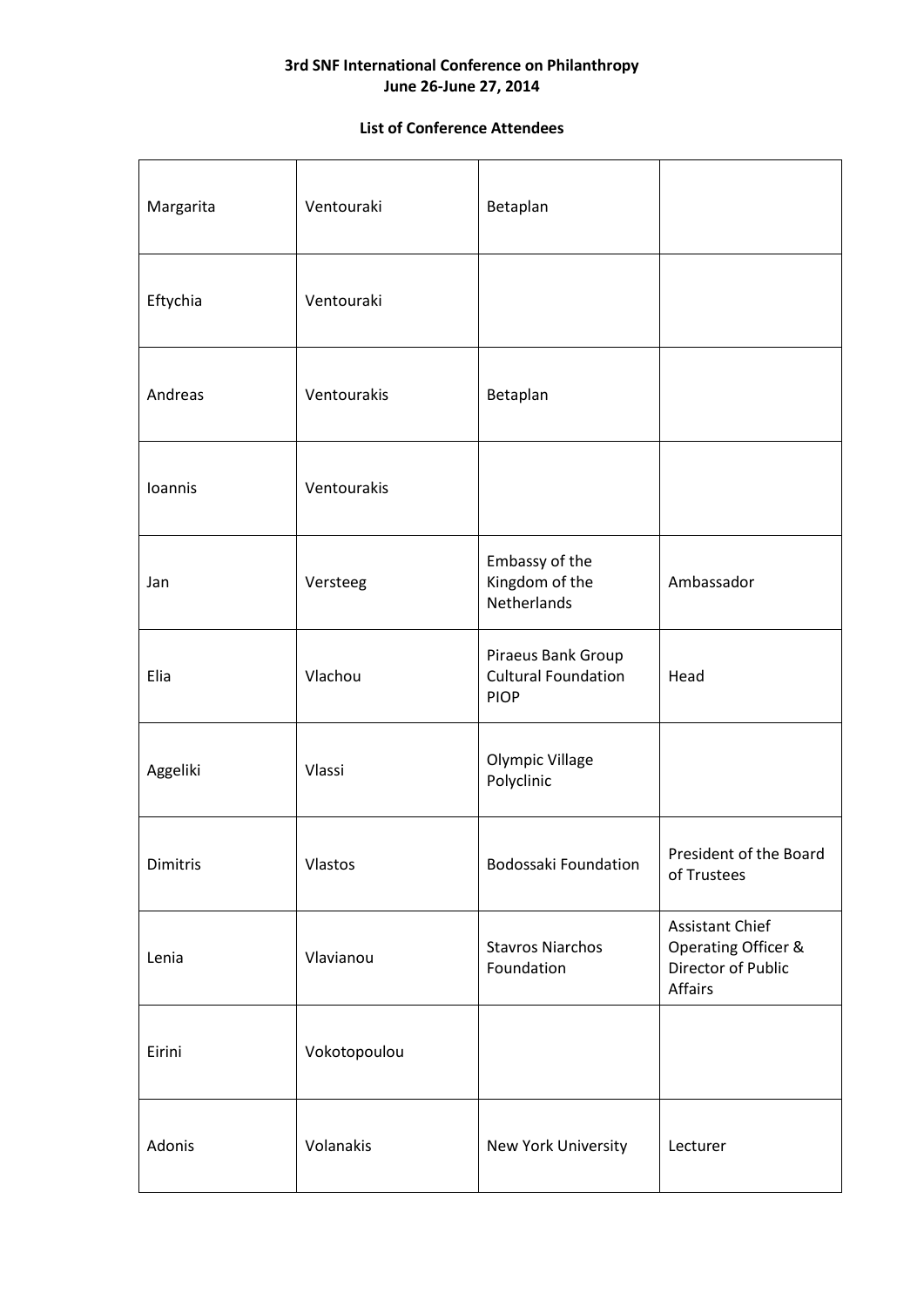| Maria     | Volani                  | Faithful + Gould                                 | Administrative<br>Assistant            |
|-----------|-------------------------|--------------------------------------------------|----------------------------------------|
| Andreas   | <b>Vourecas Petalas</b> |                                                  |                                        |
| Vicky     | Vraka                   | Amphitrite                                       | Co-Founder                             |
| Dr Diana  | Walters                 | <b>Cultural Heritage</b><br>without Borders      | Museum Specialist                      |
| Katherine | Watson                  | European Cultural<br>Foundation                  | Director                               |
| James     | Wright                  | American School of<br><b>Classical Studies</b>   | Director                               |
| David     | Wright                  | Faithful+Gould                                   | <b>Cost Manager</b>                    |
| Nicholas  | Wyman                   | Institute For Workplace<br>Skills and Innovation | CEO                                    |
| Myrto     | Xanthopoulou            | <b>Stavros Niarchos</b><br>Foundation            | Program Coordinator,<br>Social Welfare |
| Elli      | Xenou                   | Solidarity Now<br>Foundation                     | <b>Head of Programs</b>                |
| Nikos     | Xydakis                 | Kathimerini                                      | Editor-in-Chief                        |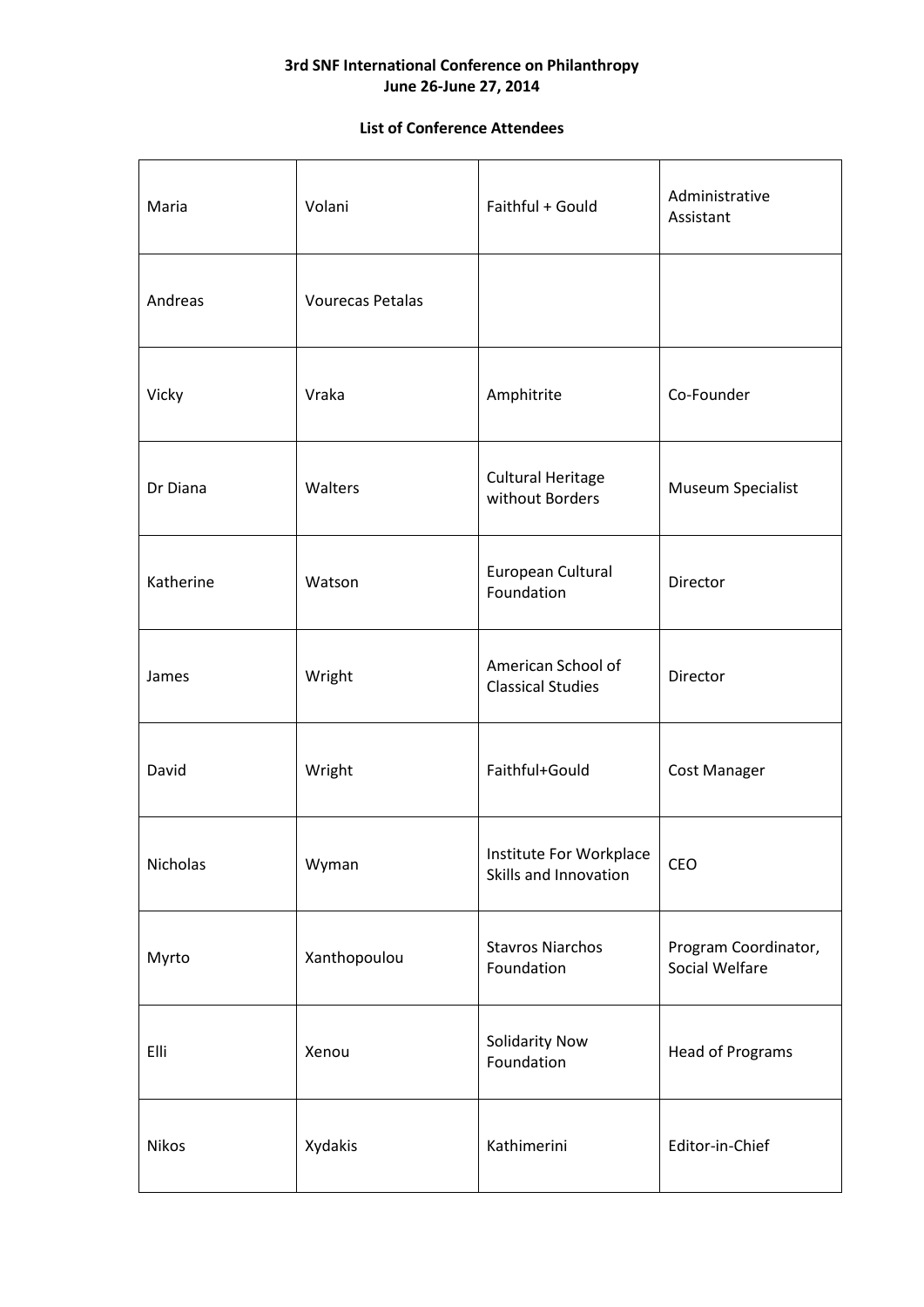| Yiorgis   | Yerolymbos    |                                                                 |                                           |
|-----------|---------------|-----------------------------------------------------------------|-------------------------------------------|
| Natassa   | Zacharioudaki | <b>Stavros Niarchos</b><br><b>Foundation Cultural</b><br>Center | Deputy Operation<br>Manager               |
| Theoklis  | Zaoutis       | University of<br>Pennsylvania                                   | Professor                                 |
| Alexandra | Zavvos        | <b>Solidarity Now</b><br>Foundation                             | Junior Programme<br>Officer               |
| Stylianos | Zavvos        | <b>Solidarity Now</b><br>Foundation                             | Chairman of the Board                     |
| Artemis   | Zenetou       | The Fulbright<br><b>Foundation in Greece</b>                    | <b>Executive Director</b>                 |
| John      | Zervakis      | <b>Stavros Niarchos</b><br>Foundation                           | Chief Operating Officer,<br>Athens        |
| George    | Zervas        | Agricultural University<br>of Athens                            | Professor                                 |
| Anna      | Zilakou       | <b>Endeavor Greece</b>                                          | <b>Communications &amp; PR</b><br>Manager |
| Athena    | Zioga         | Municipality of<br>Amaroussion                                  | <b>Executive Manager</b>                  |
| Dionysia  | Ziotopoulou   | Moschato Social<br><b>Welfare Services</b>                      |                                           |